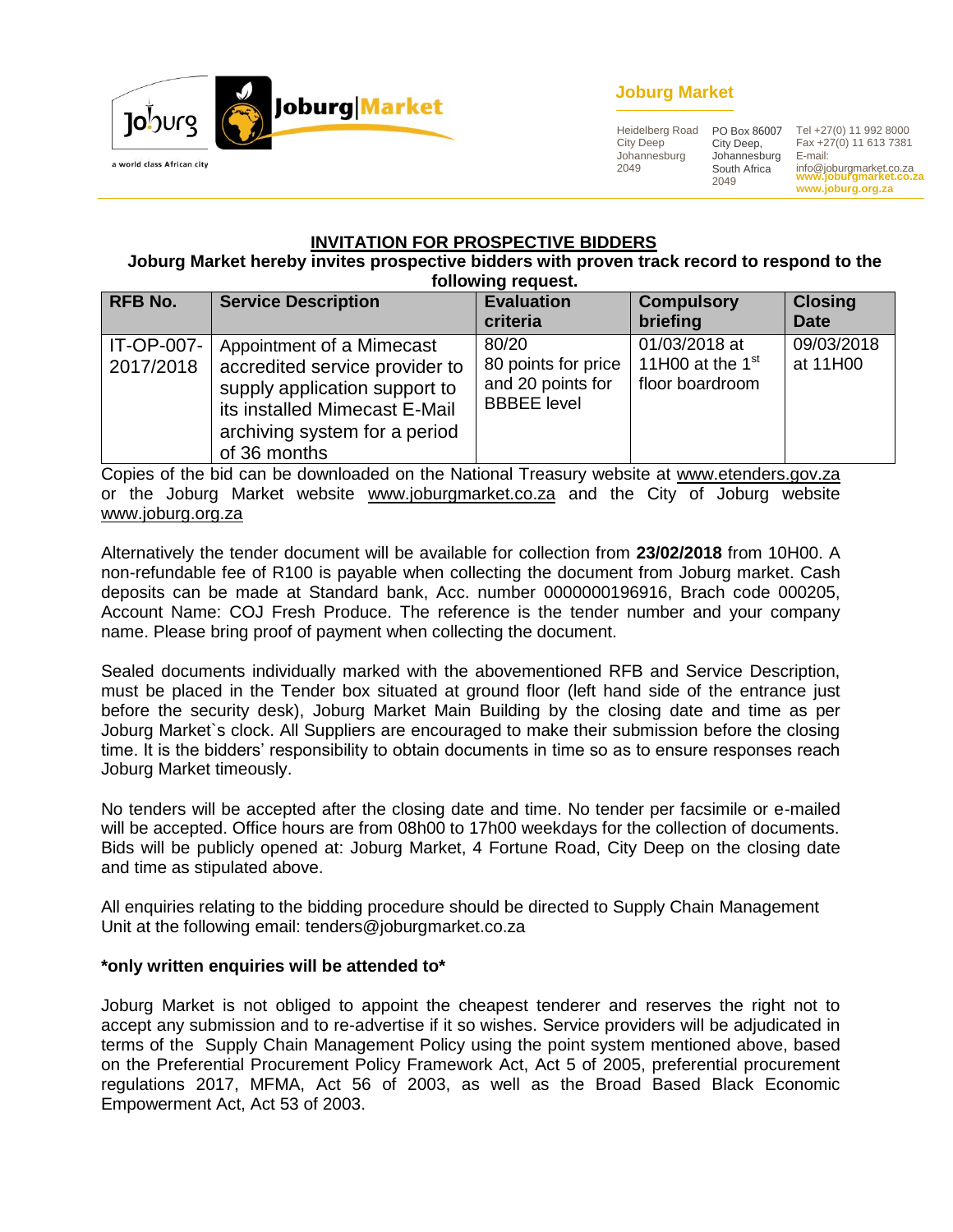#### **IMPORTANT NOTICE**

- 1. Bidders are reminded that for any and all alterations in the bid document must be initialled / signed in full by the bidder's authorised signatory and or provide an accompanying letter on the bidder's official letterhead will indicate such alterations.
- 2. This bid, correctly endorsed, is to be addressed to the Supply Chain Management and must be deposited into the tender/ bid box at the Ground Floor: Main Entrance, Joburg Market, 04 Fortune Street, City Deep, at the time and date shown herein. Under no circumstance will late tenders be accepted.
- 3. Failure to attend the compulsory briefing session (if applicable to the bid l) will result in disqualification of the bid.
- 4. Failure to submit samples, if requested will result in disqualification of the bid.
- 5. The bid document is to be completed in ink and in full. It is not to be re-typed at all.
- 6. The bid document is to be submitted in full in the same order as issued, with all the sections attached.
- 7. In bid where Consortiums and Joint Ventures are involved, an agreement endorsed with signatures of all parties involved, must be submitted.
- 8. Exempted Micro Enterprises (EMEs) are required to submit a sworn affidavit or a certificate issued by an Auditor or Accounting Officer on a letter head with a practise number and contact number clearly Specified on the face of the certificate for the purposes of claiming B-BBEE points.

#### **FAILURE TO COMPLY WITH THE ABOVE REQUIREMENTS MAY DISQUALIFY THE BID**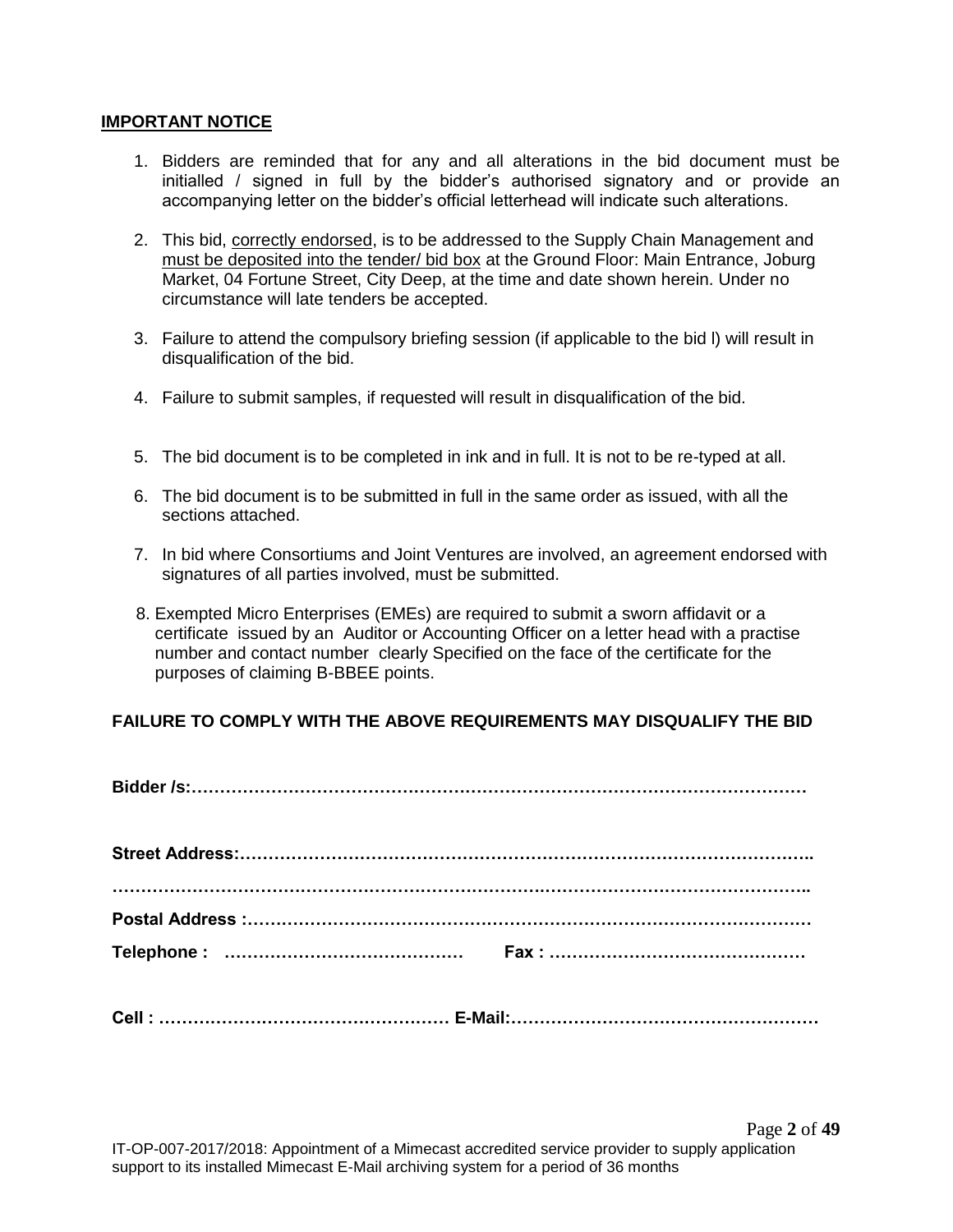# **INDEX**

| No.            | <b>TABLE OF CONTENTS</b>                            | <b>SOURCE DOCUMENT</b> |
|----------------|-----------------------------------------------------|------------------------|
| $\mathbf{1}$ . | <b>INVITATION TO BID</b>                            | MBD <sub>1</sub>       |
| 2.             | <b>DECLARATION OF INTEREST</b>                      | <b>MBD4</b>            |
| 3.             | <b>PREFERENCE POINTS CLAIMS</b>                     | <b>MBD 6.1</b>         |
| 4.             | <b>DECLARATION OF BIDDERS PAST SCM PRACTICE</b>     | MBD <sub>8</sub>       |
| 5.             | <b>CERTIFICATE OF INDEPENDENT BID DETERMINATION</b> | MBD <sub>9</sub>       |
| 6.             | <b>GENERAL CONDITIONS OF CONTRACT</b>               |                        |
| 7.             | <b>TERMS OF REFERENCE</b>                           |                        |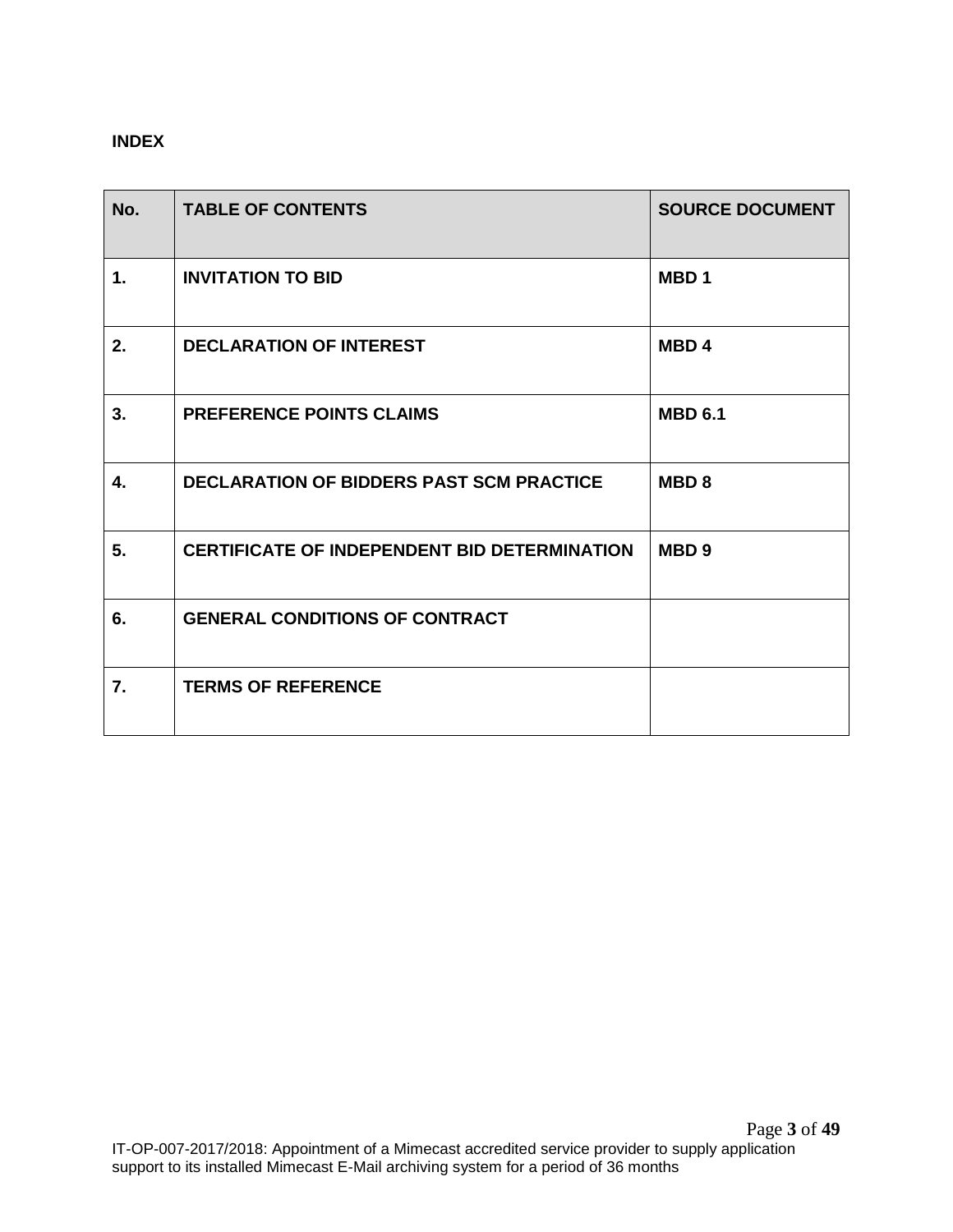## **BID DOCUMENTS CHECK LIST:**

**A completed and signed BID document must be submitted in a sealed envelope. The BID document must be submitted as issued with attachments on a separate file with dividers between every attachment. The dividers must be in the form and numbered according to the numbering stated below. That is:**

| <b>Item</b>                 | <b>Description</b>                                                                                                                                                                                                                                  | Submitted -         |
|-----------------------------|-----------------------------------------------------------------------------------------------------------------------------------------------------------------------------------------------------------------------------------------------------|---------------------|
|                             |                                                                                                                                                                                                                                                     | <b>Indicate YES</b> |
|                             |                                                                                                                                                                                                                                                     | or NO               |
| 1                           | Completed Registration on the National Treasury Central Supplier Database                                                                                                                                                                           |                     |
| $\overline{2}$<br><b>NB</b> | Completed and signed MBD 1,4,6.1,8, 9,<br>Failure to fully complete all sections will lead to a disqualification of the bid.                                                                                                                        |                     |
| 3                           | General Condition of Contract (GCC) to be signed                                                                                                                                                                                                    |                     |
| $\overline{4}$              | Rates and taxes account not older than three months or lease agreement                                                                                                                                                                              |                     |
| 5                           | ID copies of shareholders / directors and share certificates; certification not older<br>than three months                                                                                                                                          |                     |
| 6                           | Signed JV agreement for Joint Venture companies. Separate National Treasury<br>Central Supplier Database registration and consolidated BBBEE certificate (where<br>applicable)                                                                      |                     |
| $\overline{7}$              | Initial / sign for all alterations in the tender document                                                                                                                                                                                           |                     |
| 8                           | Registration with CIDB (where applicable)                                                                                                                                                                                                           |                     |
| 9                           | B-BBEE Status Level of Contribution certificate OR <b>SWORN AFFIDAVIT - B-BBEE</b><br><b>EXEMPTED MICRO ENTERPRISE</b> OR an Accounting Officer's letter as contemplated in<br>the Close Corporation Act (CCA) in order to claim preference points. |                     |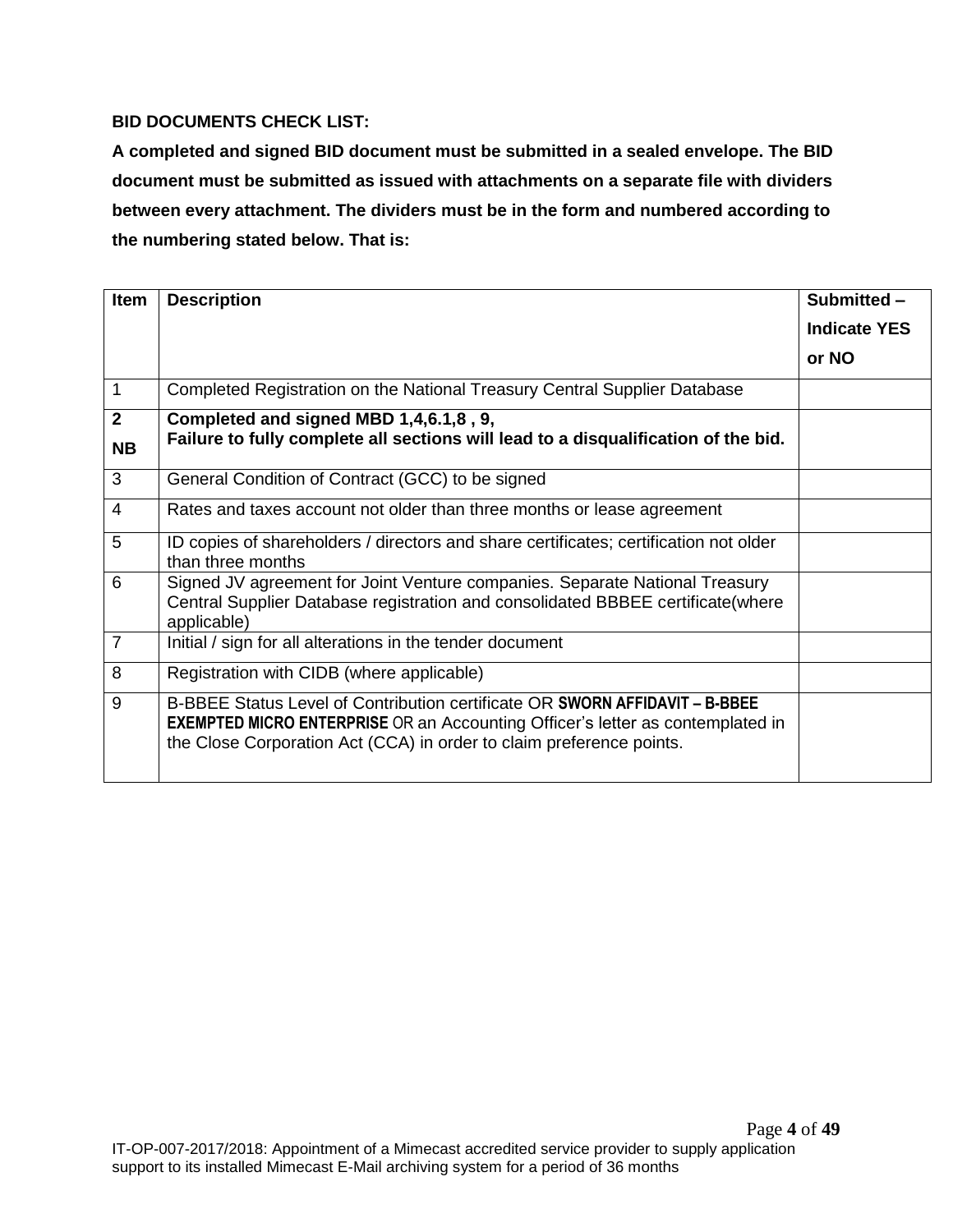# **PART A INVITATION TO BID**

|                                                                       |                                                                                                                                                                                                         | YOU ARE HEREBY INVITED TO BID FOR REQUIREMENTS OF THE JOBURG MARKET |  |            |           |               |                      |       |
|-----------------------------------------------------------------------|---------------------------------------------------------------------------------------------------------------------------------------------------------------------------------------------------------|---------------------------------------------------------------------|--|------------|-----------|---------------|----------------------|-------|
| <b>BID NUMBER:</b>                                                    | <b>IT-OP-007-</b><br>2017/2018                                                                                                                                                                          | <b>CLOSING DATE:</b>                                                |  | 09/03/2018 |           |               | <b>CLOSING TIME:</b> | 11:00 |
| <b>DESCRIPTION:</b>                                                   | Appointment of a Mimecast accredited service provider to supply application support to its<br>installed Mimecast E-Mail archiving system for a period of 36 months                                      |                                                                     |  |            |           |               |                      |       |
|                                                                       | THE SUCCESSFUL BIDDER WILL BE REQUIRED TO FILL IN AND SIGN A WRITTEN CONTRACT FORM (MBD7).                                                                                                              |                                                                     |  |            |           |               |                      |       |
|                                                                       | BID RESPONSE DOCUMENTS MAY BE DEPOSITED IN THE BID BOX SITUATED AS FOLLOWS                                                                                                                              |                                                                     |  |            |           |               |                      |       |
| PO BOX 86007<br><b>City Deep</b><br>Johannesburg<br>2049<br><b>OR</b> | <b>Attention: Head of Supply Chain Management</b><br>DEPOSITED IN THE BID BOX SITUATED AT GROUND FLOOR (left hand side of the entrance just before the                                                  |                                                                     |  |            |           |               |                      |       |
|                                                                       | security desk), Joburg Market Main Building by the closing date and time as per Joburg Market's clock. All<br>Suppliers are encouraged to make their submission before the closing time.                |                                                                     |  |            |           |               |                      |       |
| <b>4 Fortune Road</b><br><b>City Deep</b><br>Johannesburg             |                                                                                                                                                                                                         |                                                                     |  |            |           |               |                      |       |
|                                                                       | Bidders should ensure that bids are delivered timeously to the correct address. If the bid is late, it will not be<br>accepted for consideration.<br>The bid box is open 24 hours a day, 7 days a week. |                                                                     |  |            |           |               |                      |       |
| <b>SUPPLIER INFORMATION</b>                                           |                                                                                                                                                                                                         |                                                                     |  |            |           |               |                      |       |
| NAME OF BIDDER                                                        |                                                                                                                                                                                                         |                                                                     |  |            |           |               |                      |       |
| POSTAL ADDRESS                                                        |                                                                                                                                                                                                         |                                                                     |  |            |           |               |                      |       |
| STREET ADDRESS                                                        |                                                                                                                                                                                                         |                                                                     |  |            |           |               |                      |       |
| TELEPHONE NUMBER                                                      |                                                                                                                                                                                                         | <b>CODE</b>                                                         |  |            |           | <b>NUMBER</b> |                      |       |
| <b>CELLPHONE NUMBER</b>                                               |                                                                                                                                                                                                         |                                                                     |  |            |           |               |                      |       |
| <b>FACSIMILE NUMBER</b>                                               |                                                                                                                                                                                                         | CODE                                                                |  |            |           | <b>NUMBER</b> |                      |       |
| <b>E-MAIL ADDRESS</b>                                                 |                                                                                                                                                                                                         |                                                                     |  |            |           |               |                      |       |
| VAT REGISTRATION NUMBER                                               |                                                                                                                                                                                                         |                                                                     |  |            |           |               |                      |       |
| TAX COMPLIANCE STATUS                                                 |                                                                                                                                                                                                         | <b>TCS PIN:</b>                                                     |  |            | <b>OR</b> | CSD No:       |                      |       |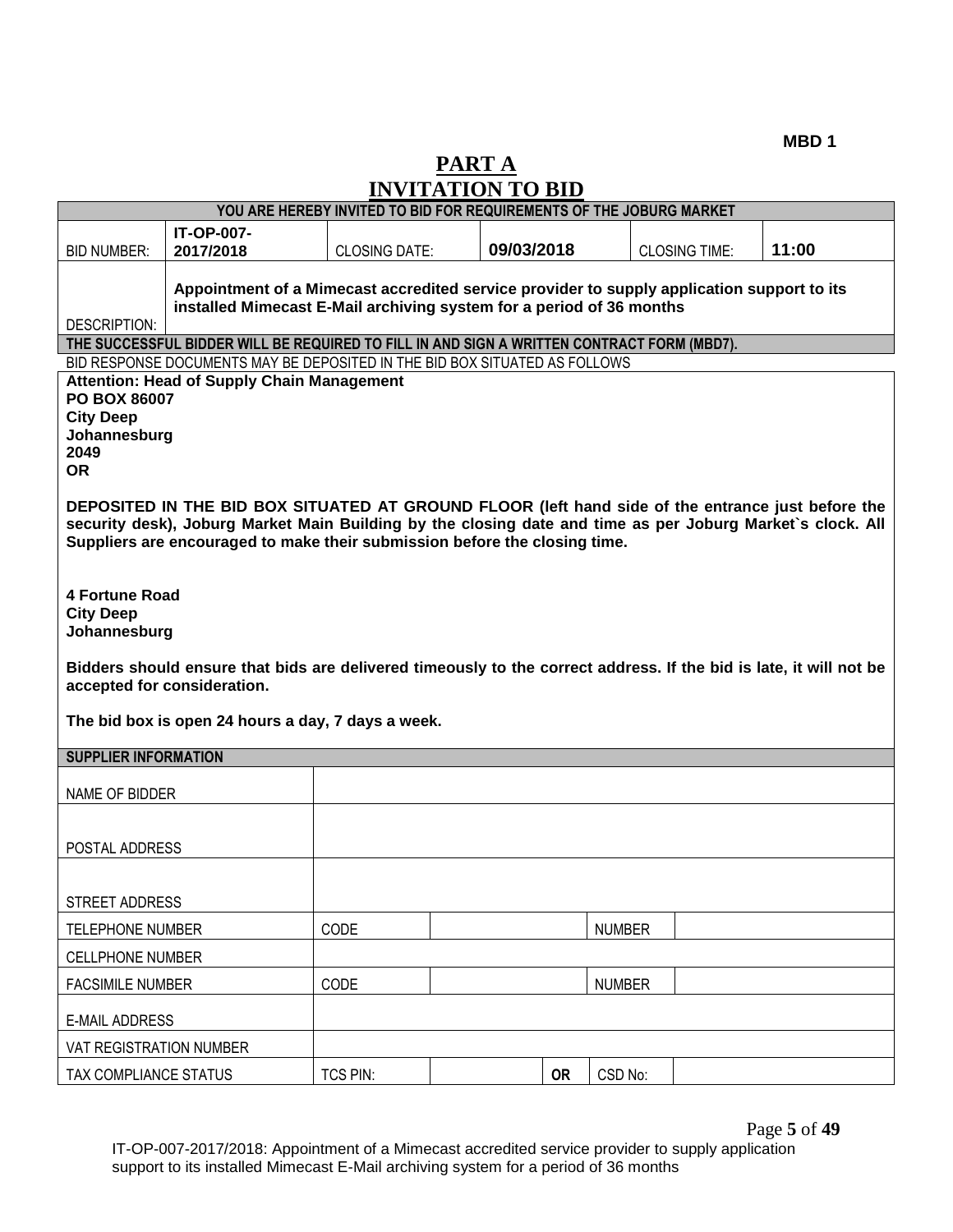| <b>B-BBEE STATUS LEVEL VERIFICATION</b><br><b>CERTIFICATE</b><br><b>[TICK APPLICABLE BOX]</b><br>[A B-BBEE STATUS LEVEL VERIFICATION CERTIFICATE/ SWORN AFFIDAVIT (FOR EMES & QSEs) MUST BE SUBMITTED<br>IN ORDER TO QUALIFY FOR PREFERENCE POINTS FOR B-BBEET | $\Box$ Yes<br>No                                  | <b>B-BBEE STATUS</b><br><b>LEVEL SWORN</b><br>AFFIDAVIT                                                                       | $\sqsupset$ Yes<br>No                           |
|----------------------------------------------------------------------------------------------------------------------------------------------------------------------------------------------------------------------------------------------------------------|---------------------------------------------------|-------------------------------------------------------------------------------------------------------------------------------|-------------------------------------------------|
| ARE YOU THE ACCREDITED<br>REPRESENTATIVE IN SOUTH<br><b>AFRICA FOR THE GOODS</b><br><b>/SERVICES /WORKS OFFERED?</b>                                                                                                                                           | $\Box$ Yes<br>$\Box$ No<br>[IF YES ENCLOSE PROOF] | ARE YOU A<br><b>FOREIGN BASED</b><br><b>SUPPLIER FOR</b><br>THE GOODS<br><b>/SERVICES</b><br><b><i>I</i>WORKS</b><br>OFFERED? | $\Box$ Yes<br>. INo<br>[IF YES, ANSWER PART B:3 |
| <b>TOTAL NUMBER OF ITEMS</b><br><b>OFFERED</b>                                                                                                                                                                                                                 |                                                   | <b>TOTAL BID PRICE</b>                                                                                                        | R                                               |
| <b>SIGNATURE OF BIDDER</b>                                                                                                                                                                                                                                     |                                                   | <b>DATE</b>                                                                                                                   |                                                 |
| <b>CAPACITY UNDER WHICH THIS</b><br><b>BID IS SIGNED</b>                                                                                                                                                                                                       |                                                   |                                                                                                                               |                                                 |
| BIDDING PROCEDURE AND TECHNICAL ENQUIRIES MAY BE DIRECTED TO:                                                                                                                                                                                                  |                                                   |                                                                                                                               |                                                 |
| <b>E-MAIL ADDRESS</b>                                                                                                                                                                                                                                          | tenders@joburgmarket.co.za                        |                                                                                                                               |                                                 |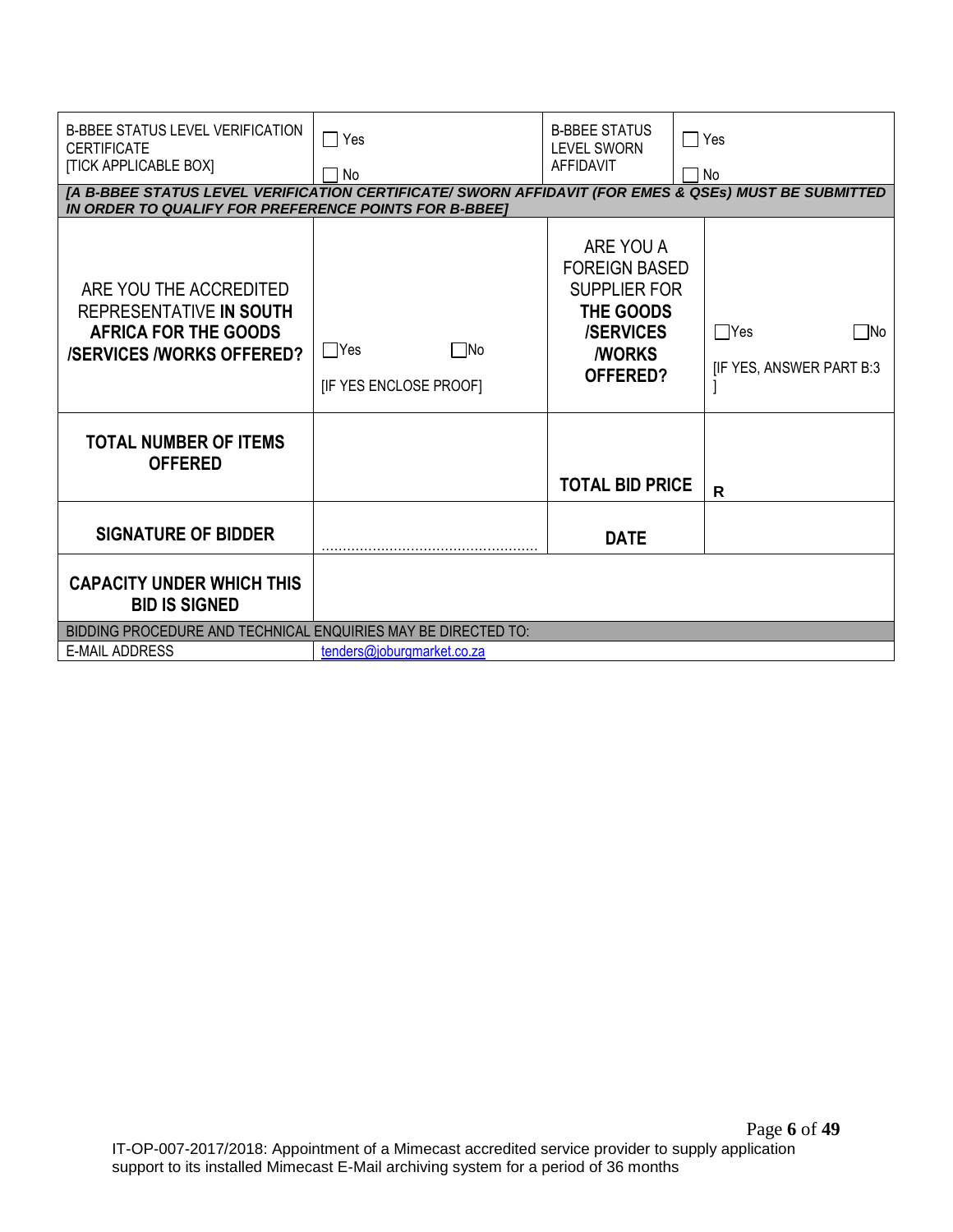#### **PART B TERMS AND CONDITIONS FOR BIDDING**

|                                                                                                                                                                                                                                  | <b>I ERMS AND CONDITIONS FOR BIDDING</b>                                                                                                                                                                                                       |                      |  |
|----------------------------------------------------------------------------------------------------------------------------------------------------------------------------------------------------------------------------------|------------------------------------------------------------------------------------------------------------------------------------------------------------------------------------------------------------------------------------------------|----------------------|--|
| 1.                                                                                                                                                                                                                               | <b>BID SUBMISSION:</b>                                                                                                                                                                                                                         |                      |  |
|                                                                                                                                                                                                                                  | 1.1. BIDS MUST BE DELIVERED BY THE STIPULATED TIME TO THE CORRECT ADDRESS. LATE BIDS WILL NOT BE<br>ACCEPTED FOR CONSIDERATION.                                                                                                                |                      |  |
|                                                                                                                                                                                                                                  | 1.2. ALL BIDS MUST BE SUBMITTED ON THE OFFICIAL FORMS PROVIDED-(NOT TO BE RE-TYPED) OR ONLINE                                                                                                                                                  |                      |  |
|                                                                                                                                                                                                                                  | 1.3. THIS BID IS SUBJECT TO THE PREFERENTIAL PROCUREMENT POLICY FRAMEWORK ACT AND THE<br>PREFERENTIAL PROCUREMENT REGULATIONS, 2017, THE GENERAL CONDITIONS OF CONTRACT (GCC) AND,<br>IF APPLICABLE, ANY OTHER SPECIAL CONDITIONS OF CONTRACT. |                      |  |
| 2.                                                                                                                                                                                                                               | <b>TAX COMPLIANCE REQUIREMENTS</b>                                                                                                                                                                                                             |                      |  |
| 2.1                                                                                                                                                                                                                              | BIDDERS MUST ENSURE COMPLIANCE WITH THEIR TAX OBLIGATIONS.                                                                                                                                                                                     |                      |  |
| $2.2^{\circ}$                                                                                                                                                                                                                    | BIDDERS ARE REQUIRED TO SUBMIT THEIR UNIQUE PERSONAL IDENTIFICATION NUMBER (PIN) ISSUED BY<br>SARS TO ENABLE THE ORGAN OF STATE TO VIEW THE TAXPAYER'S PROFILE AND TAX STATUS.                                                                 |                      |  |
|                                                                                                                                                                                                                                  | 2.3 APPLICATION FOR THE TAX COMPLIANCE STATUS (TCS) CERTIFICATE OR PIN MAY ALSO BE MADE VIA E-<br>FILING. IN ORDER TO USE THIS PROVISION, TAXPAYERS WILL NEED TO REGISTER WITH SARS AS E-FILERS<br>THROUGH THE WEBSITE WWW.SARS.GOV.ZA.        |                      |  |
| 2.4                                                                                                                                                                                                                              | FOREIGN SUPPLIERS MUST COMPLETE THE PRE-AWARD QUESTIONNAIRE IN PART B:3.                                                                                                                                                                       |                      |  |
| 2.5                                                                                                                                                                                                                              | BIDDERS MAY ALSO SUBMIT A PRINTED TCS CERTIFICATE TOGETHER WITH THE BID.                                                                                                                                                                       |                      |  |
| 2.6                                                                                                                                                                                                                              | IN BIDS WHERE CONSORTIA / JOINT VENTURES / SUB-CONTRACTORS ARE INVOLVED, EACH PARTY MUST<br>SUBMIT A SEPARATE TCS CERTIFICATE / PIN / CSD NUMBER.                                                                                              |                      |  |
|                                                                                                                                                                                                                                  | 2.7 WHERE NO TCS IS AVAILABLE BUT THE BIDDER IS REGISTERED ON THE CENTRAL SUPPLIER DATABASE (CSD),<br>A CSD NUMBER MUST BE PROVIDED.                                                                                                           |                      |  |
| 3.                                                                                                                                                                                                                               | <b>QUESTIONNAIRE TO BIDDING FOREIGN SUPPLIERS</b>                                                                                                                                                                                              |                      |  |
|                                                                                                                                                                                                                                  | 3.1. IS THE ENTITY A RESIDENT OF THE REPUBLIC OF SOUTH AFRICA (RSA)?                                                                                                                                                                           | $\Box$ YES $\Box$ NO |  |
|                                                                                                                                                                                                                                  | 3.2. DOES THE ENTITY HAVE A BRANCH IN THE RSA?                                                                                                                                                                                                 | $\Box$ YES $\Box$ NO |  |
|                                                                                                                                                                                                                                  | 3.3. DOES THE ENTITY HAVE A PERMANENT ESTABLISHMENT IN THE RSA?                                                                                                                                                                                | $\Box$ YES $\Box$ NO |  |
|                                                                                                                                                                                                                                  | 3.4. DOES THE ENTITY HAVE ANY SOURCE OF INCOME IN THE RSA?                                                                                                                                                                                     | YES $\Box$ NO        |  |
|                                                                                                                                                                                                                                  | 3.5. IS THE ENTITY LIABLE IN THE RSA FOR ANY FORM OF TAXATION?                                                                                                                                                                                 | $\Box$ YES $\Box$ NO |  |
| IF THE ANSWER IS "NO" TO ALL OF THE ABOVE, THEN IT IS NOT A REQUIREMENT TO REGISTER FOR A TAX<br>COMPLIANCE STATUS SYSTEM PIN CODE FROM THE SOUTH AFRICAN REVENUE SERVICE (SARS) AND IF NOT<br><b>REGISTER AS PER 2.3 ABOVE.</b> |                                                                                                                                                                                                                                                |                      |  |
|                                                                                                                                                                                                                                  | NB: FAILURE TO PROVIDE ANY OF THE ABOVE PARTICULARS MAY RENDER THE BID INVALID.<br>NO BIDS WILL BE CONSIDERED FROM PERSONS IN THE SERVICE OF THE STATE.                                                                                        |                      |  |
|                                                                                                                                                                                                                                  | <b>SIGNATURE OF BIDDER:</b>                                                                                                                                                                                                                    |                      |  |
|                                                                                                                                                                                                                                  | CAPACITY UNDER WHICH THIS BID IS SIGNED:                                                                                                                                                                                                       |                      |  |
| DATE:                                                                                                                                                                                                                            |                                                                                                                                                                                                                                                |                      |  |

Page **7** of **49**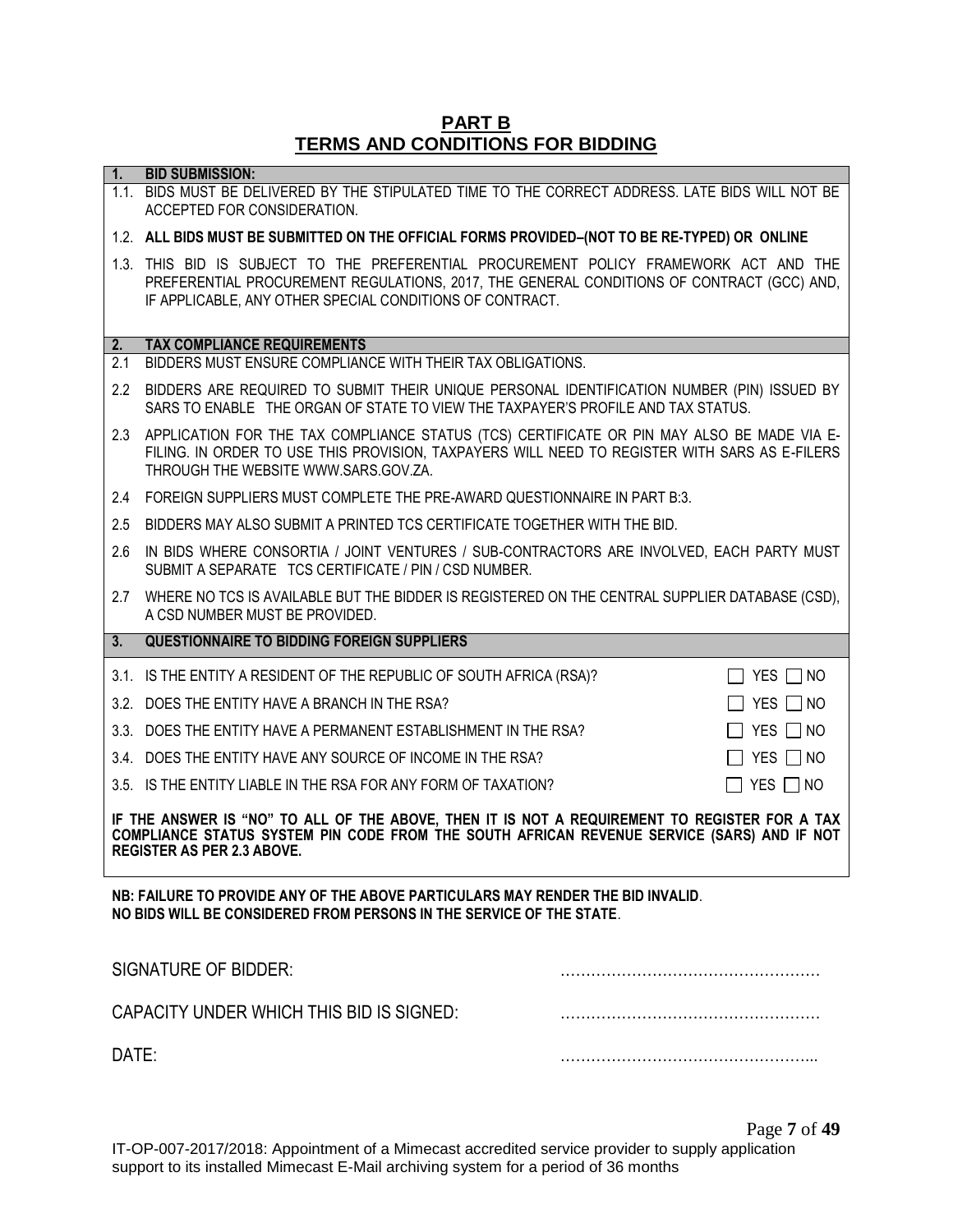#### **DECLARATION OF INTEREST**

- 1. No bid will be accepted from persons in the service of the state<sup>1</sup>.
- 2. Any person, having a kinship with persons in the service of the state, including a blood relationship, may make an offer or offers in terms of this invitation to bid. In view of possible allegations of favouritism, should the resulting bid, or part thereof, be awarded to persons connected with or related to persons in service of the state, it is required that the bidder or their authorised representative declare their position in relation to the evaluating/adjudicating authority.
- 3. In order to give effect to the above, the following questionnaire must be completed and submitted with the bid.

| 3.3. Position occupied in the Company (director, trustee, shareholder <sup>2</sup> ):                                                                                         |            |           |
|-------------------------------------------------------------------------------------------------------------------------------------------------------------------------------|------------|-----------|
|                                                                                                                                                                               |            |           |
|                                                                                                                                                                               |            |           |
|                                                                                                                                                                               |            |           |
| 3.7. The names of all directors / trustees / shareholders members, their individual<br>identity numbers and state employee numbers must be indicated in paragraph 4<br>below. |            |           |
| 3.8. Are you presently in the service of the state?                                                                                                                           | <b>YES</b> | <b>NO</b> |
|                                                                                                                                                                               |            |           |

 $1$ MSCM Regulations: "in the service of the state" means to be  $-$ 

- $(a)$  a member of  $-$
- (i) any municipal council;
- (ii) any provincial legislature; or
- (iii) the national Assembly or the national Council of provinces;
- (b) a member of the board of directors of any municipal entity;
- (c) an official of any municipality or municipal entity;

(d) an employee of any national or provincial department, national or provincial public entity or constitutional institution within the meaning of the Public Finance Management Act, 1999 (Act No.1 of 1999);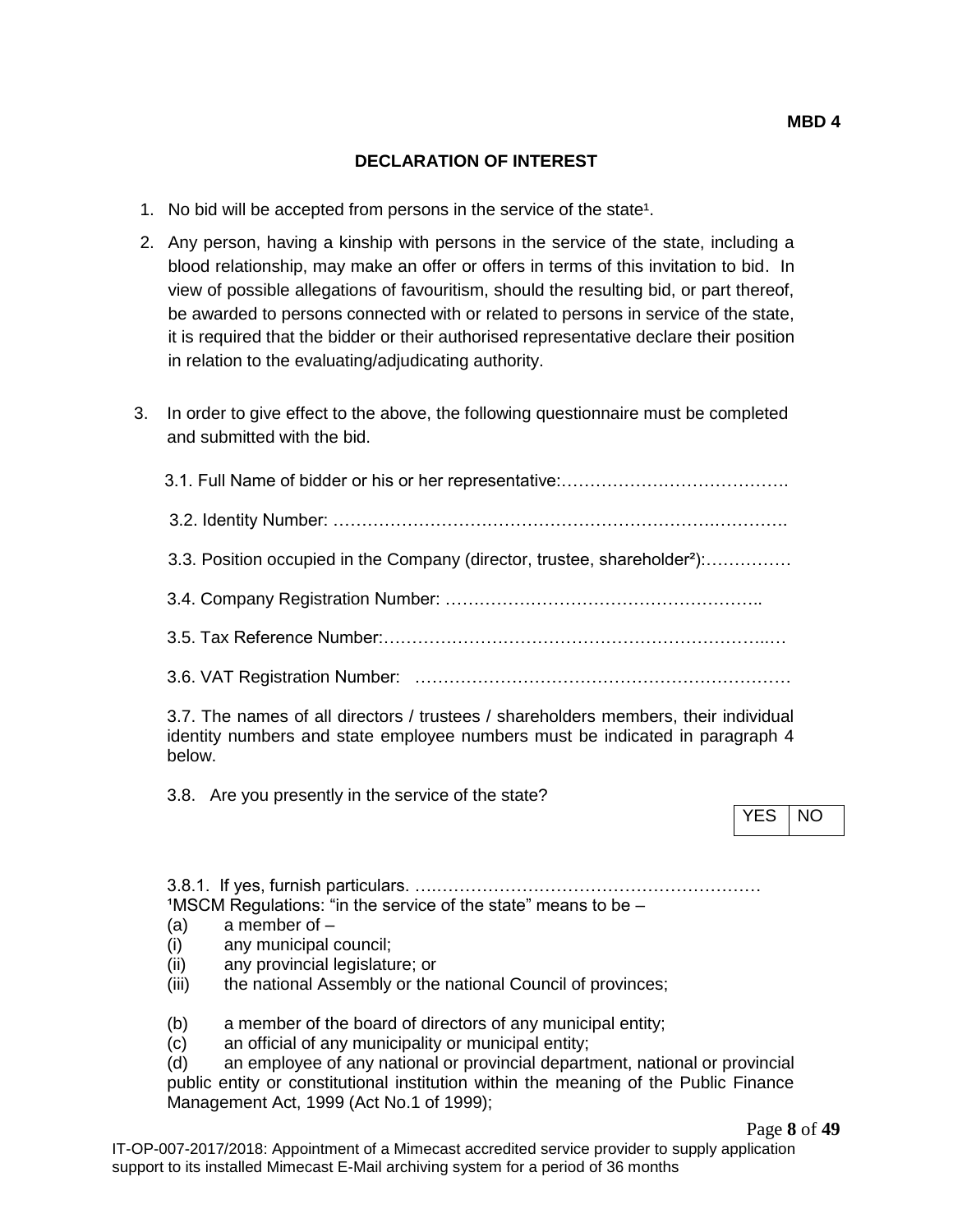(e) a member of the accounting authority of any national or provincial public entity; or

(f) an employee of Parliament or a provincial legislature.

² Shareholder" means a person who owns shares in the company and is actively involved in the management of the company or business and exercises control over the company.

| 3.9                   | Have you been in the service of the state for the past twelve months?                                                                                                 | <b>YES</b><br>NO        |
|-----------------------|-----------------------------------------------------------------------------------------------------------------------------------------------------------------------|-------------------------|
|                       |                                                                                                                                                                       |                         |
| 3.10<br>service<br>of | Do you have any relationship (family, friend, other) with persons in the<br>of the state and who may be involved with the evaluation and or adjudication<br>this bid? | <b>YES</b><br><b>NO</b> |
|                       | 3.10.1. If yes, furnish particulars.                                                                                                                                  |                         |
| 3.11<br>the           | Are you, aware of any relationship (family, friend, other) between any other<br>bidder and any persons in the service of the state who may be involved with           |                         |
|                       | evaluation and or adjudication of this bid?                                                                                                                           | <b>YES</b><br><b>NO</b> |
|                       | 3.11.1. If yes, furnish particulars                                                                                                                                   |                         |
| 3.12                  | Are any of the company's directors, trustees, managers, principle<br>shareholders or stakeholders in service of the state?                                            | <b>YES</b><br><b>NO</b> |
|                       |                                                                                                                                                                       |                         |
| 3.13<br>managers,     | Are any spouse, child or parent of the company's directors trustees,                                                                                                  |                         |
|                       | principle shareholders or stakeholders in service of the state?                                                                                                       | <b>YES</b><br><b>NO</b> |
|                       |                                                                                                                                                                       |                         |
|                       |                                                                                                                                                                       | Page 9 of 49            |

IT-OP-007-2017/2018: Appointment of a Mimecast accredited service provider to supply application support to its installed Mimecast E-Mail archiving system for a period of 36 months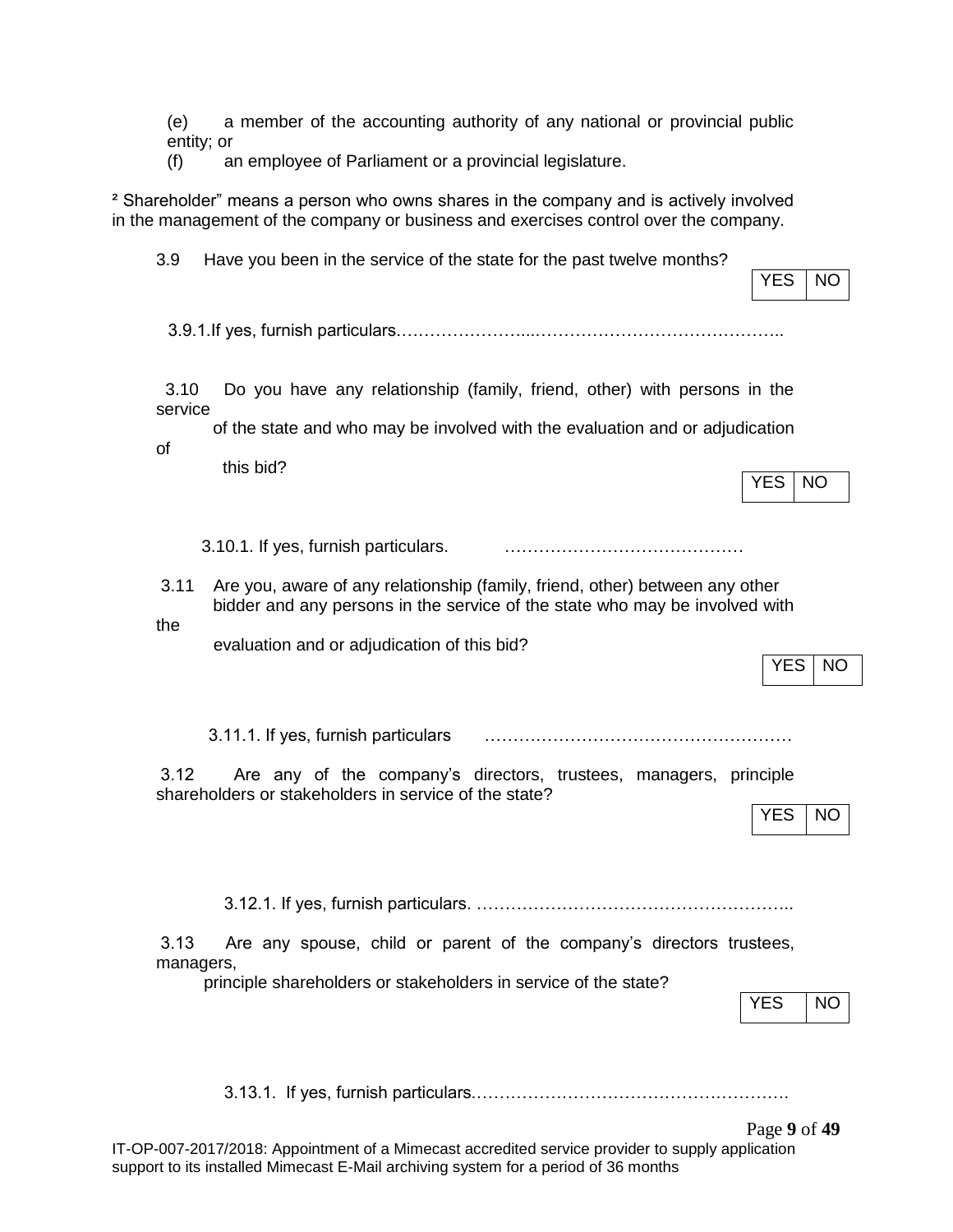3.14 Do you or any of the directors, trustees, managers, principle shareholders, or stakeholders of this company have any interest in any other related companies or business whether or not they are bidding for this contract.

| Y | NC. |
|---|-----|
|---|-----|

3.14.1. If yes, furnish particulars:……………………………………………….

#### 4. **Full details of directors / trustees / members / shareholders**

| <b>Full Name</b> | <b>Identity Number</b> | <b>State Employee Number</b> |
|------------------|------------------------|------------------------------|
|                  |                        |                              |
|                  |                        |                              |
|                  |                        |                              |
|                  |                        |                              |
|                  |                        |                              |
|                  |                        |                              |
|                  |                        |                              |
|                  |                        |                              |
|                  |                        |                              |

 **……………………………. ………………………………… Signature Date** 

 **…………………………..... ……………………………………**

**Capacity Capacity Name of Bidder** 

Page **10** of **49** IT-OP-007-2017/2018: Appointment of a Mimecast accredited service provider to supply application support to its installed Mimecast E-Mail archiving system for a period of 36 months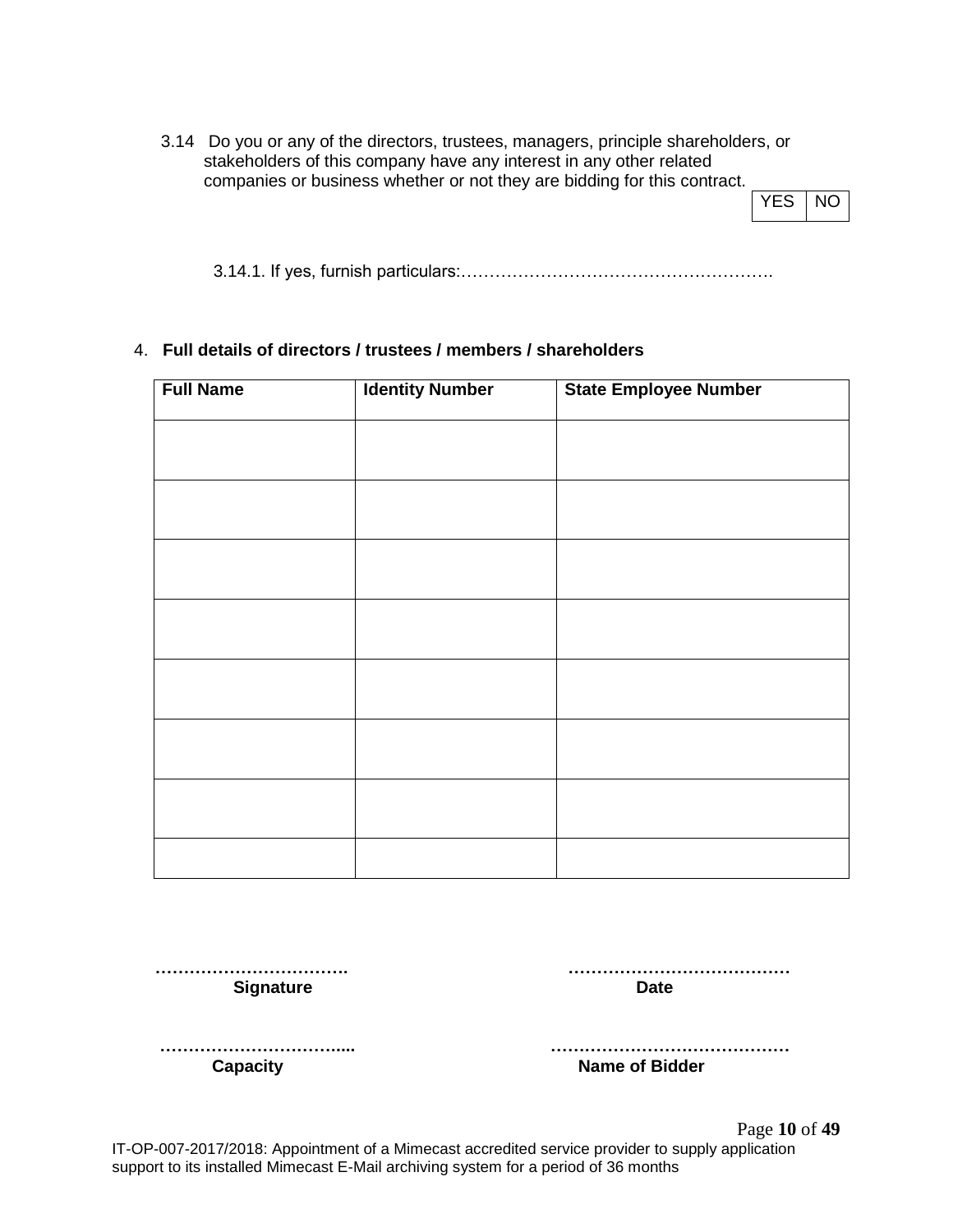#### **PREFERENCE POINTS CLAIM FORM IN TERMS OF THE PREFERENTIAL PROCUREMENT REGULATIONS 2017**

This preference form must form part of all bids invited. It contains general information and serves as a claim form for preference points for Broad-Based Black Economic Empowerment (B-BBEE) Status Level of Contribution

#### **NB: BEFORE COMPLETING THIS FORM, BIDDERS MUST STUDY THE GENERAL CONDITIONS, DEFINITIONS AND DIRECTIVES APPLICABLE IN RESPECT OF B-BBEE, AS PRESCRIBED IN THE PREFERENTIAL PROCUREMENT REGULATIONS, 2017.**

#### **1. GENERAL CONDITIONS**

- 1.1 The following preference point systems are applicable to all bids:
	- the 80/20 system for requirements with a Rand value of up to R50 000 000 (all applicable taxes included); and
	- the 90/10 system for requirements with a Rand value above R50 000 000 (all applicable taxes included).
- 1.2 The value of this bid is estimated to not exceed R50 000 000 (all applicable taxes included) and therefore the 80/20 preference point system shall be applicable;
- 1.3 Points for this bid shall be awarded for:
	- (a) Price; and
	- (b) B-BBEE Status Level of Contributor.
- 1.4 The maximum points for this bid are allocated as follows:

|                                                      | <b>POINTS</b> |
|------------------------------------------------------|---------------|
| <b>PRICE</b>                                         | 80            |
| <b>B-BBEE STATUS LEVEL OF CONTRIBUTOR</b>            | 20            |
| Total points for Price and B-BBEE must not<br>exceed | 100           |

- **1.5 Failure on the part of a bidder to submit proof of B-BBEE Status level of contributor together with the bid, will be interpreted to mean that preference points for B-BBEE status level of contribution are not claimed.**
- 1.6 The purchaser reserves the right to require of a bidder, either before a bid is adjudicated or at any time subsequently, to substantiate any claim in regard to preferences, in any manner required by the purchaser.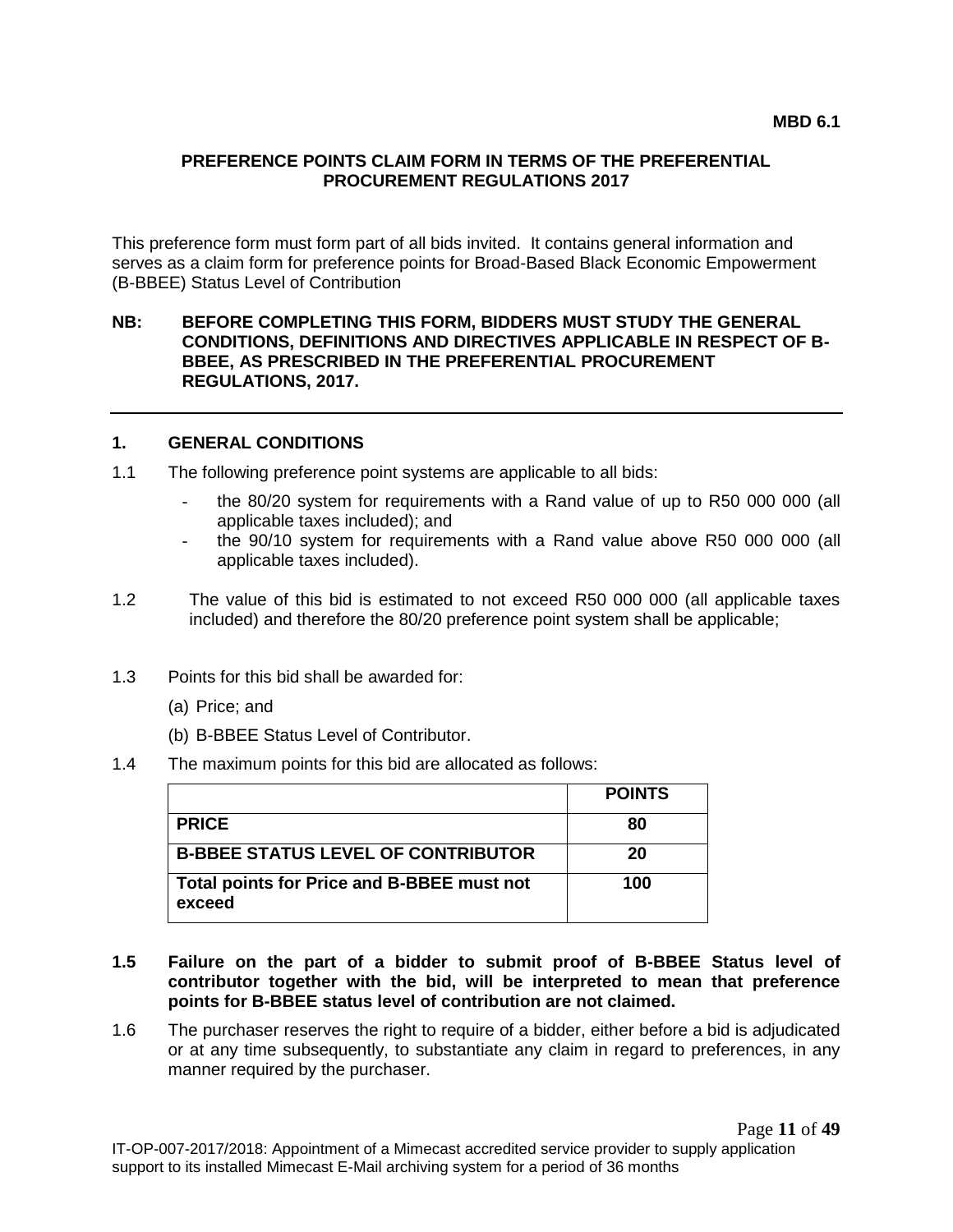#### **2. DEFINITIONS**

- (a) **"B-BBEE"** means broad-based black economic empowerment as defined in section 1 of the Broad-Based Black Economic Empowerment Act;
- (b) "**B-BBEE status level of contributor"** means the B-BBEE status of an entity in terms of a code of good practice on black economic empowerment, issued in terms of section 9(1) of the Broad-Based Black Economic Empowerment Act;
- (c) **"bid"** means a written offer in a prescribed or stipulated form in response to an invitation by an organ of state for the provision of goods or services, through price quotations, advertised competitive bidding processes or proposals;
- (d) **"Broad-Based Black Economic Empowerment Act"** means the Broad-Based Black Economic Empowerment Act, 2003 (Act No. 53 of 2003);
- **(e) "EME"** means an Exempted Micro Enterprise in terms of a code of good practice on black economic empowerment issued in terms of section 9 (1) of the Broad-Based Black Economic Empowerment Act;
- (f) **"functionality"** means the ability of a tenderer to provide goods or services in accordance with specifications as set out in the tender documents.
- (g) **"prices"** includes all applicable taxes less all unconditional discounts;
- (h) **"proof of B-BBEE status level of contributor"** means:

| $\vert$ 1)   |                                                                  | <b>B-BBFF</b> |       |
|--------------|------------------------------------------------------------------|---------------|-------|
|              | Status level certificate issued by an authorized body or person; |               |       |
| $\mathbf{2}$ |                                                                  |               | sworn |
|              | affidavit as prescribed by the B-BBEE Codes of Good Practice;    |               |       |

**3)** Any other

requirement prescribed in terms of the B-BBEE Act;

- (i) **"QSE"** means a qualifying small business enterprise in terms of a code of good practice on black economic empowerment issued in terms of section 9 (1) of the Broad-Based Black Economic Empowerment Act;
- *(j)* **"rand value"** means the total estimated value of a contract in Rand, calculated at the time of bid invitation, and includes all applicable taxes;

#### **3. POINTS AWARDED FOR PRICE**

#### **3.1 THE 80/20 OR 90/10 PREFERENCE POINT SYSTEMS**

A maximum of 80 or 90 points is allocated for price on the following basis: **80/20 or 90/10**

$$
Ps = 80\left(1 - \frac{Pt - P \min}{P \min}\right) \qquad \text{or} \qquad \qquad Ps = 90\left(1 - \frac{Pt - P \min}{P \min}\right)
$$
  
Where  
Ps = Points scored for price of bid under consideration

 $Pt =$  Price of bid under consideration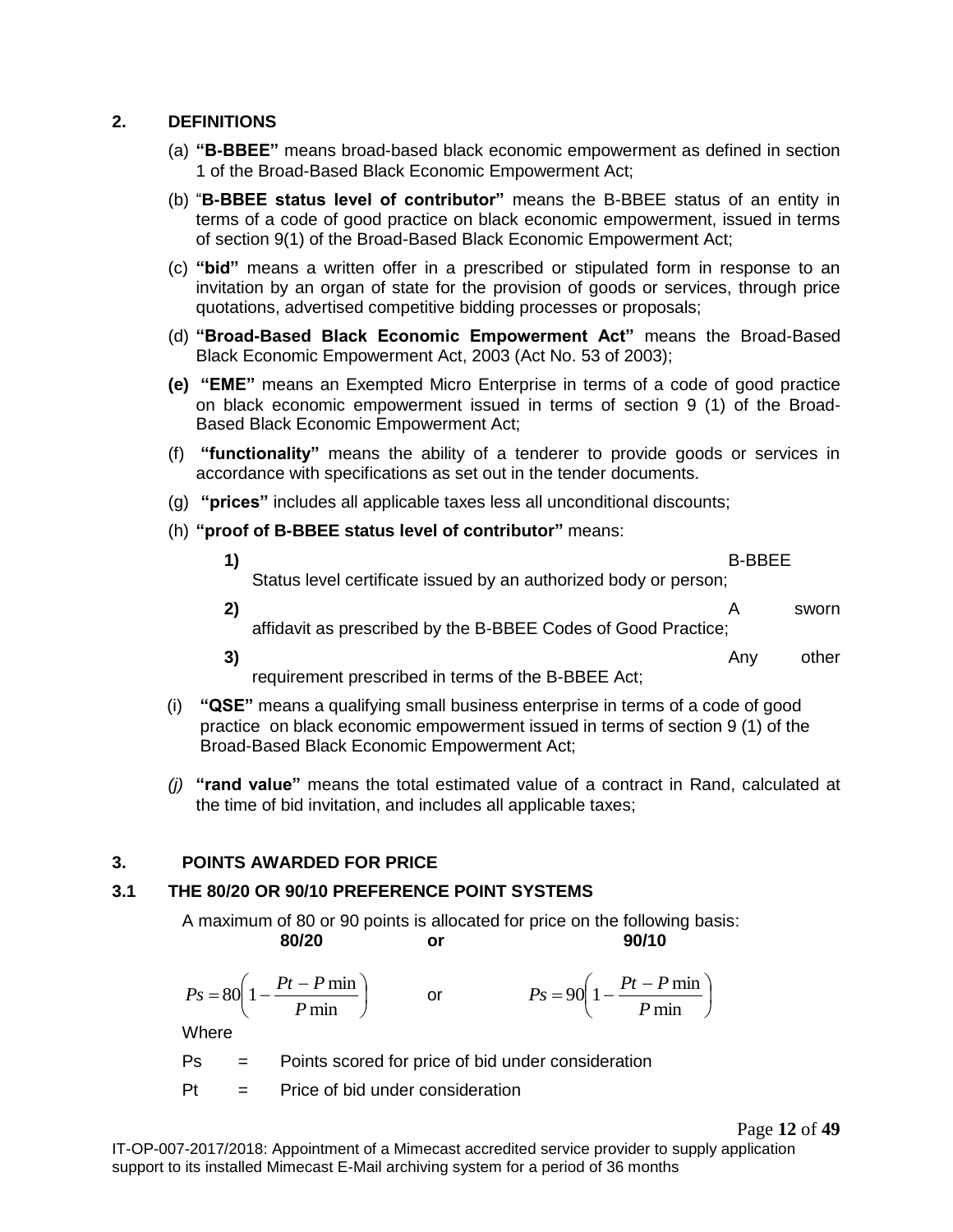#### Pmin = Price of lowest acceptable bid

#### **4. POINTS AWARDED FOR B-BBEE STATUS LEVEL OF CONTRIBUTOR**

4.1 In terms of Regulation 6 (2) and 7 (2) of the Preferential Procurement Regulations, preference points must be awarded to a bidder for attaining the B-BBEE status level of contribution in accordance with the table below:

| <b>B-BBEE Status Level of</b><br><b>Contributor</b> | <b>Number of points</b><br>(90/10 system) | <b>Number of points</b><br>(80/20 system) |
|-----------------------------------------------------|-------------------------------------------|-------------------------------------------|
|                                                     | 10                                        | 20                                        |
| 2                                                   | 9                                         | 18                                        |
| 3                                                   | 6                                         | 14                                        |
| 4                                                   | 5                                         | 12                                        |
| 5                                                   |                                           | 8                                         |
| 6                                                   | 3                                         | 6                                         |
|                                                     | 2                                         | 4                                         |
| 8                                                   |                                           | 2                                         |
| Non-compliant<br>contributor                        |                                           |                                           |

#### **5. BID DECLARATION**

5.1 Bidders who claim points in respect of B-BBEE Status Level of Contribution must complete the following:

#### **6. B-BBEE STATUS LEVEL OF CONTRIBUTOR CLAIMED IN TERMS OF PARAGRAPHS 1.4 AND 4.1**

6.1 B-BBEE Status Level of Contributor: . = ………(maximum of 20 points)

(Points claimed in respect of paragraph 7.1 must be in accordance with the table reflected in paragraph 4.1 and must be substantiated by relevant proof of B-BBEE status level of contributor.

#### **7. SUB-CONTRACTING**

7.1 Will any portion of the contract be sub-contracted?

#### (*Tick applicable box*)

- 7.1.1 If yes, indicate:
	- i) What percentage of the contract will be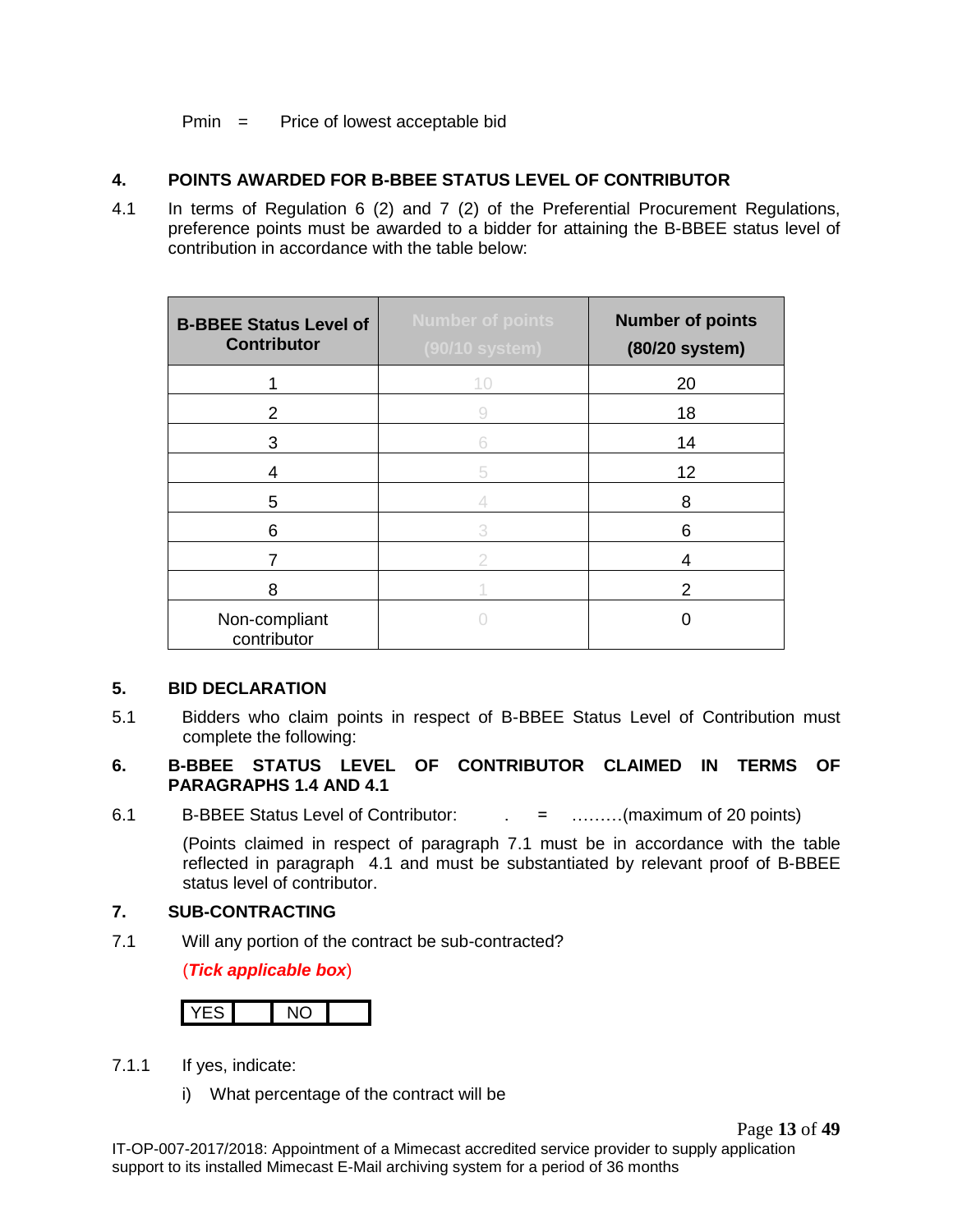subcontracted............…………….…………%

- ii) The name of the sub-contractor…………………………………………………………..
- iii) The B-BBEE status level of the sub-contractor......................................……………..
- iv) Whether the sub-contractor is an EME or QSE
	- *(Tick applicable box*)

| ا ب<br>- |
|----------|
|----------|

v) Specify, by ticking the appropriate box, if subcontracting with an enterprise in terms of Preferential Procurement Regulations,2017:

| Designated Group: An EME or QSE which is at last 51% owned by:    | <b>EME</b> | <b>QSE</b> |
|-------------------------------------------------------------------|------------|------------|
|                                                                   | V          | $\sqrt{}$  |
| Black people                                                      |            |            |
| Black people who are youth                                        |            |            |
| Black people who are women                                        |            |            |
| Black people with disabilities                                    |            |            |
| Black people living in rural or underdeveloped areas or townships |            |            |
| Cooperative owned by black people                                 |            |            |
| Black people who are military veterans                            |            |            |
|                                                                   |            |            |
| <b>OR</b>                                                         |            |            |
| Any EME                                                           |            |            |
| Any QSE                                                           |            |            |

## 8. **DECLARATION WITH REGARD TO COMPANY/FIRM**

Page **14** of **49** IT-OP-007-2017/2018: Appointment of a Mimecast accredited service provider to supply application support to its installed Mimecast E-Mail archiving system for a period of 36 months 8.1 Name of company/firm:……………………………………………………………………….. 8.2 VAT registration number:…………………………………….………………………………… 8.3 Company registration number:…………….…………………….……………………………. 8.4 TYPE OF COMPANY/ FIRM □ Partnership/Joint Venture / Consortium □ One person business/sole propriety D Close corporation **Company**  (Pty) Limited [TICK APPLICABLE BOX] 8.5 DESCRIBE PRINCIPAL BUSINESS ACTIVITIES …………………………………………………………………………………………………… ……………………………………………………………………………………………………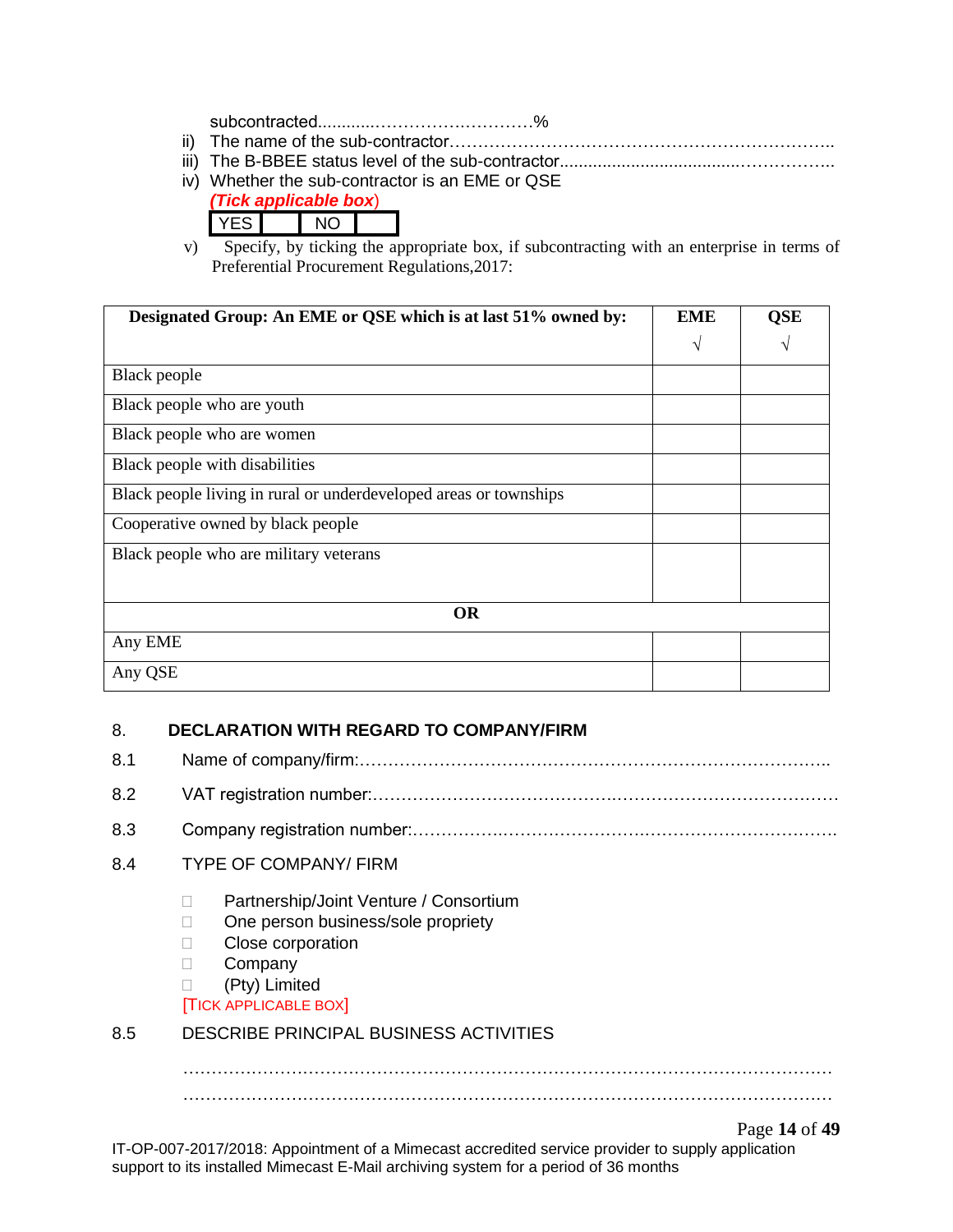…………………………………………………………………………………………………… ……………………………………………………………………………………………………

## COMPANY CLASSIFICATION

- Manufacturer
- **Supplier**
- □ Professional service provider
- $\Box$  Other service providers, e.g. transporter, etc.

[*TICK APPLICABLE BOX*]

#### 8.6 MUNICIPAL INFORMATION

Municipality where business is situated: ….………………………………………………. Registered Account Number: …………………………. Stand Number:……………………………………………….

- 8.7 Total number of years the company/firm has been in business:…………………………
- 8.8 I/we, the undersigned, who is / are duly authorised to do so on behalf of the company/firm, certify that the points claimed, based on the B-BBE status level of contributor indicated in paragraphs 1.4 and 6.1 of the foregoing certificate, qualifies the company/ firm for the preference(s) shown and I / we acknowledge that:
	- i) The information furnished is true and correct;
	- ii) The preference points claimed are in accordance with the General Conditions as indicated in paragraph 1 of this form;
	- iii) In the event of a contract being awarded as a result of points claimed as shown in paragraphs 1.4 and 6.1, the contractor may be required to furnish documentary proof to the satisfaction of the purchaser that the claims are correct;
	- iv) If the B-BBEE status level of contributor has been claimed or obtained on a fraudulent basis or any of the conditions of contract have not been fulfilled, the purchaser may, in addition to any other remedy it may have –
		- (a) disqualify the person from the bidding process;
		- (b) recover costs, losses or damages it has incurred or suffered as a result of that person's conduct;
		- (c) cancel the contract and claim any damages which it has suffered as a result of having to make less favourable arrangements due to such cancellation;
		- (d) recommend that the bidder or contractor, its shareholders and directors, or only the shareholders and directors who acted on a fraudulent basis, be restricted by the National Treasury from obtaining business from any organ of state for a period not exceeding 10 years, after the *audi alteram partem* (hear the other side) rule has been applied; and

Page **15** of **49**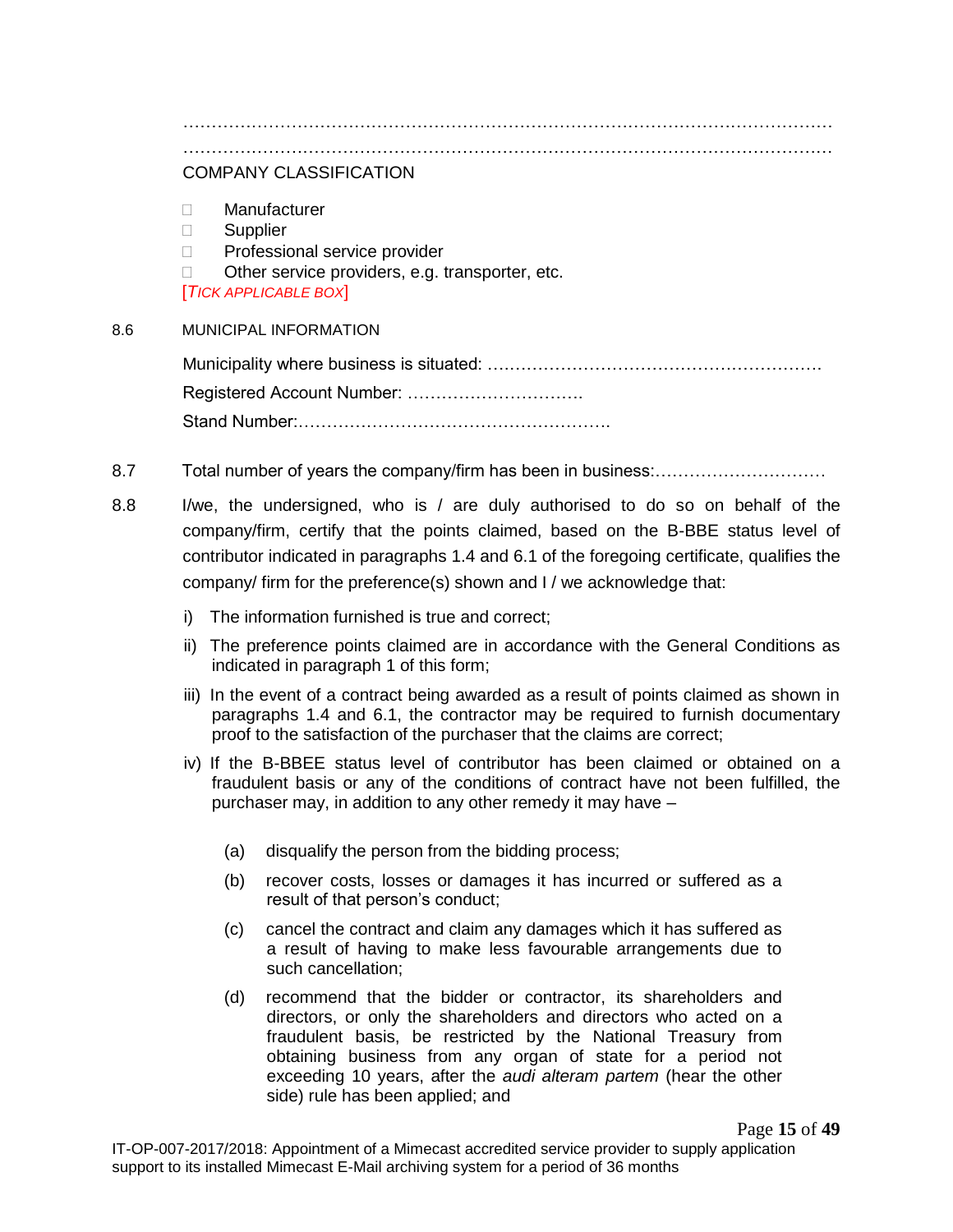(e) forward the matter for criminal prosecution.

| <b>WITNESSES</b> |                |                            |
|------------------|----------------|----------------------------|
|                  |                | SIGNATURE(S) OF BIDDERS(S) |
| ົ                | DATE:          |                            |
|                  | <b>ADDRESS</b> |                            |
|                  |                |                            |
|                  |                |                            |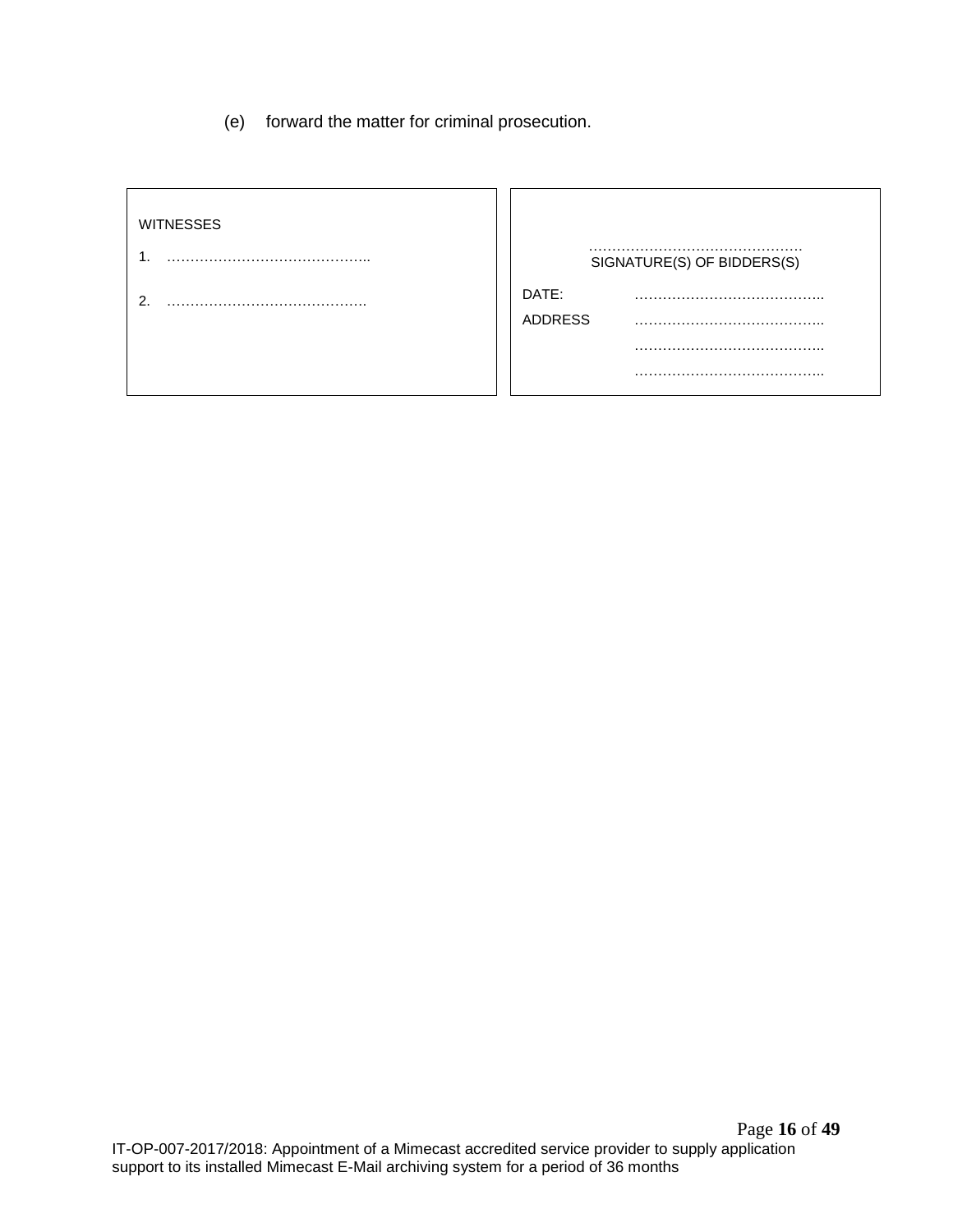#### **9. AUTHORITY FOR SIGNATORY**

Signatories for close corporations and companies shall confirm their authority **by singing or attaching to this form** a duly signed and dated copy of the relevant resolution of their members or their board of directors, as the case may be.

| " By resolution of the board of directors passed on              |                                                                                                            |
|------------------------------------------------------------------|------------------------------------------------------------------------------------------------------------|
| $\overbrace{\hspace{2.5cm}20}$                                   |                                                                                                            |
|                                                                  |                                                                                                            |
| to sign all documents in connection with the Tender for Contract |                                                                                                            |
|                                                                  | No <sub>__________________________________</sub> and any Contract, which may arise there from on behalf of |
|                                                                  | ,我们也不能在这里的人,我们也不能在这里的人,我们也不能在这里的人,我们也不能在这里的人,我们也不能在这里的人,我们也不能在这里的人,我们也不能在这里的人,我们                           |
| Signed on behalf of the                                          |                                                                                                            |
|                                                                  |                                                                                                            |
| In his capacity                                                  |                                                                                                            |
|                                                                  |                                                                                                            |
|                                                                  |                                                                                                            |
|                                                                  |                                                                                                            |
|                                                                  |                                                                                                            |
| As witnesses:                                                    |                                                                                                            |
|                                                                  |                                                                                                            |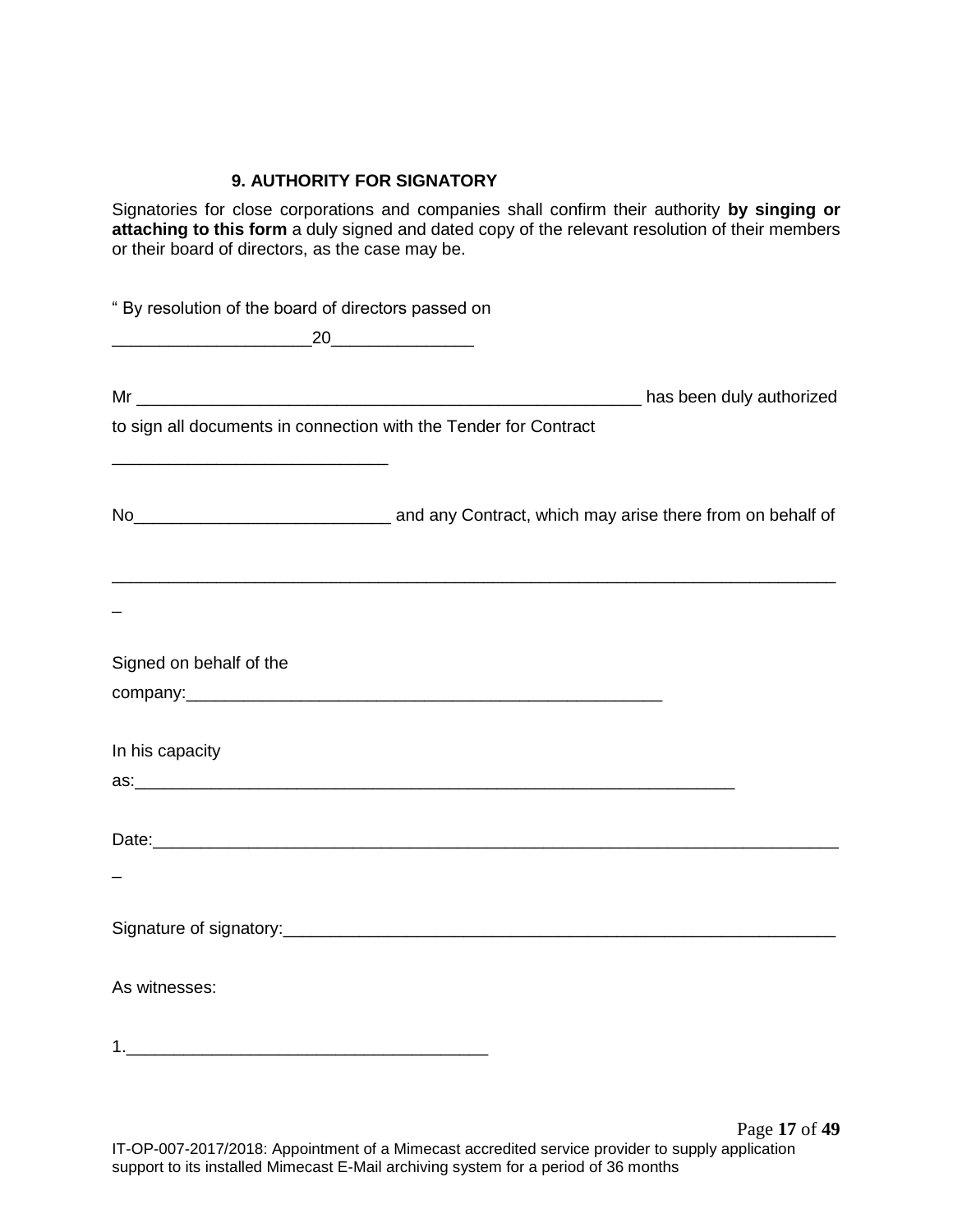2.

- 11. I/we, the undersigned, who warrants that he/she is duly authorised to do so on behalf of the firm certify that points claimed, based on the equity ownership, indicated in paragraph 8 of the foregoing certificate, qualifies the firm for the preference(s) shown and I / we acknowledge that:
	- (i) The information furnished is true and correct.
	- (ii) The Equity ownership claimed is in accordance with the General Conditions as indicated in paragraph 1 of this form.
		- In the event of a contract being awarded as a result of points claimed as shown in paragraph 8, the contractor may be required to furnish documentary proof to the
		- satisfaction of the purchaser that the claims are correct.
	- (iv) If the claims are found to be incorrect, the purchaser may, in addition to any other remedy it may have -
		- (a) recover costs, losses or damages it has incurred or suffered as a result of that person's conduct; and
		- (b) cancel the contract and claim any damages which it has suffered as a result of having to make less favourable arrangements due to such cancellation

#### **WITNESSES:**

- 1. \_\_\_\_\_\_\_\_\_\_\_\_\_\_\_\_\_\_\_\_\_\_\_\_\_\_\_\_
- 2. \_\_\_\_\_\_\_\_\_\_\_\_\_\_\_\_\_\_\_\_\_\_\_\_\_\_\_\_ **SIGNATURE (S) OF BIDDER (S)**

**DATE: \_\_\_\_\_\_\_\_\_\_\_\_\_\_\_\_\_\_\_\_\_\_\_\_\_\_\_\_\_**

**ADDRESS: \_\_\_\_\_\_\_\_\_\_\_\_\_\_\_\_\_\_\_\_\_\_\_\_\_**

\_\_\_\_\_\_\_\_\_\_\_\_\_\_\_\_\_\_\_\_\_\_\_\_\_\_\_\_\_\_\_\_\_\_\_

\_\_\_\_\_\_\_\_\_\_\_\_\_\_\_\_\_\_\_\_\_\_\_\_\_\_\_\_\_\_\_\_\_\_\_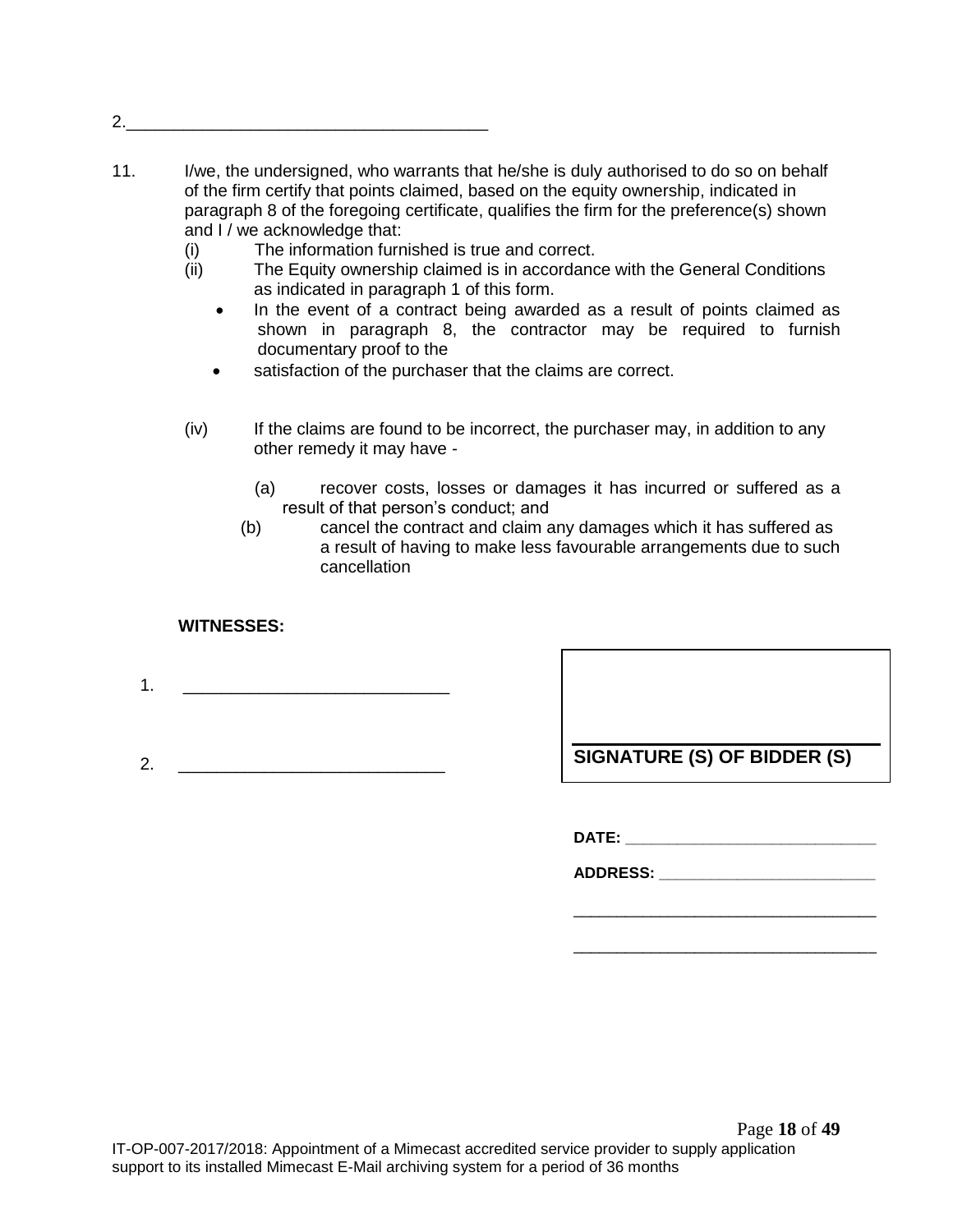Page **19** of **49**

#### **DECLARATION OF BIDDER'S PAST SUPPLY CHAIN MANAGEMENT PRACTICES**

- 1 This Municipal Bidding Document must form part of all bids invited.
- 2 It serves as a declaration to be used by municipalities and municipal entities in ensuring that when goods and services are being procured, all reasonable steps are taken to combat the abuse of the supply chain management system.
- 3 The bid of any bidder may be rejected if that bidder, or any of its directors have:
	- a. abused the municipality's / municipal entity's supply chain management system or committed any improper conduct in relation to such system;
	- b. been convicted for fraud or corruption during the past five years;
	- c. willfully neglected, reneged on or failed to comply with any government, municipal or other public sector contract during the past five years; or
	- d. been listed in the Register for Tender Defaulters in terms of section 29 of the Prevention and Combating of Corrupt Activities Act (No 12 of 2004).

#### **4 In order to give effect to the above, the following questionnaire must be completed and submitted with the bid.**

| Item  | Question                                                                                                                                                                                                                                                                                                                                                                                                                                                    | <b>Yes</b> | <b>No</b> |
|-------|-------------------------------------------------------------------------------------------------------------------------------------------------------------------------------------------------------------------------------------------------------------------------------------------------------------------------------------------------------------------------------------------------------------------------------------------------------------|------------|-----------|
| 4.1   | Is the bidder or any of its directors listed on the National<br>$\bullet$<br>Treasury's Database of Restricted Suppliers as companies or<br>persons prohibited from doing business with the public sector?                                                                                                                                                                                                                                                  | Yes        | No        |
|       | (Companies or persons who are listed on this<br>Database were informed in writing of this restriction by<br>the Accounting Officer/Authority of the institution that<br>imposed the restriction after the <i>audi alteram partem</i> rule<br>was applied). The Database of Restricted Suppliers<br>now resides on the National Treasury's<br>website(www.treasury.gov.za) and can be accessed<br>by clicking on its link at the bottom of the home<br>page. |            |           |
| 4.1.1 | If so, furnish particulars:                                                                                                                                                                                                                                                                                                                                                                                                                                 |            |           |
| 4.2   | Is the bidder or any of its directors listed on the Register for<br>Tender Defaulters in terms of section 29 of the Prevention and<br>Combating of Corrupt Activities Act (No 12 of 2004)? The<br>Register for Tender Defaulters can be accessed on the<br>National Treasury's websitewww.treasury.gov.za) by clicking<br>on its link at the bottom of the home page.                                                                                       | Yes        | No        |
| 4.2.1 | If so, furnish particulars:                                                                                                                                                                                                                                                                                                                                                                                                                                 |            |           |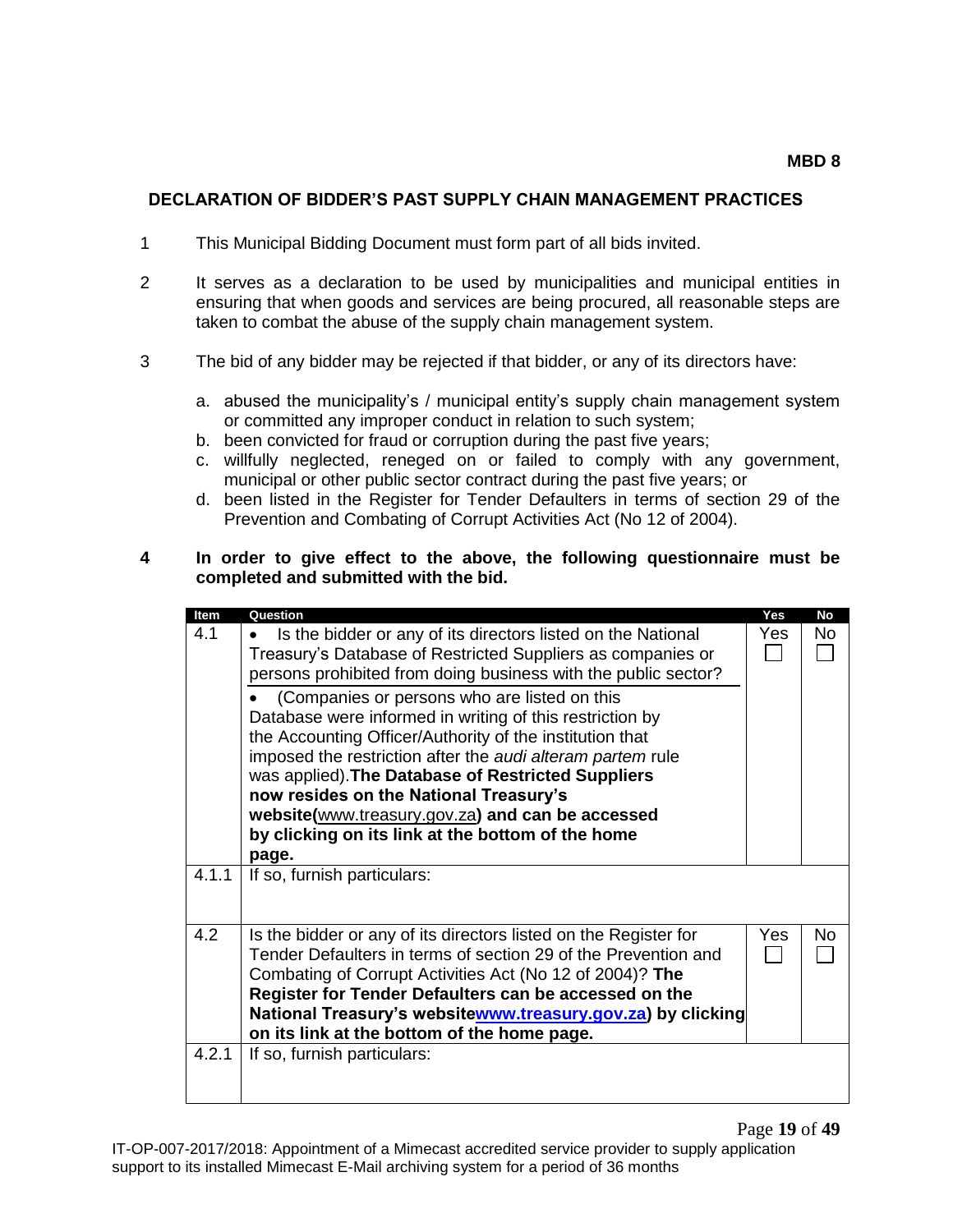|                                                                                                                                        |       | entity, or to any other municipality / municipal entity, that is in<br>arrears for more than three months?                                                                                                              |     |           |
|----------------------------------------------------------------------------------------------------------------------------------------|-------|-------------------------------------------------------------------------------------------------------------------------------------------------------------------------------------------------------------------------|-----|-----------|
|                                                                                                                                        | 4.4.1 | If so, furnish particulars:                                                                                                                                                                                             |     |           |
|                                                                                                                                        |       |                                                                                                                                                                                                                         |     |           |
|                                                                                                                                        | 4.5   | Was any contract between the bidder and the municipality /<br>municipal entity or any other organ of state terminated during<br>the past five years on account of failure to perform on or comply<br>with the contract? | Yes | <b>No</b> |
|                                                                                                                                        | 4.7.1 | If so, furnish particulars:                                                                                                                                                                                             |     |           |
|                                                                                                                                        |       |                                                                                                                                                                                                                         |     |           |
|                                                                                                                                        |       |                                                                                                                                                                                                                         |     |           |
|                                                                                                                                        |       | <b>CERTIFICATION</b>                                                                                                                                                                                                    |     |           |
|                                                                                                                                        |       | I, THE UNDERSIGNED (FULL NAME) _______                                                                                                                                                                                  |     |           |
| <b>AND CORRECT.</b>                                                                                                                    |       | CERTIFY THAT THE INFORMATION FURNISHED ON THIS DECLARATION FORM TRUE                                                                                                                                                    |     |           |
| I ACCEPT THAT, IN ADDITION TO CANCELLATION OF A CONTRACT, ACTION MAY BE<br>TAKEN AGAINST ME SHOULD THIS DECLARATION PROVE TO BE FALSE. |       |                                                                                                                                                                                                                         |     |           |
|                                                                                                                                        |       |                                                                                                                                                                                                                         |     |           |
|                                                                                                                                        |       |                                                                                                                                                                                                                         |     |           |
| <b>Signature</b>                                                                                                                       |       | <b>Date</b>                                                                                                                                                                                                             |     |           |
|                                                                                                                                        |       |                                                                                                                                                                                                                         |     |           |

4.3 Was the bidder or any of its directors convicted by a court of law

4.4 | Does the bidder or any of its directors owe any municipal rates

and taxes or municipal charges to the municipality / municipal

fraud or corruption during the past five years?

4.3.1 | If so, furnish particulars:

(including a court of law outside the Republic of South Africa) for

**Item Question Yes No**

 $\begin{array}{c|c} \mathsf{Yes} & \mathsf{No} \\ \hline \Box & \Box \end{array}$ 

Yes | No

 $\Box$ 

 $\Box$ 

**\_\_\_\_\_\_\_\_\_\_\_\_\_\_\_\_\_\_\_\_\_\_\_\_\_\_\_\_\_\_ \_\_\_\_\_\_\_\_\_\_\_\_\_\_\_\_\_\_\_\_\_\_\_\_\_ Position Name of Bidder**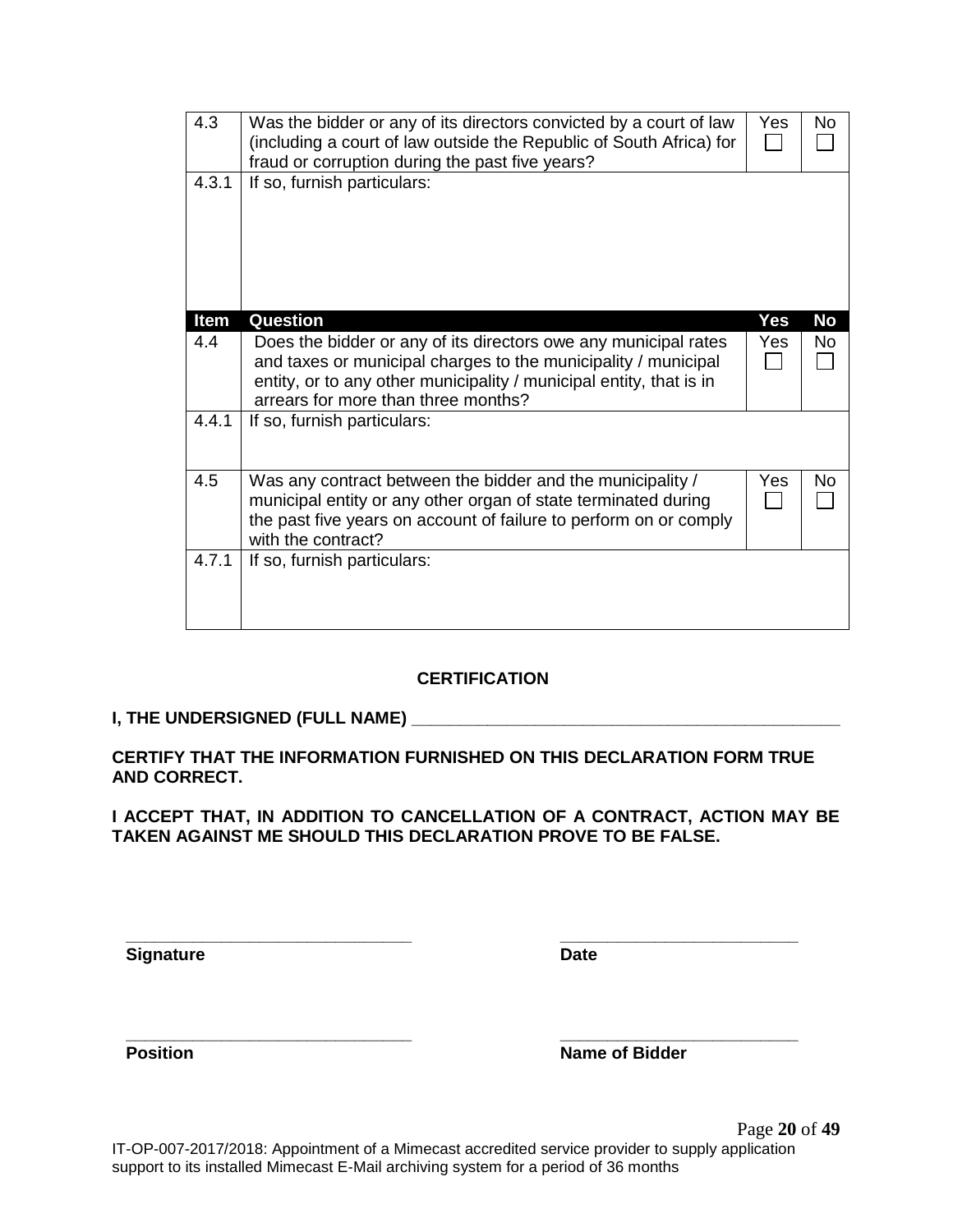## **CERTIFICATE OF INDEPENDENT BID DETERMINATION**

- 1 This Municipal Bidding Document (MBD) must form part of all bids<sup>1</sup> invited.
- 2 Section 4 (1) (b) (iii) of the Competition Act No. 89 of 1998, as amended, prohibits an agreement between, or concerted practice by, firms, or a decision by an association of firms, if it is between parties in a horizontal relationship and if it involves collusive bidding (or bid rigging).² Collusive bidding is a *pe se* prohibition meaning that it cannot be justified under any grounds.
- 3 Municipal Supply Regulation 38 (1) prescribes that a supply chain management policy must provide measures for the combating of abuse of the supply chain management system, and must enable the accounting officer, among others, to:
	- a. take all reasonable steps to prevent such abuse;
	- b. reject the bid of any bidder if that bidder or any of its directors has abused the supply chain management system of the municipality or municipal entity or has committed any improper conduct in relation to such system; and
	- c. cancel a contract awarded to a person if the person committed any corrupt or fraudulent act during the bidding process or the execution of the contract.
- 4 This MBD serves as a certificate of declaration that would be used by institutions to ensure that, when bids are considered, reasonable steps are taken to prevent any form of bid-rigging.
- 5 In order to give effect to the above, the attached Certificate of Bid Determination (MBD 9) must be completed and submitted with the bid:

#### **¹ Includes price quotations, advertised competitive bids, limited bids and proposals.**

**² Bid rigging (or collusive bidding) occurs when businesses, that would otherwise be expected to compete, secretly conspire to raise prices or lower the quality of goods and / or services for purchasers who wish to acquire goods and / or services through a bidding process. Bid rigging is, therefore, an agreement between competitors not to compete.**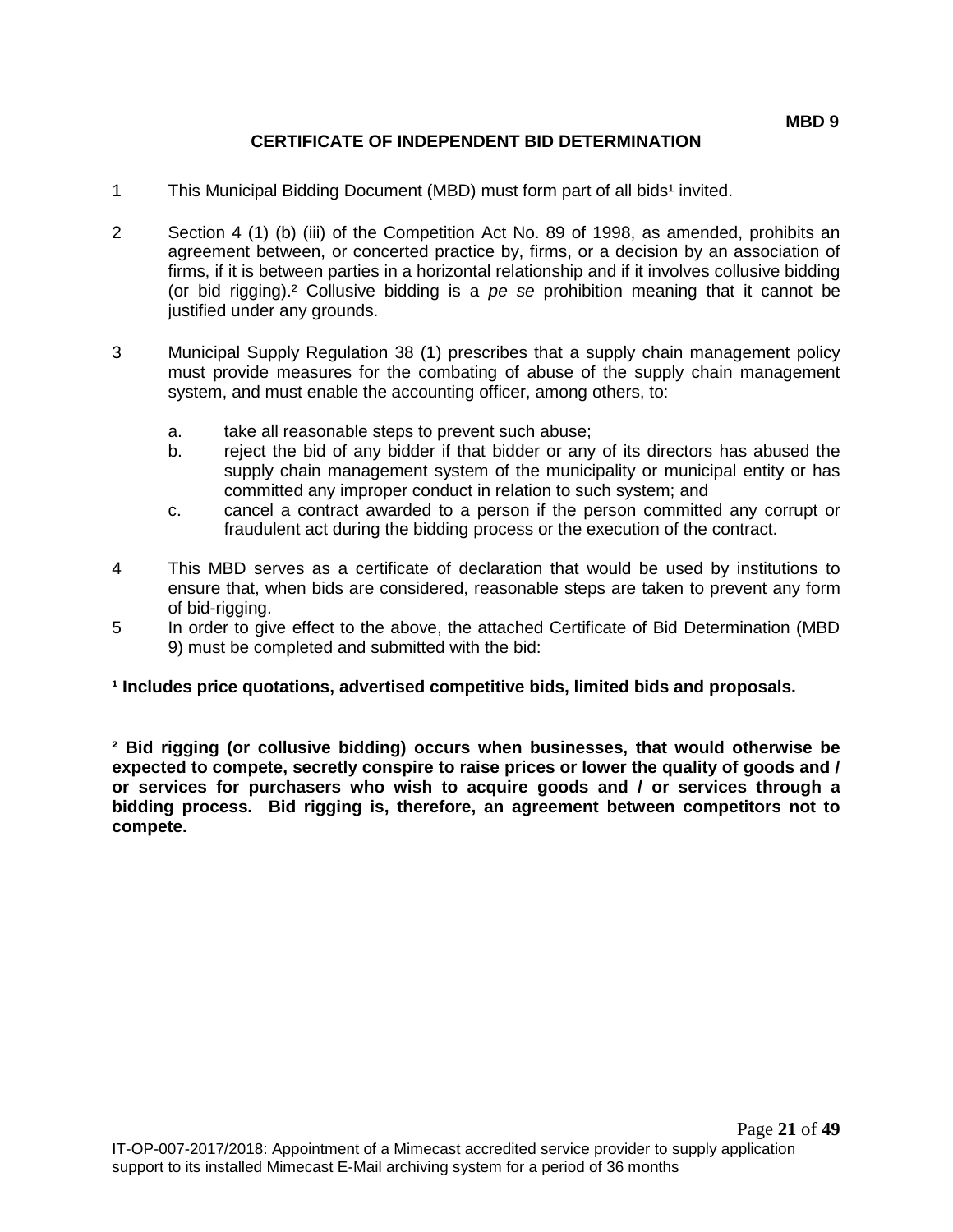# **CERTIFICATE OF INDEPENDENT BID DETERMINATION**

I, the undersigned, in submitting the accompanying bid:

\_\_\_\_\_\_\_\_\_\_\_\_\_\_\_\_\_\_\_\_\_\_\_\_\_\_\_\_\_\_\_\_\_\_\_\_\_\_\_\_\_\_\_\_\_\_\_\_\_\_\_\_\_\_\_\_\_\_\_\_\_\_\_\_\_\_\_\_\_\_\_\_\_\_\_\_ (Bid Number and Description)

in response to the invitation for the bid made by:

\_\_\_\_\_\_\_\_\_\_\_\_\_\_\_\_\_\_\_\_\_\_\_\_\_\_\_\_\_\_\_\_\_\_\_\_\_\_\_\_\_\_\_\_\_\_\_\_\_\_\_\_\_\_\_\_\_\_\_\_\_\_\_\_\_\_\_\_\_\_\_\_\_\_\_\_ (Name of Municipality / Municipal Entity)

do hereby make the following statements that I certify to be true and complete in every respect:

I certify, on behalf of: the same of the same of the same of the same of the same of the same of the same of th

(Name of Bidder)

- 1. I have read and I understand the contents of this Certificate;
- 2. I understand that the accompanying bid will be disqualified if this Certificate is found not to be true and complete in every respect;
- 3. I am authorized by the bidder to sign this Certificate, and to submit the accompanying bid, on behalf of the bidder;
- 4. Each person whose signature appears on the accompanying bid has been authorized by the bidder to determine the terms of, and to sign, the bid, on behalf of the bidder;
- 5. For the purposes of this Certificate and the accompanying bid, I understand that the word "competitor" shall include any individual or organization, other than the bidder, whether or not affiliated with the bidder, who:
	- (a) has been requested to submit a bid in response to this bid invitation;
	- (b) could potentially submit a bid in response to this bid invitation, based on their qualifications, abilities or experience; and
	- (c) provides the same goods and services as the bidder and/or is in the same line of business as the bidder
- 6. The bidder has arrived at the accompanying bid independently from, and without consultation, communication, agreement or arrangement with any competitor. However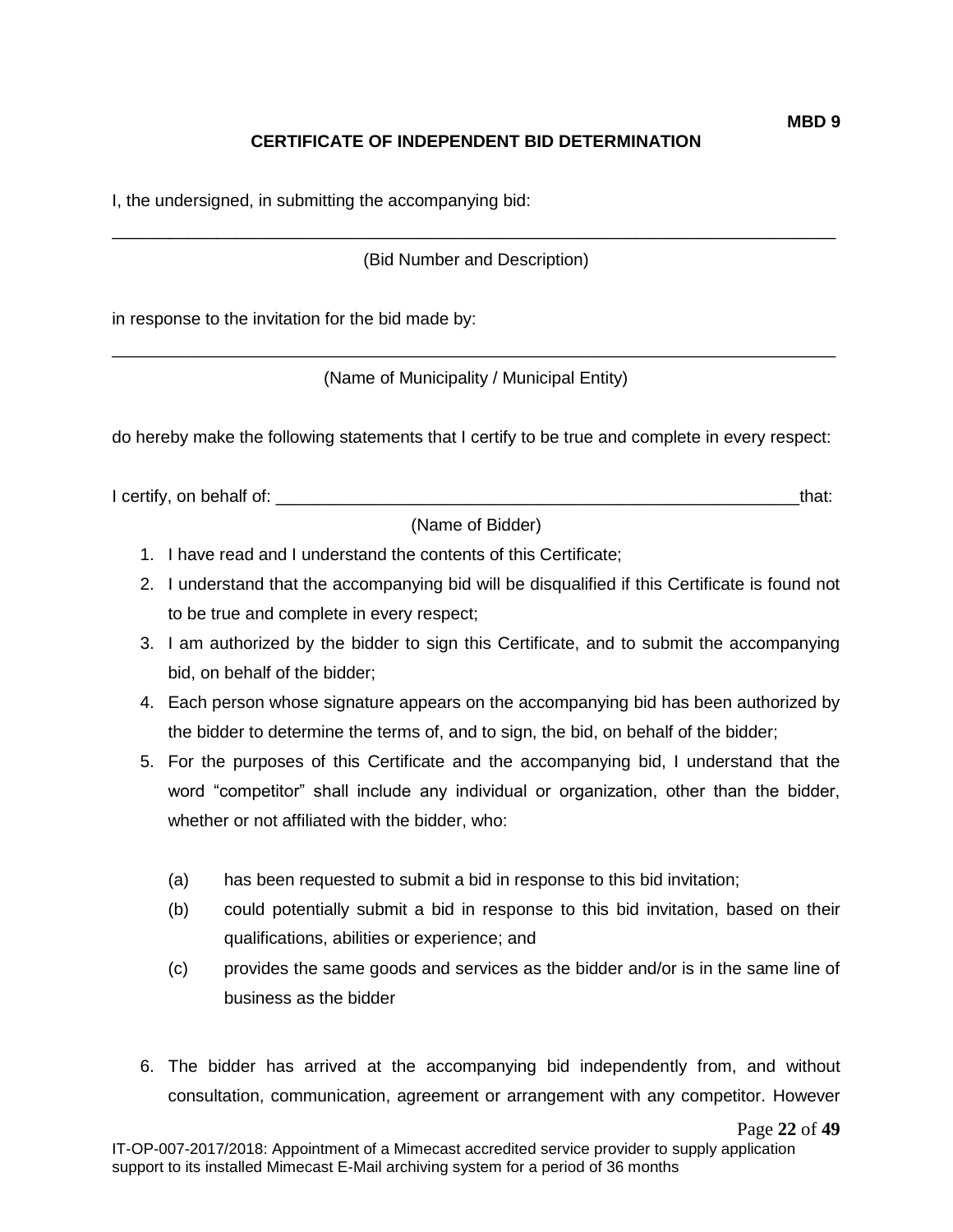communication between partners in a joint venture or consortium<sup>3</sup> will not be construed as collusive bidding.

- 7. In particular, without limiting the generality of paragraphs 6 above, there has been no consultation, communication, agreement or arrangement with any competitor regarding:
	- (a) prices;
	- (b) geographical area where product or service will be rendered (market allocation)
	- (c) methods, factors or formulas used to calculate prices;
	- (d) the intention or decision to submit or not to submit, a bid;
	- (e) the submission of a bid which does not meet the specifications and conditions of the bid; or
	- (f) bidding with the intention not to win the bid.
- 8. In addition, there have been no consultations, communications, agreements or arrangements with any competitor regarding the quality, quantity, specifications and conditions or delivery particulars of the products or services to which this bid invitation relates.
- 9. The terms of the accompanying bid have not been, and will not be, disclosed by the bidder, directly or indirectly, to any competitor, prior to the date and time of the official bid opening or of the awarding of the contract.

#### **³ Joint venture or Consortium means an association of persons for the purpose of combining their expertise, property, capital, efforts, skill and knowledge in an activity for the execution of a contract.**

10. I am aware that, in addition and without prejudice to any other remedy provided to combat any restrictive practices related to bids and contracts, bids that are suspicious will be reported to the Competition Commission for investigation and possible imposition of administrative penalties in terms of section 59 of the Competition Act No 89 of 1998 and or may be reported to the National Prosecuting Authority (NPA) for criminal investigation and or may be restricted from conducting business with the public sector for a period not exceeding ten (10) years in terms of the Prevention and Combating of Corrupt Activities Act No 12 of 2004 or any other applicable legislation.

| <b>Signature</b> | <b>Date</b>           |
|------------------|-----------------------|
|                  |                       |
| <b>Position</b>  | <b>Name of Bidder</b> |

Page **23** of **49** IT-OP-007-2017/2018: Appointment of a Mimecast accredited service provider to supply application support to its installed Mimecast E-Mail archiving system for a period of 36 months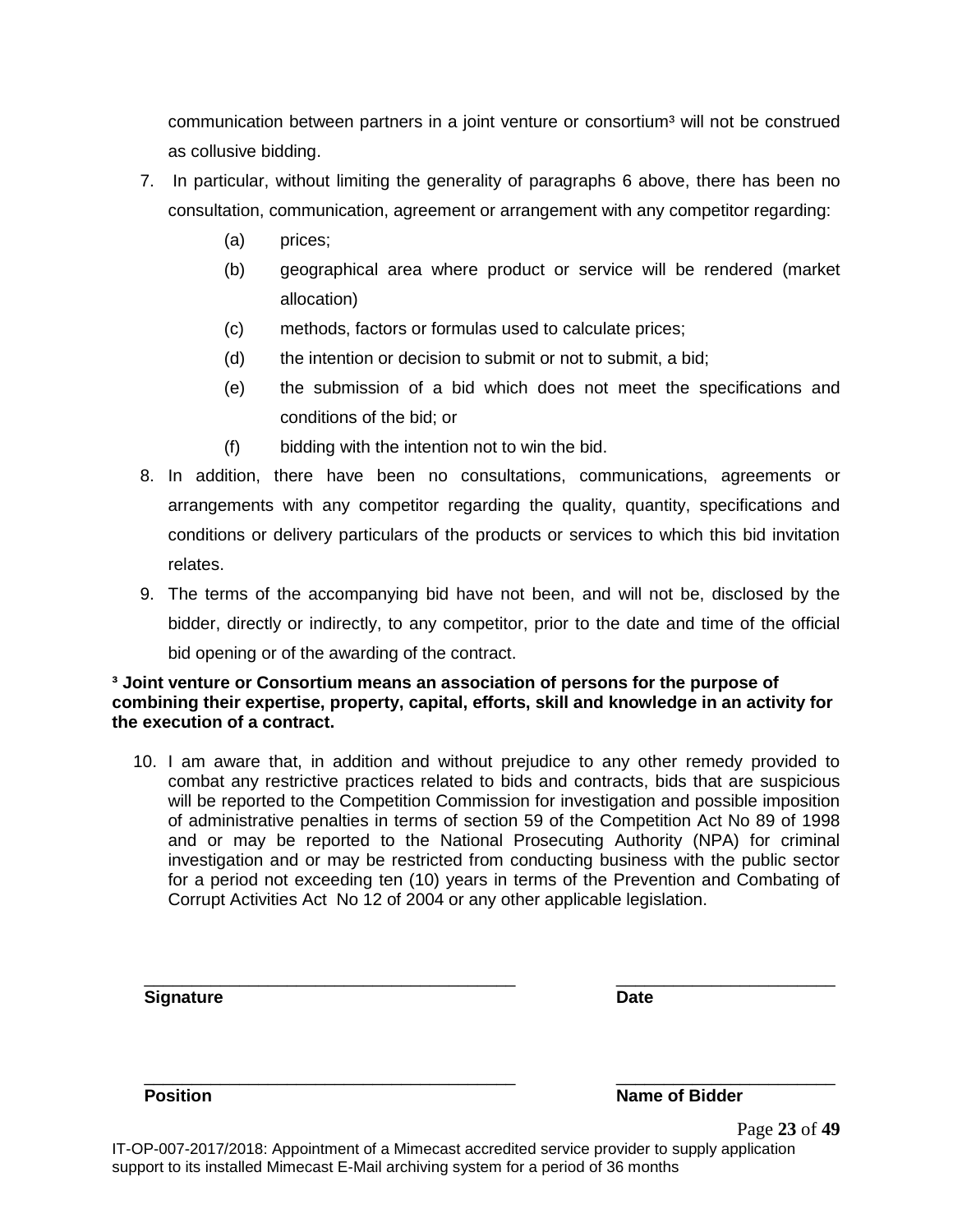# **GENERAL CONDITIONS OF CONTRACT**

| 1.         |  |
|------------|--|
|            |  |
| 2.<br>3.   |  |
|            |  |
| 4.<br>5.   |  |
| 6.<br>7.   |  |
| 8.<br>9.   |  |
| 10.        |  |
| 11.        |  |
| 12.        |  |
| 13.        |  |
| 14.        |  |
| 15.<br>16. |  |
| 17.        |  |
| 18.        |  |
| 19.        |  |
| 20.        |  |
| 21.        |  |
| 22.        |  |
| 23.        |  |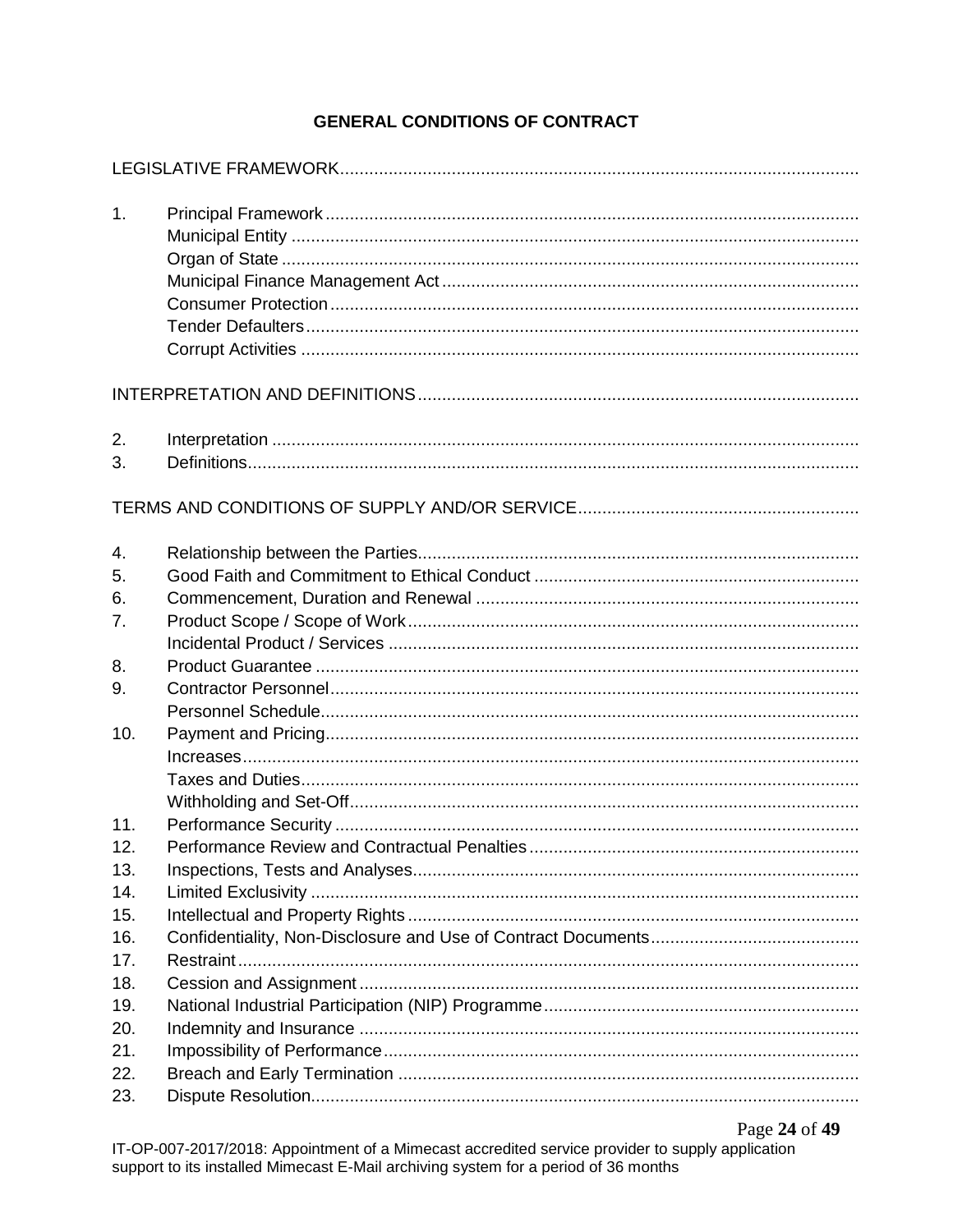## LEGISLATIVE FRAMEWORK

#### 1. Principal Framework

The information contained under this heading summarises certain of the principal statutory provisions applicable to the transaction concluded between the Parties. It is included for information purposes only and should not be regarded as legal advice, it being incumbent upon the Contractor to familiarise itself with the legislative framework. These provisions apply at law and the Parties are not competent to exclude the operation thereof by mutual agreement. As such, no agreement, transaction or series of transactions concluded outside of or in contravention of the legislative framework and the procedures provided for therein shall be binding on the Parties notwithstanding the capacity or office held or undertakings given, in writing or otherwise, by the persons contracting on behalf of either Party.

## Municipal Entity

1.1 Joburg Market is a municipal entity contemplated in section 1, read with sections 86B(1)(a)(i) and 86D(1)(a), of the Municipal Systems Act (32 of 2000), ("MSA"). It was established as such by the Greater Johannesburg Metropolitan Council (predecessor to the City of Johannesburg Metropolitan Municipality or "COJ") who procured, by virtue of the provisions of section 17D of the Promotion of Local Government Affairs Act (91 of 1983) the formation, registration and incorporation of its fresh produce market as the Joburg Market (SOC) Limited in terms of the Companies Act, with the COJ as its sole shareholder. Upon the foregoing and as required by the MSA, Joburg Market entered into a Service Delivery Agreement with the COJ in terms of which Joburg Market was appointed as an external mechanism for the delivery of a municipal service with the mandate to manage and operate the business of the fresh produce market and its assets.

## Organ of State

1.2 As a municipal entity Joburg Market is an "organ of state" as defined in section 239 of the Constitution of South Africa (108 of 1996) read with section 1 of the Institution of Legal Proceedings Against Organs of State Act (40 of 2002).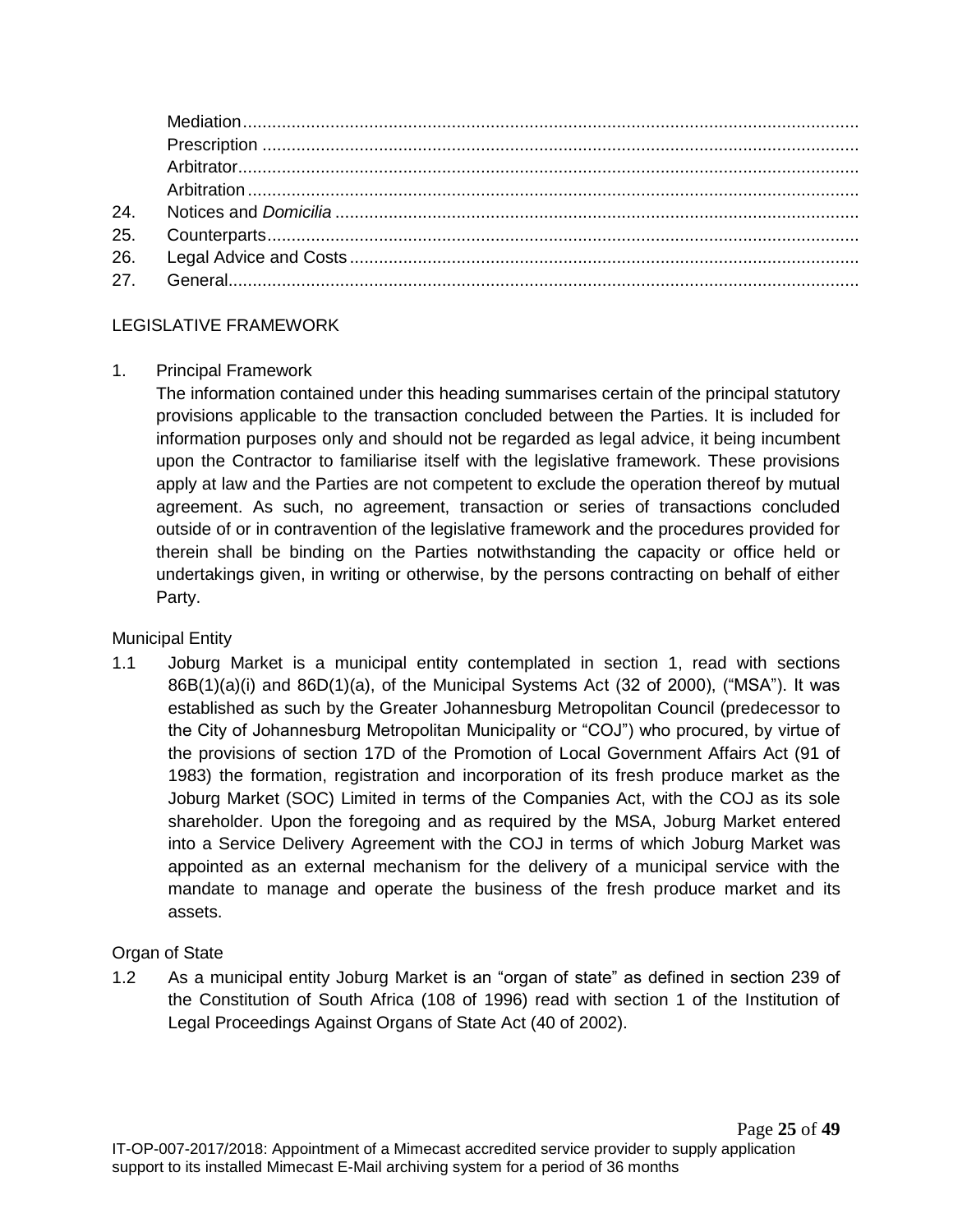## Municipal Finance Management Act

1.3 Contracting with Joburg Market is subject, amongst others, to the Municipal Finance Management Act (56 of 2003) ("MFMA"), the MFMA Supply Chain Management Regulations (GN 868 in GG 27636 of 30 May 2005) ("SCM Regulations") and, specifically, Joburg Market's Supply Chain Management Policy made in terms of section 111 of the MFMA and regulation 2 of the SCM Regulations (collectively referred to as the "SCM Regulatory Framework"). In terms of the irregular expenditure provisions of the SCM Regulatory Framework, Joburg Market is prohibited from making any payment in relation to goods or services unlawfully or irregularly procured and/or rendered, notwithstanding that value might have been received.

## Consumer Protection

1.4 The Consumer Protection Act (68 of 2008) does not, in terms of section 5(2)(a), apply to any transaction in terms of which goods or services are supplied to the State. However, section 5(5) stipulates that notwithstanding the foregoing exemption, those goods, and the importer or producer, distributor and retailer of those goods are nevertheless subject to, amongst others, the provisions of section 61. Section 61 sets out the liability of the producer and/or supplier for any harm caused wholly or partly as a consequence of a product failure, defect or hazard in any goods, irrespective of whether the harm resulted from any negligence on the part of the producer, importer, distributor or retailer, as the case may be. In terms of subsections  $61(5)(c)$  and (d), harm for which the Contractor may be held liable includes any loss of, or physical damage to, any property of Joburg Market irrespective of whether it is movable or immovable including economic loss occasioned by such harm.

# Competitive Behaviour

1.5 In terms of section 4(1)(b)(iii) of the Competition Act (89 of 1998) an agreement between, or concerted practice by, firms, or a decision by an association of firms, is prohibited if it is between parties in a horizontal relationship and if bidders was involved in collusive bidding (or bid rigging). If bidders, based on reasonable grounds or evidence obtained by Joburg Market, have engaged such restrictive practices, Joburg Market may refer the matter to the Competition Commission for investigation and possible imposition of administrative penalties. If a bidders are found guilty by the Competition Commission Joburg Market may, in addition and without prejudice to any other remedy provided for in this Agreement or at law, invalidate the bid and/or terminate this Agreement in whole or part, and/or restrict the bidders from conducting business with the public sector for a period not exceeding ten (10) years.

## Tender Defaulters

1.6 Where Joburg Market terminates this Agreement in whole or in part, it may decide to impose a restriction penalty on the Contractor by prohibiting the Contractor from doing business with the public sector for a period not exceeding 10 years. If Joburg Market intends imposing a restriction on a Contractor or any person associated with the Contractor, the Contractor will be allowed a period of not more than fourteen (14) days to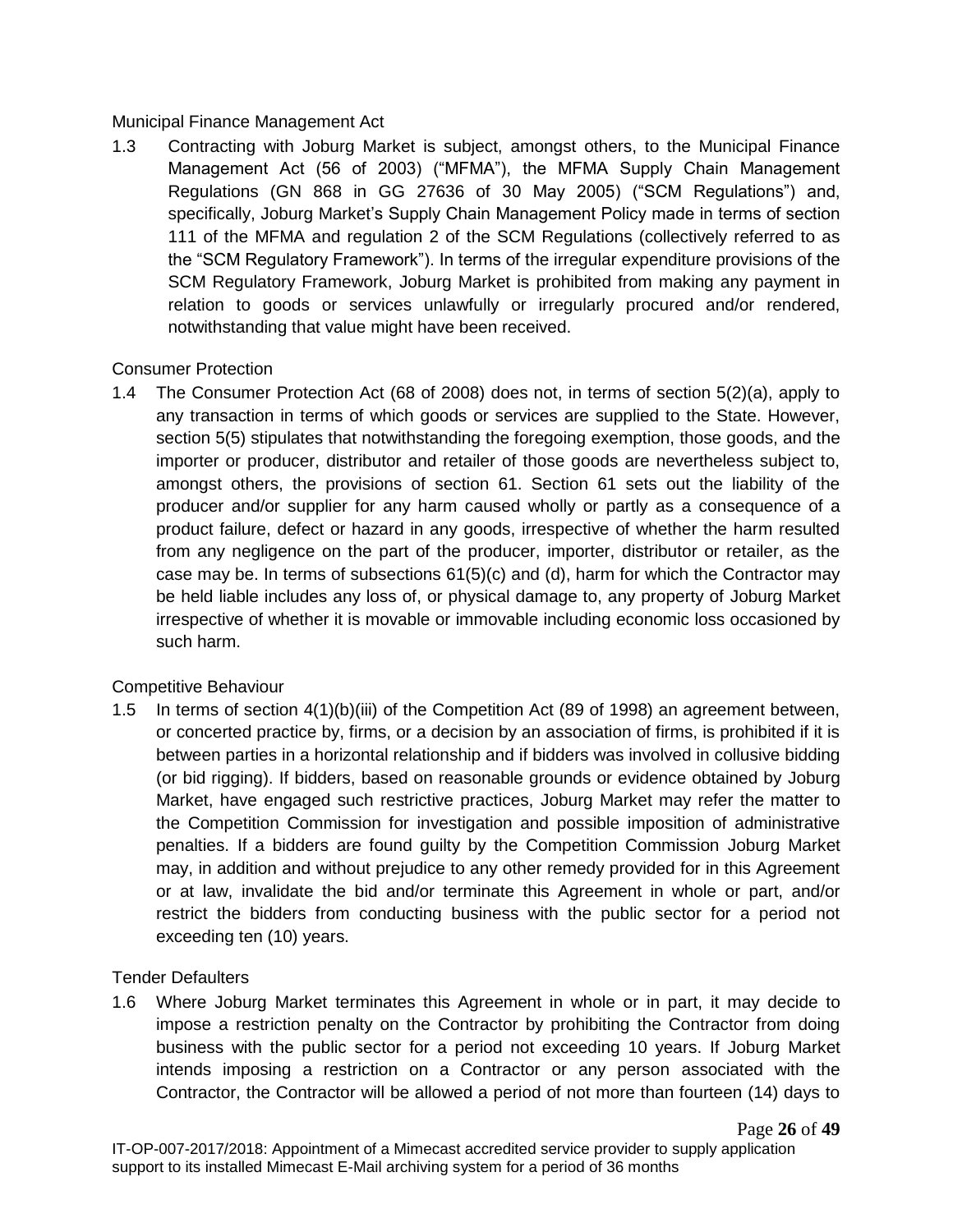provide reasons why the envisaged restriction should not be imposed. Should the Contractor fail to respond within the stipulated fourteen (14) days, Joburg Market might regard the intended penalty as not objected against and may impose it. Any restriction imposed on any person by the Accounting Officer of Joburg Market will, at the discretion of the Accounting Officer, also be applicable to any other enterprise or any partner, manager, director or other person who wholly or partly exercises, exercised or may exercise control over the enterprise of the first-mentioned person.

1.7 If a restriction is imposed, Joburg Market must, within five (5) working days of such imposition, furnish the National Treasury, with the following information:

1.7.1 the name and address of the Contractor and/or person restricted by Joburg Market; 1.7.2 the date of commencement of the restriction; 1.7.3 the period of restriction; and 1.7.4 the reasons for the restriction.

1.8 These details will be loaded in the National Treasury's central database of suppliers or persons prohibited from doing business with the public sector.

#### Corrupt Activities

1.9 If a court of law convicts a person of an offence under sections 12 or 13 of the Prevention and Combating of Corrupt Activities Act (12 of 2004), the court may also rule that such person's name be endorsed on the Register for Tender Defaulters. When a person's name has been endorsed on the Register, the person will be prohibited from doing business with the public sector for a period not less than five years and not more than 10 years.

## INTERPRETATION AND DEFINITIONS

2. Interpretation

This Agreement shall be governed and interpreted in accordance with the laws of the RSA; and

- 2.1 headings shall be read for the purpose of reference only and shall not be used in the interpretation of nor modify nor amplify the terms of this Agreement.
- 2.2 words importing any gender include the others; the singular include the plural and vice versa and natural persons include created entities, other legal *personae* (corporate or un-incorporate) and the state and vice versa.
- 2.3 all provisions of this Agreement are severable from each other and any provision which is or may become unenforceable shall be ineffective to the extent of such unenforceability and shall be treated as if not written and severed without invalidating the remaining provisions of this Agreement (or affecting the validity or enforceability of such provision in any other jurisdiction); the Parties who declare their intention that this Agreement would be executed without such unenforceable

Page **27** of **49**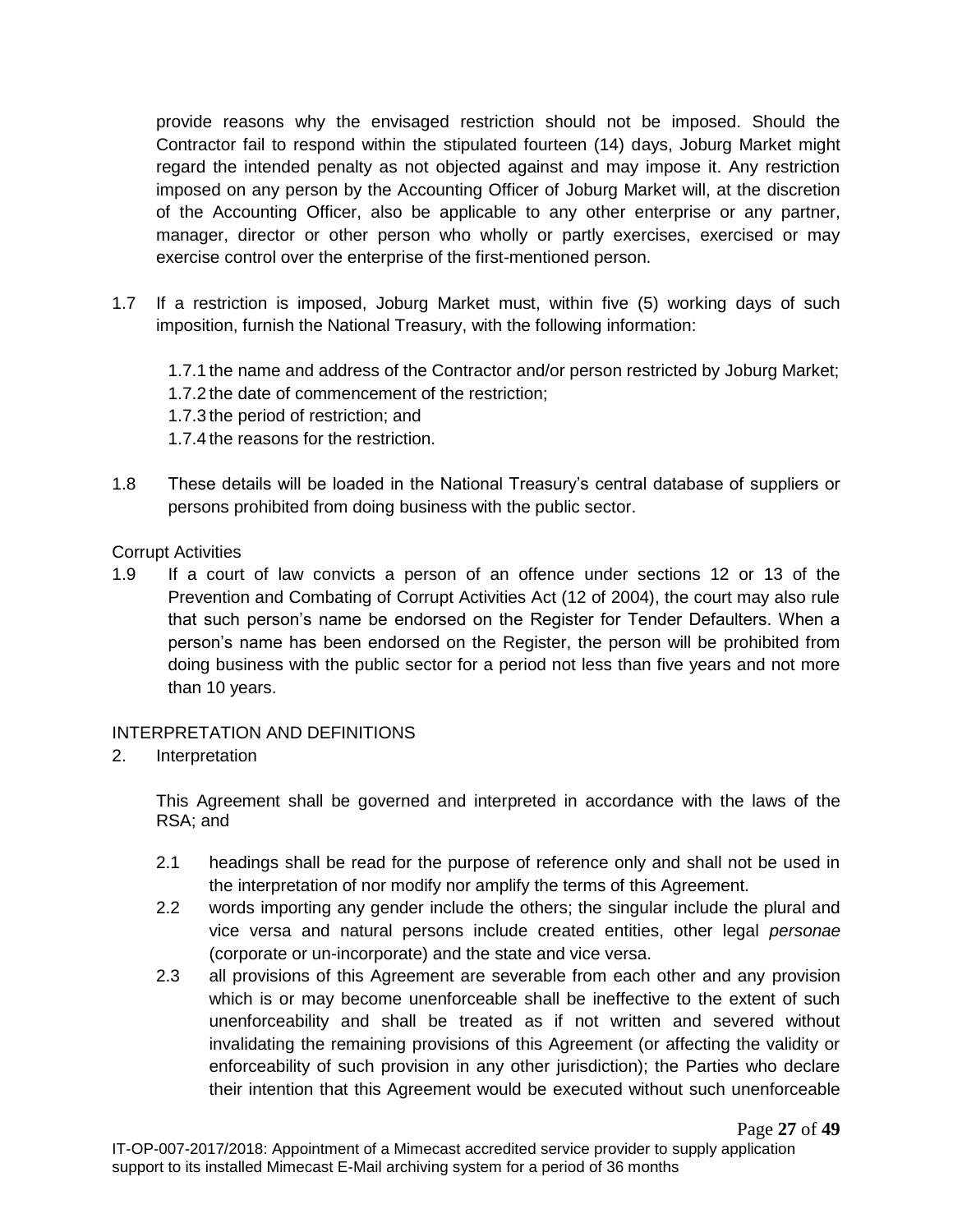provision if they were aware of such unenforceability at the time of execution hereof and that this Agreement should be implemented or continue to be implemented, having regard to each Party's rationale and purpose in entering into this Agreement.

- 2.4 when any number of days is prescribed, these shall business days (unless days are described as calendar days in which event Saturdays, Sundays and public holiday's shall be included) reckoned exclusively of the first and inclusively of the last day.
- 2.5 any reference to any statute, regulation or other legislation shall be a reference to that statute, regulation or other legislation as at the Signature Date, and as amended or substituted from time to time thereafter.
- 2.6 the words "include", "including" and "in particular" shall be construed as being by way of example or emphasis and shall not be construed as, nor shall they take effect as, limiting the generality of any preceding words.
- 2.7 the rule of construction that a contract shall be interpreted against the Party principally responsible for the drafting or preparation of the contract, shall not apply.
- 2.8 any annexures, schedules, and/or documents ("appendices") referred to in this Agreement shall be deemed to be incorporated in and form an integral part hereof; in the event of a conflict between any appendices and this Agreement, the provisions of this Agreement shall prevail.
- 2.9 the termination of this Agreement shall not affect those of the provisions which provide that they shall operate after termination or which of necessity must continue to have effect thereafter notwithstanding that specific clauses do not expressly provide for such continuation.
- 2.10 any substantive provision imposing rights or obligations on a Party, notwithstanding that it is only in a definition clause, shall have effect as if it were a substantive provision in the body of this Agreement.
- 2.11 information supplied in the bidding documents shall be construed as material representations made by the Contractor, which induced Joburg Market to enter into this Agreement.
- 3. Definitions

Unless clearly inconsistent with or otherwise indicated by the context, the following expressions shall bear the meanings assigned to them and cognate expressions shall bear corresponding meanings in this Agreement:

- 3.1 "Agreement" means this Agreement entered into between Joburg Market and the Contractor including the appendices and all documents included therein by reference.
- 3.2 "Annexure A" means the Contractor's tender to supply the Product or render the Services or works to Joburg Market in terms of the scope of work and on the terms and conditions, pricing and payment terms set out therein.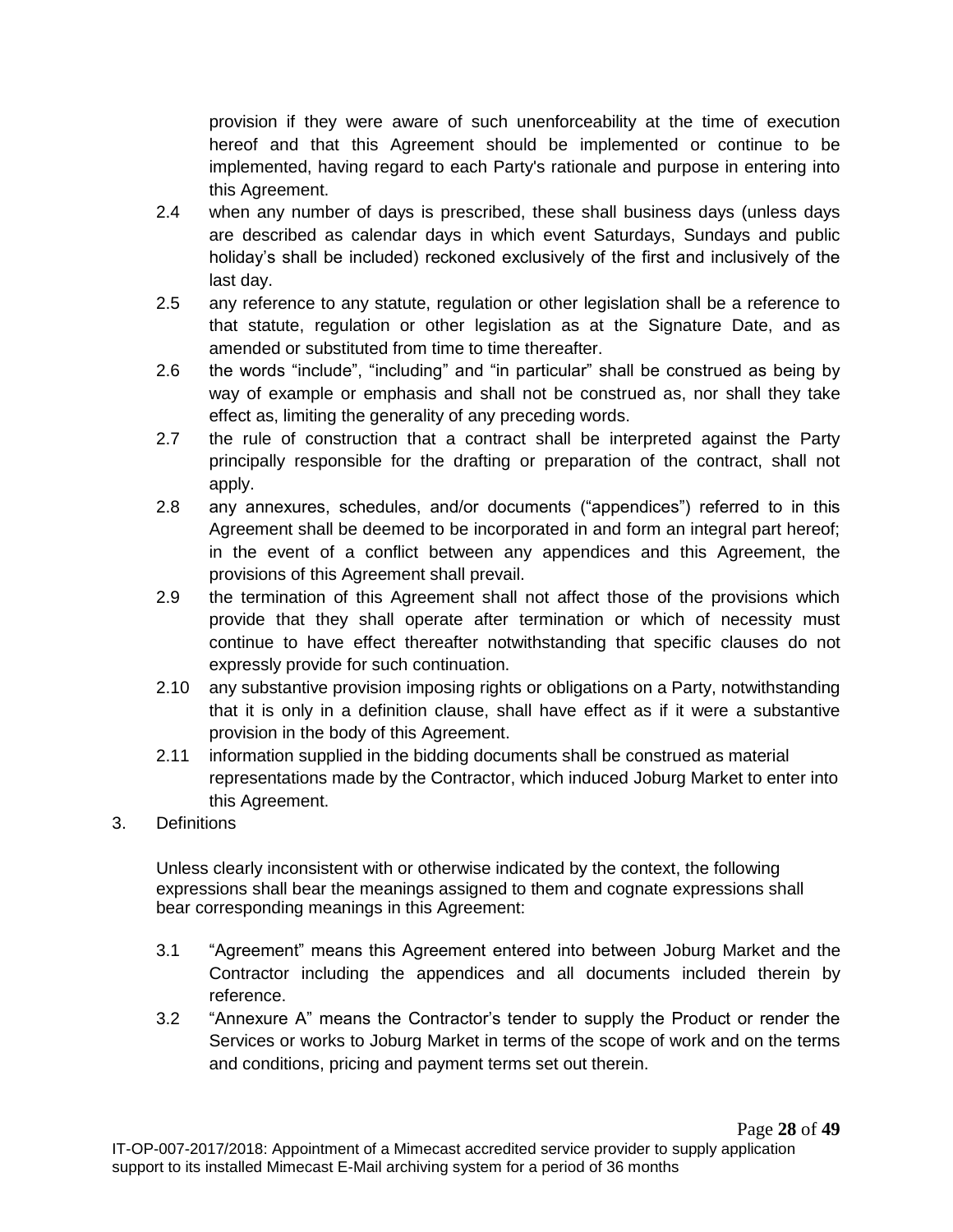- 3.3 "Annexure B" means a copy of Joburg Market Supply Chain Management Policy in terms of which this Agreement and the bid was specified, evaluated, adjudicated and awarded.
- 3.4 "Annexure C" means, if applicable to the subject matter of this Agreement and the Contractor's obligations in terms thereof, the Contractor's Personnel Schedule.
- 3.5 "Annexure D" means, if applicable to services rendered at Joburg Market's premises by the Contractor, the Occupational Health and Safety Act Agreement entered into between the Parties in terms of section 37(2) of that Act.
- 3.6 "Annexure E" means, if applicable in terms of the scope of work, the Contractor's Project Plan delivered to Joburg Market within the time specified therefore.
- 3.7 "Annexure F" means, if applicable to the Product or the subject matter of this Agreement and read conjunctively with the Contractor's obligations in terms of the Consumer Protection Act, the express warranties provided by the Contractor in relation to the Product.
- 3.8 "Annexure G" means a copy of the regulation 36 deviation approved by the Accounting Officer (Chief Executive Officer) of Joburg Market in the event that in the procurement of this Agreement the official procurement processes was dispensed with based on an exceptional circumstance allowed by the SCM Regulatory Framework.
- 3.9 "Closing Time" means the date and hour specified in the bidding documents for the receipt of bids.
- 3.10 "Commencement Date" means, notwithstanding the Signature Date, the date specified in the Contract Schedule.
- 3.11 "Confidential Information" means including this Agreement, Joburg Market's trade secrets, processes, techniques, methods, designs, products and organisational and other structures employed in its business, the contractual and financial arrangements with its suppliers, customers, employees, clients and other business associates, its financial details including its results, details of the prospective and existing clients, customers and employees, its business strategies, general modus operandi, client information including its customer lists and customer contact details, price lists, employee remuneration and salary packages, medical and/or patient information, computer programs and information systems, policies and procedures, diagnostic tools, data, diagrams, reports including incidents, incident reports, electronic and other visual and audio recordings, related statistics, specifications, charts, studies and Intellectual Property, know-how, trade and any other similar information all of which is, by its nature, confidential and/or proprietary to Joburg Market and its business.
- 3.12 "Contractor" means the incorporated entity, consortium, and partnership or individual who is the service provider, supplier or seller in terms of this Agreement, identified as such in the Contract Schedule; howsoever the Contractor may be legally constituted or formed.
- 3.13 "Contract Period" means the period set out in the Contract Schedule.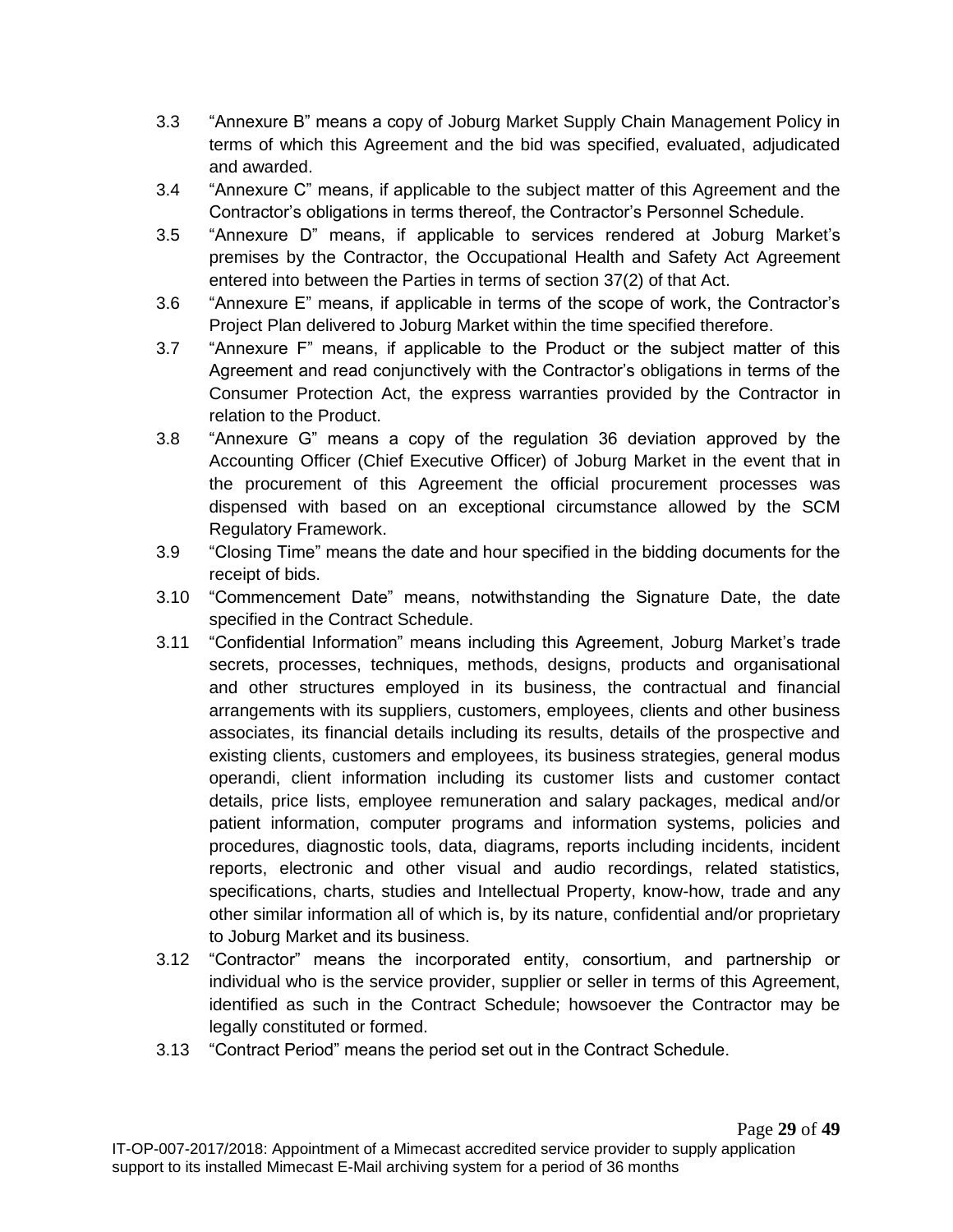- 3.14 "Contract Price" means the price payable to the Contractor under this Agreement for the full and proper performance of its contractual obligations specified in the Contract Schedule.
- 3.15 "Corrupt Practice" means the offering, giving, receiving, or soliciting of a thing of value to influence the action of a public official in the procurement process or in the execution of this Agreement.
- 3.16 "Countervailing Duties" are imposed in cases where an enterprise abroad is subsidised by its government and encouraged to market its products internationally.
- 3.17 "Country of Origin" means the place where the Product was mined, grown or produced or from which the services are supplied.
- 3.18 "CPI" means the headline consumer price index (for all urban areas) annual inflation rate, or such amended or replacement index, as published monthly by Statistics South Africa in Statistical Release P0141, available from <http://www.statssa.gov.za>.
- 3.19 "Default Interest" means interest chargeable in terms of this Agreement to unpaid amounts or outstanding obligations which interest shall be calculated, from the due date until date of payment, on a daily balance and compounded monthly in arrear at an annual rate of two percent (2%) above the prevailing, variable prime rate publicly quoted by ABSA Bank Limited from time to time.
- 3.20 "Delivery" means delivery of the Product (and a reference to the rendering any service or executing any works) inclusive of necessary clearing, documentation, carriage (through whatsoever mode), insurance, licensing, unloading, installation and commissioning in operational working order at the store, site or premises of Joburg Market (which shall, unless the contrary is agreed in writing, be performed, conducted and/or delivered in accordance with Joburg Market's usual policies and procedures), the Contractor bearing all the risks and charges in the Product until completion of delivery is confirmed in writing by Joburg Market.
- 3.21 "Delivery Period" means that period agreed in writing between the Parties in relation to Delivery of the Product or parts thereof by the Contractor, any delay in which shall be deemed a breach of this Agreement and entitle Joburg Market to exercise its remedies in terms of this Agreement or at law.
- 3.22 "Dumping" means a private enterprise resident outside of the RSA market its goods on own initiative in the RSA at lower prices than that of the Country of Origin and which have the potential to harm the local industries in the RSA.
- 3.23 "Fraudulent practice" means a misrepresentation of facts in order to influence a procurement process or the execution of this Agreement to the detriment of any bidder or Joburg Market, and includes collusive practice among bidders (prior to or after bid submission) designed to establish bid prices at artificial non-competitive levels and to deprive the bidder of the benefits of free and open competition.
- 3.24 "Intellectual Property" means collectively, patents, copyright, trademarks, logos, style names, slogans, designs, models, methodologies, inventions, software object code or programme interface and/or structure, and any other type of intellectual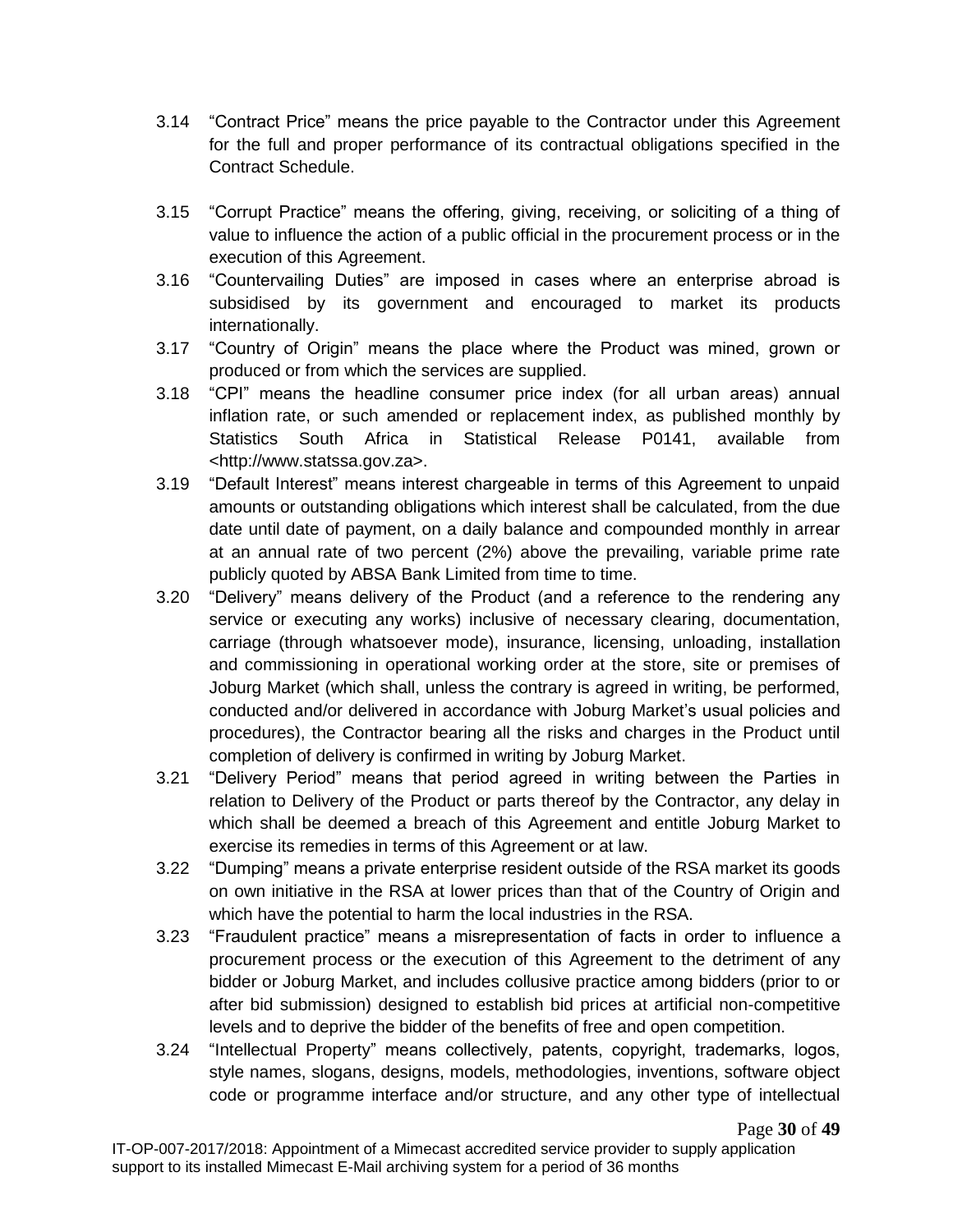property (whether registered or unregistered including applications for and rights to obtain, use or for their protection) which are used or held, whether or not currently, in connection with Joburg Market's business and includes the Confidential Information and, "know-how" being ideas, designs, documents, diagrams, information, devices, technical data, scientific data, secret and other processes and methods used in connection with Joburg Market's business, and, all available information regarding marketing and promotion of the goods and services of Joburg Market, and, all and any modifications or improvements to any of them.

- 3.25 "Joburg Market" means Joburg Market (SOC) Limited (trading as Joburg Market), a corporatized municipal entity incorporated in terms of the laws of the RSA under registration number 2000/023383/07 and with VAT registration number 4840195038, with its *domicilium citandi et executandi* situated at The Office of the CEO,  $3<sup>rd</sup>$  Floor, Main Building, Joburg Market, 4 Fortune Road (off Heidelberg Road), City Deep, 2049, Johannesburg.
- 3.26 "Imported Content" means that portion of the bidding price represented by the cost of components, parts or materials which have been or are still to be imported (whether by the Contractor or its subcontractors) and which costs are inclusive of the costs abroad, plus freight and other direct importation costs such as landing costs, dock dues, import duty, sales duty or other similar tax or duty at the RSA place of entry as well as transportation and handling charges to the factory in the RSA where the Product covered by the bid will be manufactured.
- 3.27 "Local Content" means that portion of the bidding price, which is not included in the imported content provided that local manufacture does take place.
- 3.28 "Order" means an official written order or requisition issued for the supply of the Product.
- 3.29 "Parties" mean the Contractor and Joburg Market and "Party" shall mean that one of them be indicated by the context.
- 3.30 "Product" means, depending on the subject matter of this Agreement, either or both of:
	- 3.30.1 "Goods" e.g. plant, equipment, machinery, manufactured items and/or other materials or combined works that the Contractor is required to supply to Joburg Market including (where usually, logically or of right or common practice) ancillary services such as installation, commissioning, provision of technical assistance, after sales support, warranty services etc. and/or
	- 3.30.2 "Services" e.g. those functional, consulting and/or professional services or combined works the Contractor as service provider is required to render to Joburg Market including (where usually, logically or of right or common practice) ancillary goods such as spare parts, packing, documents, manuals, reports etc.).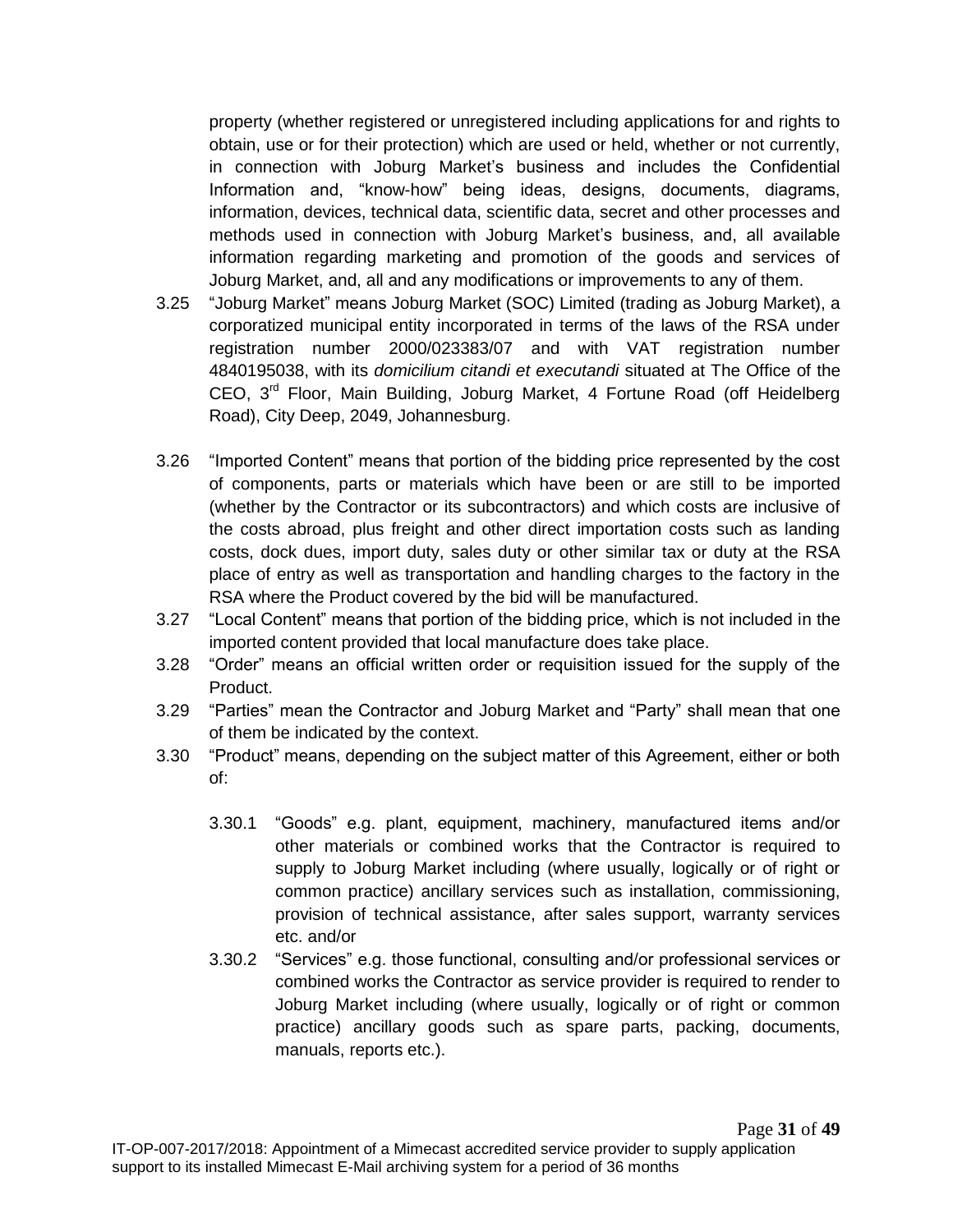- 3.31 "RSA" means the Republic of South Africa as defined in section 1 of the Constitution of the Republic of South Africa (108 of 1996).
- 3.32 "Signature Date" means the date of the on which this Agreement, or any other document in relation thereto, is signed by the Party signing it last in time on the last date in time.
- 3.33 "VAT" means Value-Added Tax defined and levied in terms of the Value-Added Tax Act (89 of 1991) and unless stated to the contrary, all amounts quoted in this Agreement are quoted exclusive of VAT.

TERMS AND CONDITIONS OF SUPPLY AND/OR SERVICE

- 4. Relationship between the Parties
	- 4.1 The Contractor shall fulfil its obligations in terms of this Agreement as an independent contractor to Joburg Market and not as an employee, labour broker, agent, partner (whether in consortium or joint venture) of Joburg Market; and, neither it nor any of its employees shall hold itself/themselves out as being the same.
	- 4.2 In addition, save as set out herein, neither Party shall be entitled to bind the other Party to any representation, obligation or promise of any nature whatsoever, pledge the credit of the other or incur any liability on behalf of the other Party or purport to do so.
- 5. Good Faith and Commitment to Ethical Conduct
	- 5.1 The Parties commit to ethical business conduct and undertake to exercise and display the utmost good faith to one another in giving effect to the terms of this Agreement.
	- 5.2 Without limiting the generality of the foregoing the Parties undertake not to accept, offer, induce, permit or promote the acceptance or offering of any gratuity, enticement, incentive or gift that could reasonably be regarded as a bribe or an attempt to otherwise exert undue influence over the recipient.
	- 5.3 The Parties will use their best endeavours to prevent their officers, employees, agents and contractors from doing any of the foregoing; or, to otherwise act in a manner which a reasonable and informed person would regard as unethical or do anything which could reasonably be expected to damage or diminish the reputation or business image of the other.
- 6. Commencement, Duration and Renewal
	- 6.1 This Agreement shall commence on the Commencement Date and endure for the Contract Period, delimited in terms of time and/or the expenditure of a particular amount, as set out in the Contract Schedule.
	- 6.2 In the event that the Contractor's obligations is to be performed in terms of a project plan or in phased or other manner, the same shall be set out in a separate annexure.

Page **32** of **49**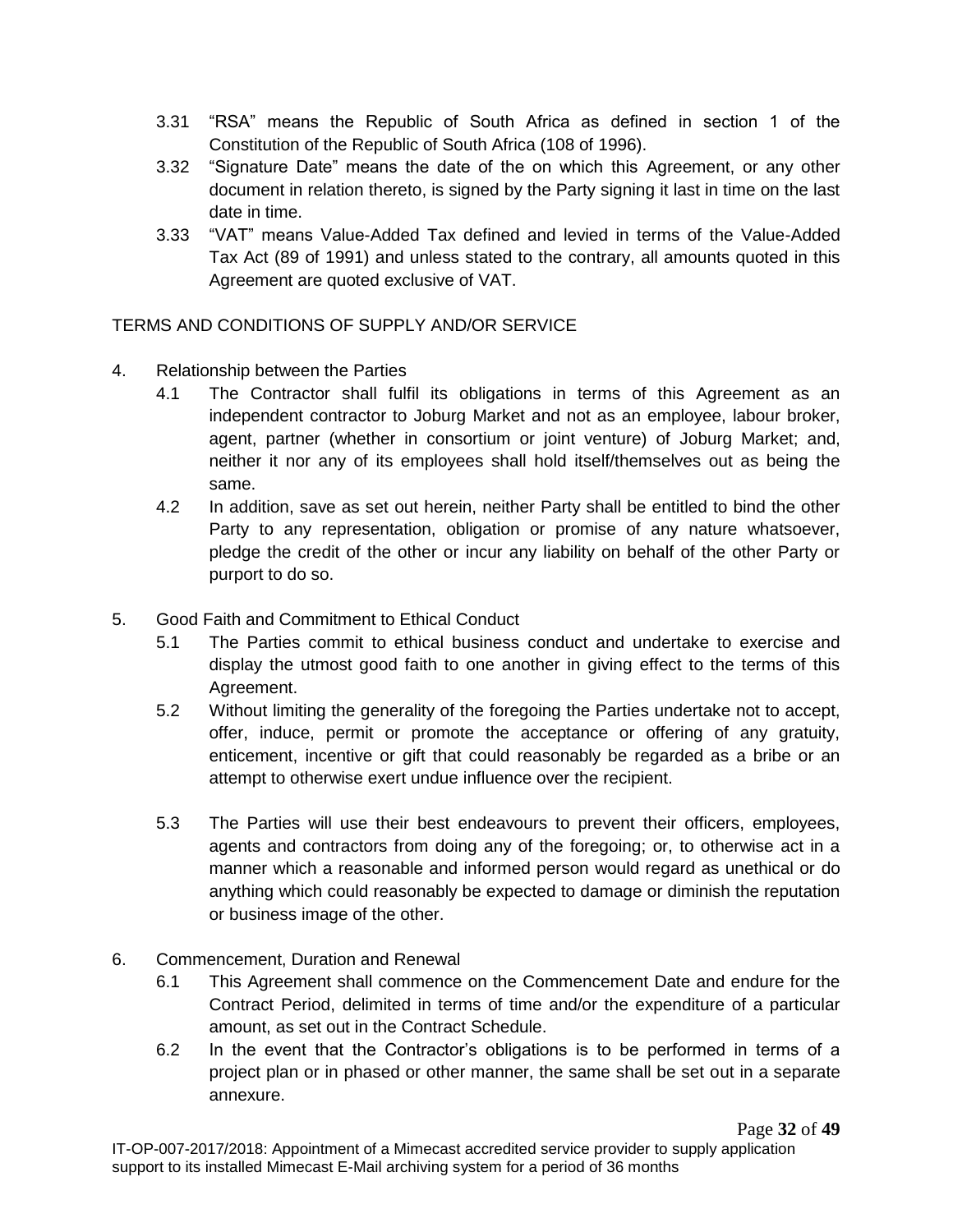- 6.3 Unless provision is made for renewal in the Contract Schedule, this Agreement shall terminate on the expiry of the Contract Period unless terminated earlier in terms of this Agreement or at law. Any renewal shall be conditional upon the subject matter of this Agreement being susceptible for renewal and, the proper performance by the Contractor of its obligations during the initial Contract Period.
- 6.4 However, notwithstanding anything to the contrary contained in this Agreement or any terms contained in any document produced whether in relation to this Agreement of otherwise by Joburg Market or the Contractor, any renewal of this Agreement shall at all times:
	- 6.4.1 remain within the discretion and at the option of Joburg Market,
	- 6.4.2 be express and in writing, and
	- 6.4.3 executed no sooner than three (3) months before and no later than the termination date.
- 7. Product Scope / Scope of Work

The relevant part of Annexure A shall apply in relation to the description, quality and quantity of the Product (goods, services, works or any combination thereof) to be delivered to Joburg Market in terms of this Agreement.

- 7.1 The Product shall conform to the standards, specifications and/or scope of work set out in the bidding documents and, where applicable, be packed in a manner designed to prevent damage or deterioration during transit to its final destination / Joburg Market, which packing, marking, case size, weights and documentation both inside and outside the packaging shall:
	- 7.1.1 be sufficient to withstand, without limitation, rough handling during transit and exposure to extreme temperatures, salt and precipitation during transit, and open storage.
	- 7.1.2 take into consideration, where appropriate, the location of the Product's final destination and the absence of heavy handling facilities at all points in transit.
	- 7.1.3 comply strictly with such special requirements expressly provided for in the bidding documents and in any subsequent instructions ordered by Joburg Market.

Incidental Product / Services

- 7.2 The bid documents may require that the Contractor provide any or all of the following incidental Product (services, goods or works including materials, notifications, and information pertaining to spare parts manufactured or distributed by the Contractor or its principal):
	- 7.2.1 performance or supervision of on-site assembly and/or commissioning of the Product.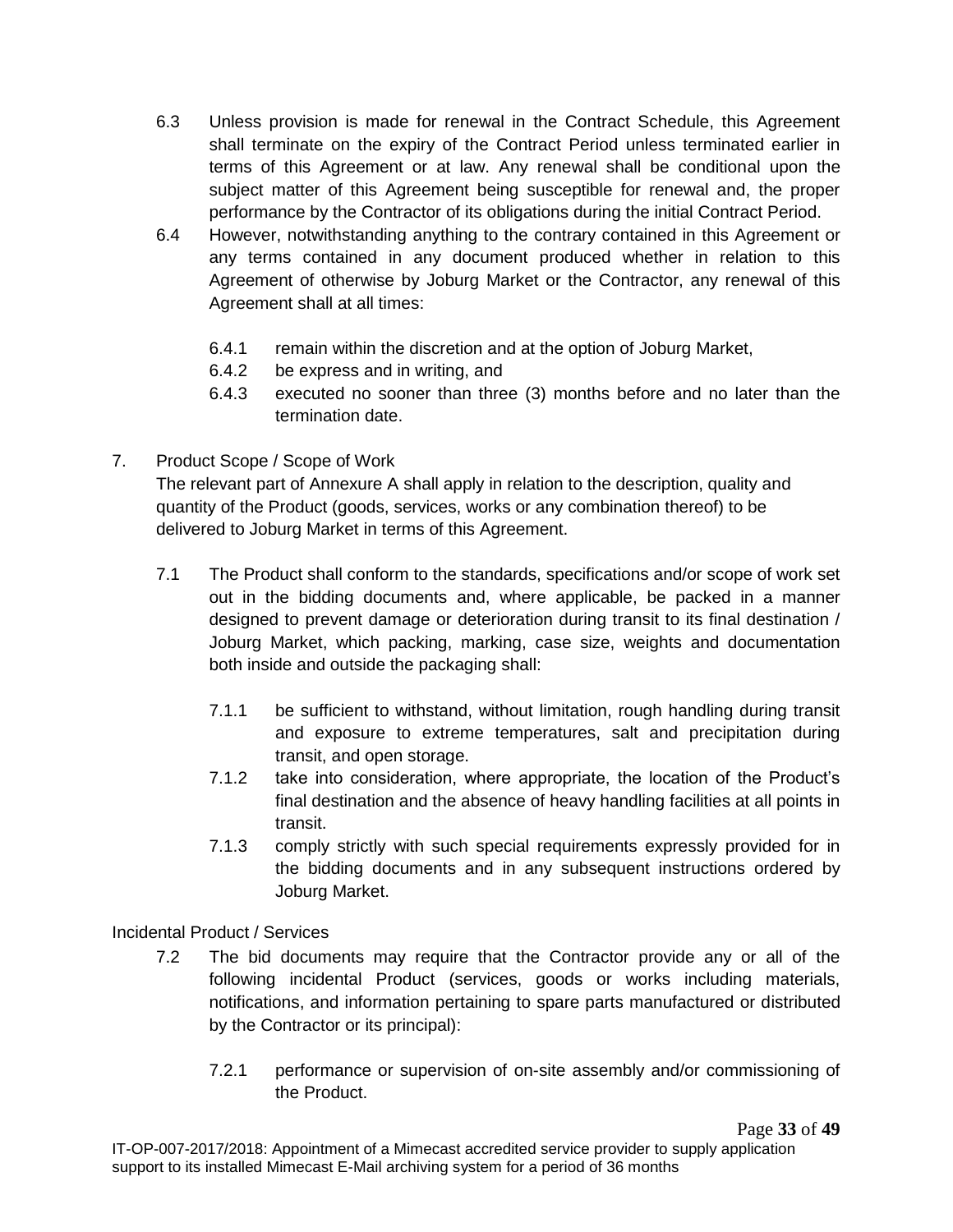- 7.2.2 furnishing of tools required for assembly and/or maintenance of the Product.
- 7.2.3 furnishing of a detailed operations and maintenance manual for each appropriate unit of the Product.
- 7.2.4 performance or supervision or maintenance and/or repair of the Product, for a period agreed by the Parties, provided that this shall not relieve the Contractor of any warranty obligations under this Agreement.
- 7.2.5 training of Joburg Market's personnel, at the Contractor's plant and/or onsite, in assembly, start-up, operation, maintenance, and/or repair of the Product.
- 7.2.6 such spare parts as Joburg Market may elect to purchase from the Contractor, provided that this election shall not relieve the Contractor of any warranty obligations under this Agreement and advance notification to the discontinuation of any particular model of Product, spare parts etc. in sufficient time to permit Joburg Market to procure needed requirements.
- 7.3 Prices charged by the Contractor for incidental Product and/or services, if not included in the Contract Price, shall be agreed upon in advance by the Parties and shall not exceed the prevailing rates charged to other Parties by the supplier for similar services.
- 8. Product Guarantee
	- 8.1 The Contractor warrants that the Product shall be fit for the intended purpose of use and free of defect, arising from design, materials, or workmanship (except when the design and/or material is required by Joburg Market's specifications) or from any act or omission of the Contractor and that it is new, unused, of the most recent or current model, and incorporates all recent improvements in design and materials unless provided otherwise in the bid documents.
	- 8.2 Unless a more favourable Product warranty is offered by the Contractor or warranty terms are expressly agreed between the Parties (refer annexures and Contract Schedule), this warranty shall remain valid for twelve (12) months after the Product have been delivered to Joburg Market or, for eighteen (18) months after the date of shipment from the port or place of loading in the source country, whichever period concludes earlier.
	- 8.3 Joburg Market shall notify the Contractor in writing of any claims arising under this warranty. Upon receipt of such notice, the Contractor shall, within the reasonable period specified therein and with all reasonable speed, repair or replace the defective goods or parts thereof, without costs to Joburg Market. If the Contractor, having been notified, fails to remedy the defect(s) within the period specified in the notice, Joburg Market may proceed to take such remedial action as may be necessary at the Contractor's risk and expense and without prejudice to any other rights, which Joburg Market may have against the Contractor.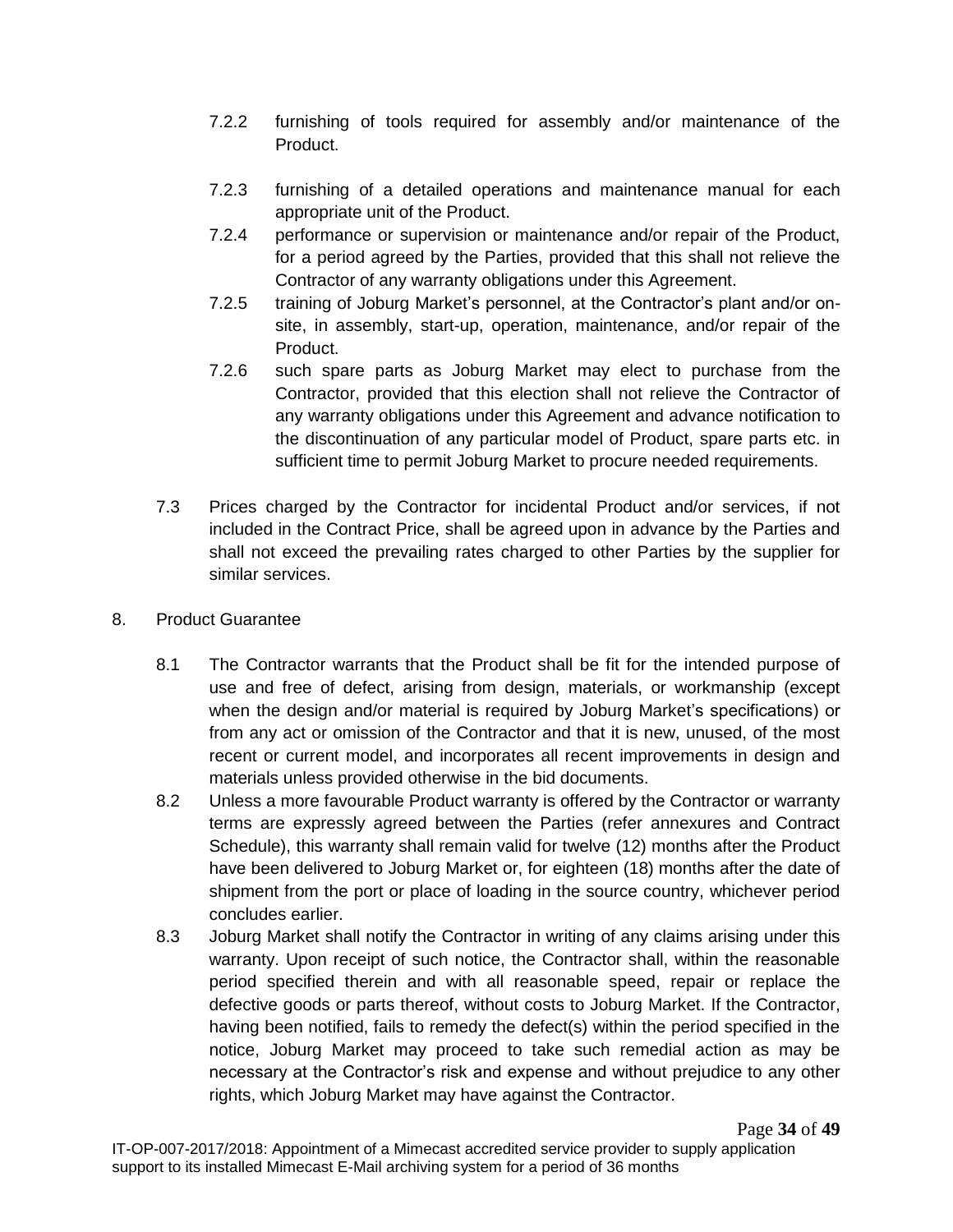## 9. Contractor Personnel

The Contractor shall employ and provide all qualified and experienced personnel required to perform the Services and shall take all measures necessary and shall provide all materials and equipment necessary to enable personnel to perform their duties in an efficient, workmanlike and professional manner.

Personnel Schedule

- 9.1 If required in terms of this Agreement, the Contractor shall provide key persons or named personnel listed (including titles, job descriptions, qualifications and estimated periods of engagement) in a Personnel Schedule who will perform specific duties for periods of time indicated therein in the delivery of the Product; and shall forward same to Joburg Market for approval within ten (10) days of the Signature Date or the Commencement Date (whichever is the earlier).
- 9.2 If at any time, a key person cannot be made available, the Contractor may engage a replacement who is equally or better qualified to perform the stated duty. Where the fees for the Product are time-based, the fee payable for a person provided as a replacement to a named key person shall not exceed that which would have been payable to the person replaced and the Contractor shall bear all additional costs arising out of or incidental to replacement of personnel.
- 9.3 Where the Contractor proposes to utilise a person not listed in the Personnel Schedule, it shall submit the name, relevant qualifications and experience of the proposed replacement person to Joburg Market for approval. Should Joburg Market not object in writing within ten (10) days of receipt of such notification, the replacement shall be deemed to have been approved by Joburg Market.
- 10. Payment and Pricing

The Contract Price shall be fixed and not vary from the Contractor's tendered prices with the exception of variations allowed in the tender document.

- 10.1 The method and conditions of payment (in South African Rand) to be made to the Contractor under this Agreement shall be specified in relevant part of Annexure A. Unless specified to the contrary in Annexure A, payment shall be made thirty (30) days from the end of the month in which the relevant invoice is received.
- 10.2 Notwithstanding the foregoing, payment shall at all times remain subject to such deductions / penalties as may be allowed in terms of this Agreement and the Contractor upon fulfilment of its obligations furnishing Joburg Market with an valid tax invoice accompanied by a copy of the delivery note, completion certificate or such other document as may be prescribed or customary given the subject matter of the Product delivered.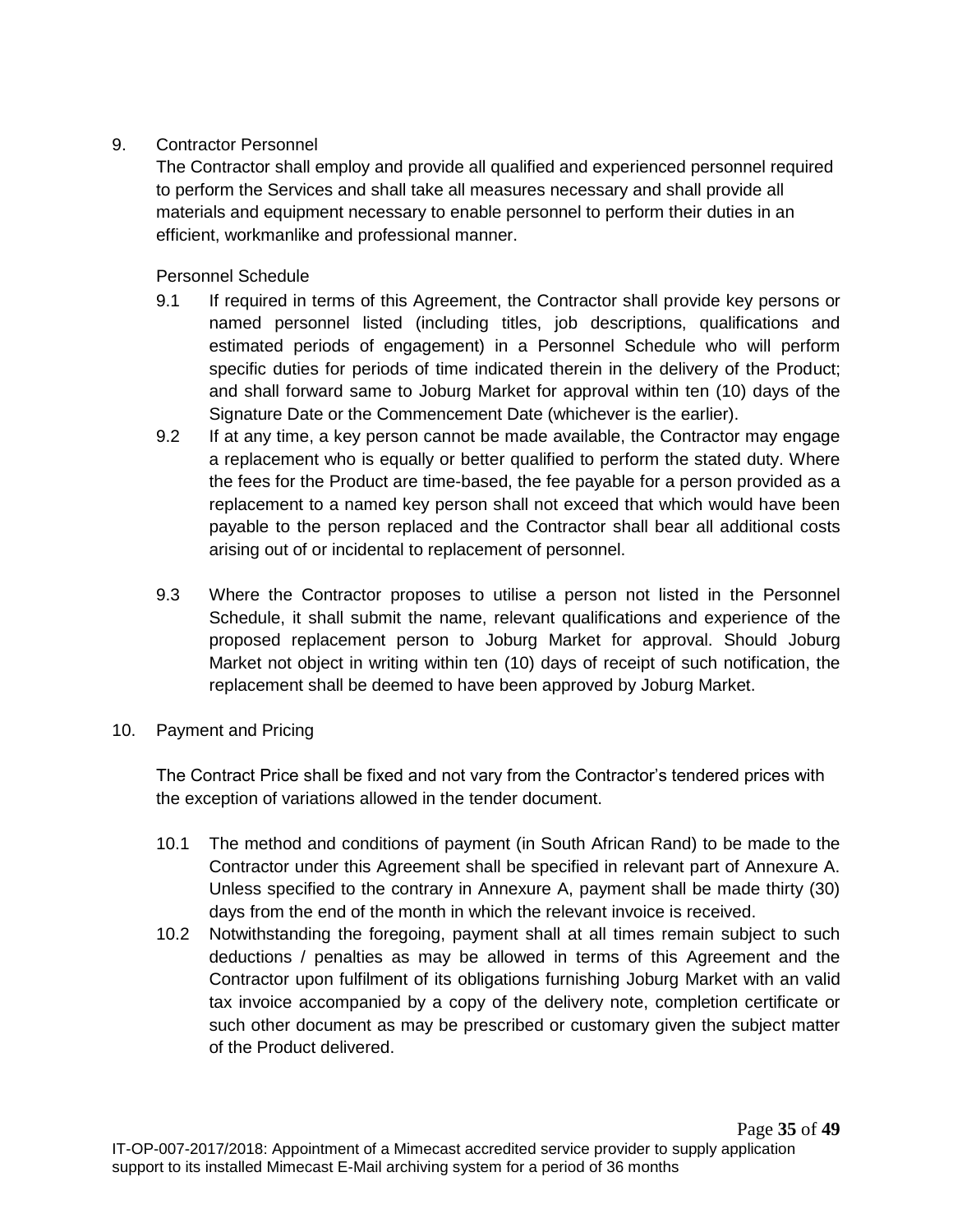Increases

10.3 The Contractor shall not be entitled to increase its rates or prices to Joburg Market; however, in the event of an annual of multi-year agreement, the Contractor shall be entitled, on the anniversary of the Commencement Date, to increase its rate and/or prices to Joburg Market by an amount not exceeding CPI.

Taxes and Duties

10.4 The Contractor shall be entirely liable for all taxes, stamp duties, license fees, and other such levies imposed in relation to the Product / this Agreement, whether levied in the RSA or abroad, until the Product is delivered to Joburg Market.

Withholding and Set-Off

10.5 The Contractor shall not be entitled because of any (improvement) lien, set-off, counter-claim, abatement or other similar deduction to withhold delivery or handover of any of the Product under any circumstances including when same is disputed.

## 11. Performance Security

If specified in the bid documents, Joburg Market may within thirty (30) days of the Signature Date, require the Contractor to furnish Joburg Market with performance security in the amount specified in the bid documents (refer Contract Schedule), the furnishing of which shall be a resolute condition to the continued operation of this Agreement.

- 11.1 The performance security shall be denominated in South African Rand and shall be a bank guarantee or an irrevocable letter of credit issued by a reputable bank located in the RSA.
- 11.2 The bank guarantee shall be payable to Joburg Market on demand, in whole or in part, as either contractual penalties or, as compensation for any loss resulting from the Contractor's failure to comply with its obligations under this Agreement.
- 11.3 The performance security will be discharged by Joburg Market and returned to the Contractor not later than thirty (30) days following the date of completion of the Contractor's obligations under this Agreement, including any warranty obligations, unless otherwise specified.
- 12. Performance Review and Contractual Penalties

The Contractor's performance of its obligations in terms of this Agreement may be monitored and evaluated by Joburg Market in terms of its performance measurement criteria and contract management systems from time to time against the requirements of this Agreement. In the event that the Contractor's performance is at any time, in Joburg Market's reasonable opinion:

12.1 not carried out in accordance with this Agreement and/or any instruction to rectify any performance shortcoming, whether or not the obligation arose as a result of a breach of this Agreement or a performance evaluation, or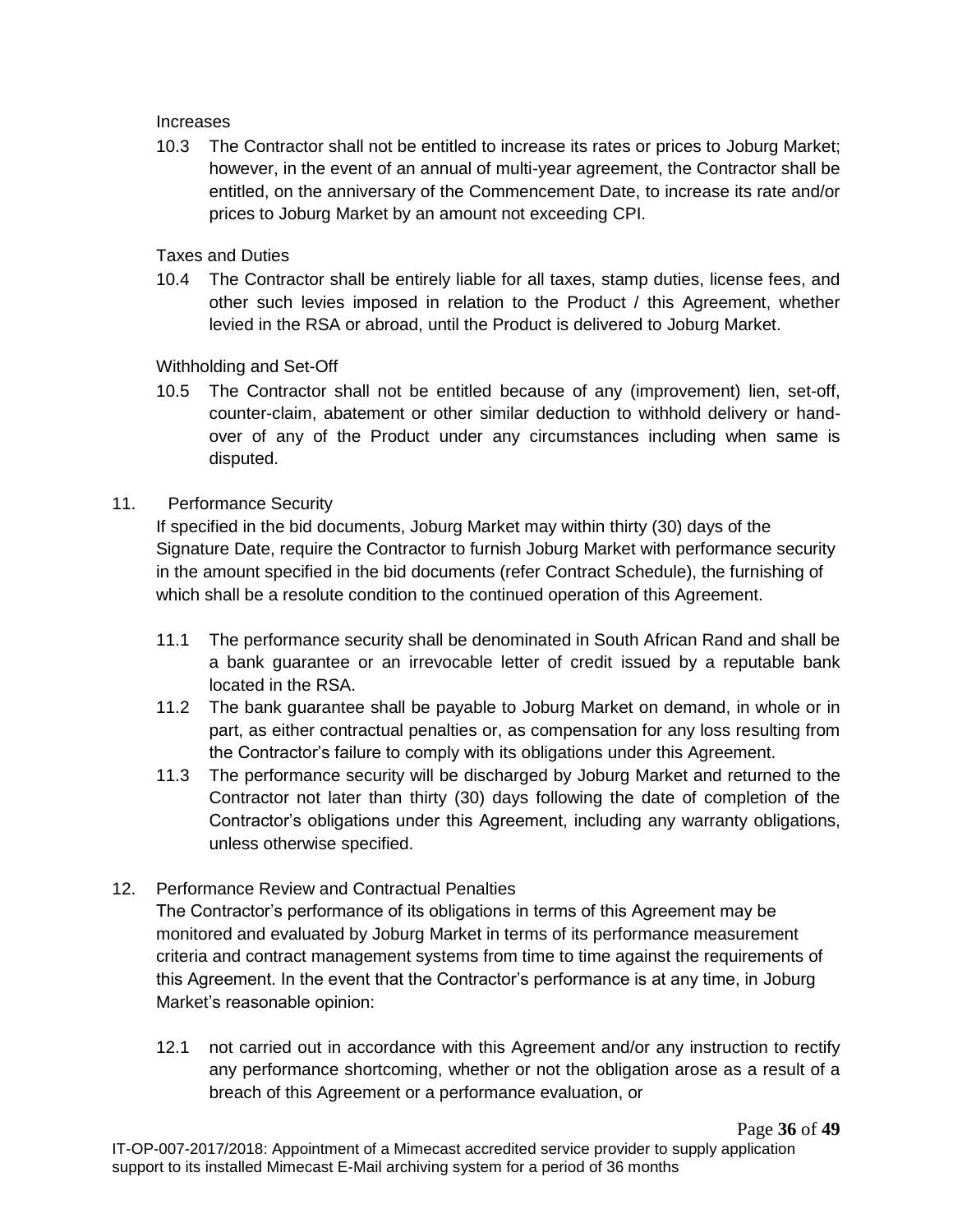- 12.2 of a quality not in conformance with the specifications that places the objectives of this Agreement or Joburg Market's public service delivery mandate at undue risk, or
- 12.3 represents a performance shortcoming or delay or a series or trend of such shortcomings or delays which is likely to continue or recur,

Joburg Market shall at its discretion and with reservation of Joburg Market's rights in terms of this Agreement and its remedies at law to:

12.4 suspend the Contractor and at the Contractor's cost take or cause corrective action and/or take over the rendering of the services / supply of the goods in whole or in part (itself or through another party) to the extent and for the time deemed necessary to remedy or rectify the performance shortcomings or delays, or

without prejudice to claim damages in lieu of the following and/or Joburg Market's right to terminate this Agreement, to deduct from any payments due and payable to the Contractor:

- 12.5 a contractual penalty, calculated on the delivered price or Contract Price of the delayed goods or underperformed services, per instance, in an amount equal to the Default Interest pro-rated per day of delay or as a percentage of underperformance, and/or
- 12.6 calculated as the reasonable cost of repair or replacement, any damage to Joburg Market's property, plant, equipment and/or infrastructure attributable to the wilful or negligent actions and/or omissions of the Contractor.
- 13. Inspections, Tests and Analyses
	- 13.1 All pre-bidding testing will be for the account of the bidder / Contractor. If it is a bid condition that Product to be produced or rendered should at any stage during production or execution or on completion be subject to inspection, the premises of the bidder or Contractor shall be open, at all reasonable hours, for inspection by a representative or nominee of Joburg Market.
	- 13.2 If there are no inspection requirements indicated in the bidding documents but during the Contract Period Joburg Market in its discretion decide that inspections shall be carried out, the Contractor shall make the necessary arrangements, including payment arrangements with the testing and/or certification authority concerned. If the results of the foregoing inspections, tests and/or analyses reflects that the Product is:
		- 13.2.1 in good order and/or complies with the bid requirements, the cost of the inspections, tests and analyses shall be defrayed by Joburg Market, or
		- 13.2.2 defective and/or does not comply with the bid requirements, tests and analyses shall be defrayed by the Contractor.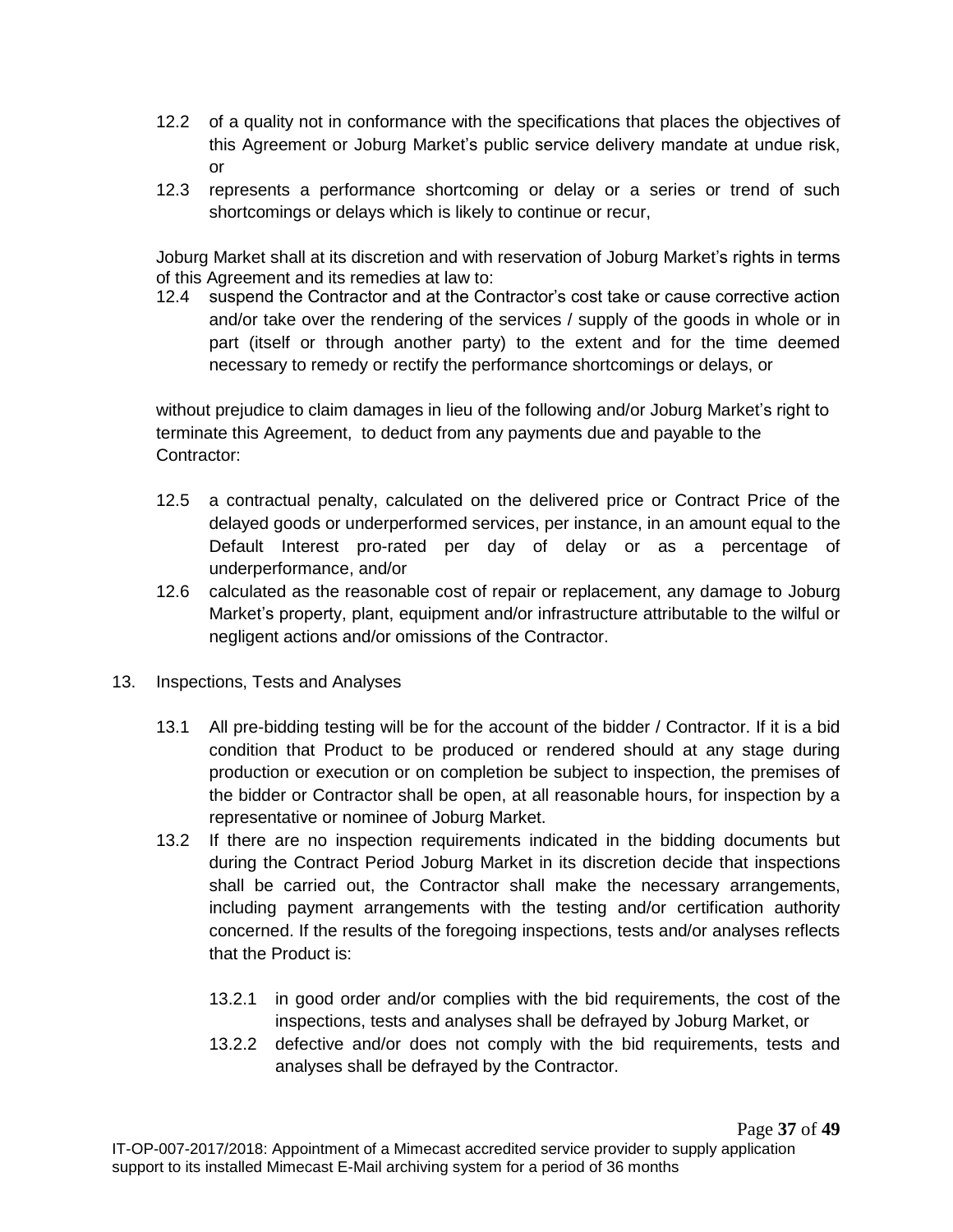- 13.3 Joburg Market shall, irrespective of whether defective and/or non-compliant Product was previously accepted by it, be entitled to reject the same based on the inspections, tests and/or analyses result.
- 13.4 Any Product may on or after (subject to the Product guarantee) Delivery be inspected, tested or analysed and may be rejected if found not to comply with the requirements of this Agreement. Such rejected Product shall be held at the cost and risk of the Contractor who shall, when called upon, remove them immediately at its own cost and forthwith substitute them with Product which do comply with the requirements of this Agreement. Failing such removal, the rejected Product shall be returned at the Contractor's cost and risk. Should the Contractor fail to provide the substitute supplies forthwith, Joburg Market may, without giving the Contractor further opportunity to substitute the rejected Product, purchase such Product as may be necessary at the expense of the Contractor.
- 13.5 Joburg Market's right (whether personally or through a third party) to test, inspect, analyse or certify the Product and the remedies set out above, shall be without prejudice to Joburg Market's right to terminate this Agreement for breach, impose contractual penalties or to claim damages in lieu of the penalty.
- 14. Limited Exclusivity

The appointment of the Contractor by Joburg Market is on an exclusive basis and Joburg Market shall for the duration of this Agreement obtain all of the Product listed in the scope of work from the Contractor, subject thereto that:

- 14.1 the Contractor is not in default of its obligations in terms of this Agreement, failing which the exclusivity afforded to the Contractor shall end and Joburg Market shall be free to conclude contractual arrangements with third parties.
- 14.2 no provision in this Agreement shall prohibit the procurement of similar Product from a national department, provincial department, or a local authority; or, outside of this Agreement in small quantities or to have minor essential Product executed if an emergency arises which in Joburg Market sole discretion cannot timeously be delivered / rendered by the Contractor.
- 15. Intellectual and Property Rights
	- 15.1 In respect of the Product any of the same that are either transferred or rendered to Joburg Market under this Agreement, including without limitation the items listed in the scope of work (if any) or any part of them, the Contractor warrants, to the best of its knowledge, that it has full clear and unencumbered title to all such items, and that at the date of delivery of such items to Joburg Market it will have full and unrestricted rights to sell and transfer the Product. For the avoidance of doubt, it is recorded that any Intellectual Property Rights created prior to the Commencement Date or the Signature Date (whichever is the earlier), shall vest exclusively with the Party who created same and this Agreement does not transfer to the receiving Party title to any Intellectual Property Rights so vested.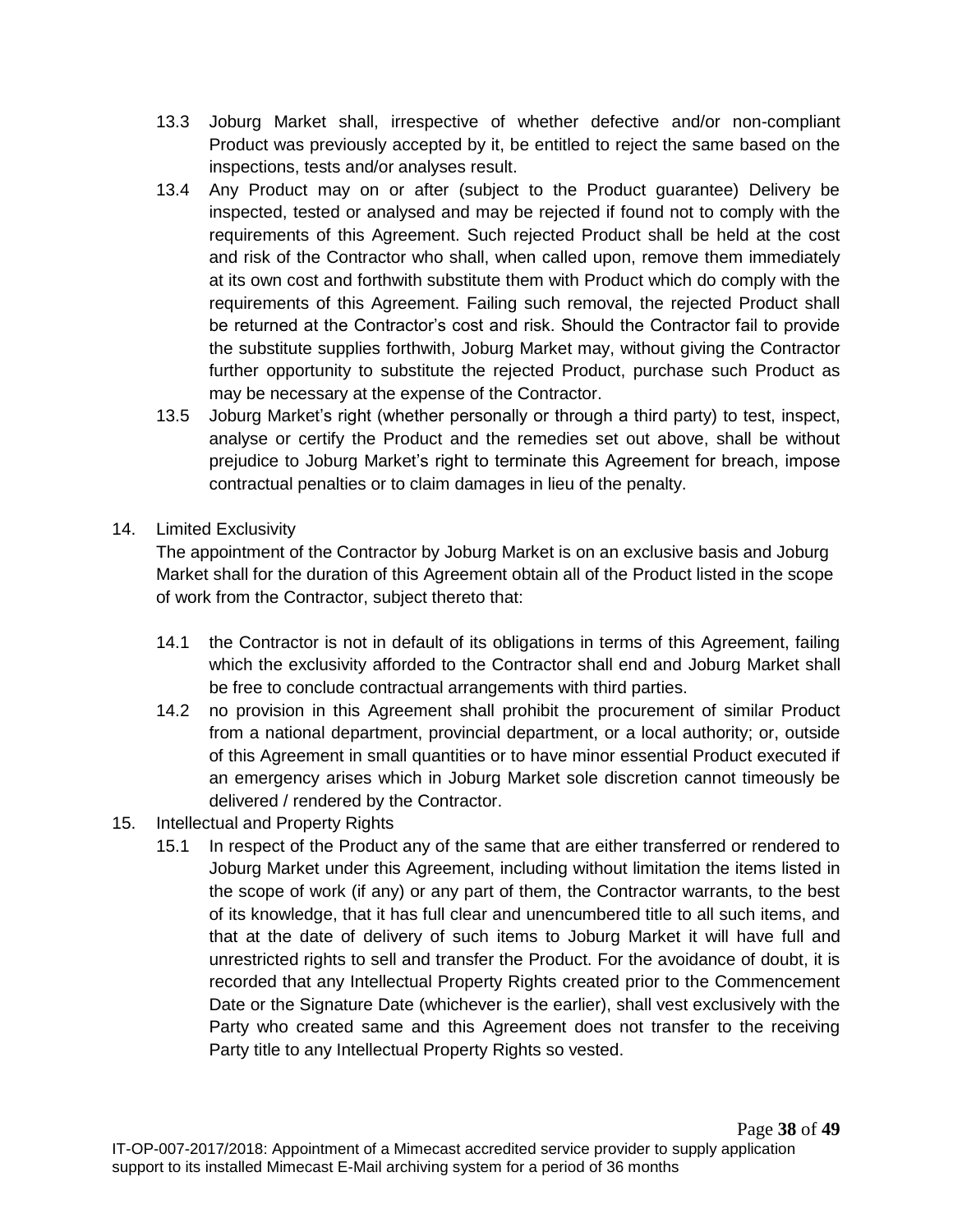- 15.2 The Contractor hereby indemnifies Joburg Market against losses arising directly out of any claim brought by a third party that operation, possession or use of the Product in accordance with the terms of this Agreement infringes an RSA patent or copyright or is subject to claims of misappropriation of trade secrets protected by RSA law. Where any Product become the subject of any such claims, the Contractor may, in consultation with Joburg Market, choose to either at the Contractor 's cost to:
	- 15.2.1 obtain the right of use of the Product if commercially practicable, or
	- 15.2.2 replace or modify the Product to avoid the claim of infringement, or
	- 15.2.3 require that Joburg Market cease use of the item of Product and return it to the Contractor / supplier, in which case the Contractor shall refund Joburg Market the consideration paid by Joburg Market for that item of Product and any additional costs incurred by Joburg Market in relation to such return including the costs of obtaining reasonably similar replacement Product.
- 15.3 This indemnity shall not apply if such claim is made by a parent, subsidiary or affiliate of Joburg Market or Joburg Market's holding company, or results from any modification, alteration, repair or addition made by Joburg Market to the Product to the extent that if it were removed, the infringement or violation would cease, or arises out of the use by Joburg Market of the Product in combination with any other product, service or materials.
- 16. Confidentiality, Non-Disclosure and Use of Contract Documents
	- 16.1 All of Joburg Market's Confidential Information, Intellectual Property and know-how received by or exchanged with the Contractor, shall be kept confidential and not disclosed by the Contractor to any person other than a person employed by the Contractor in the performance of this Agreement. Disclosure to employed persons shall be made in confidence and shall extend only as far as may be necessary for purposes of such performance and the Contractor shall take all reasonable steps to minimise the risk of disclosure.
	- 16.2 Notwithstanding the foregoing, the Contractor may disclose Confidential Information to its own professional advisers and, if required to do so by law or any applicable regulatory requirement or requested to do so by any regulatory body to whose jurisdiction the Contractor is subject or with whose instruction it is customary to comply.
	- 16.3 All documents produced in the course of this Agreement or in relation thereto, shall remain or become, as the case may be, the property of Joburg Market and Joburg Market shall be entitled to require the return (all copies) to Joburg Market on completion of the Contractor's performance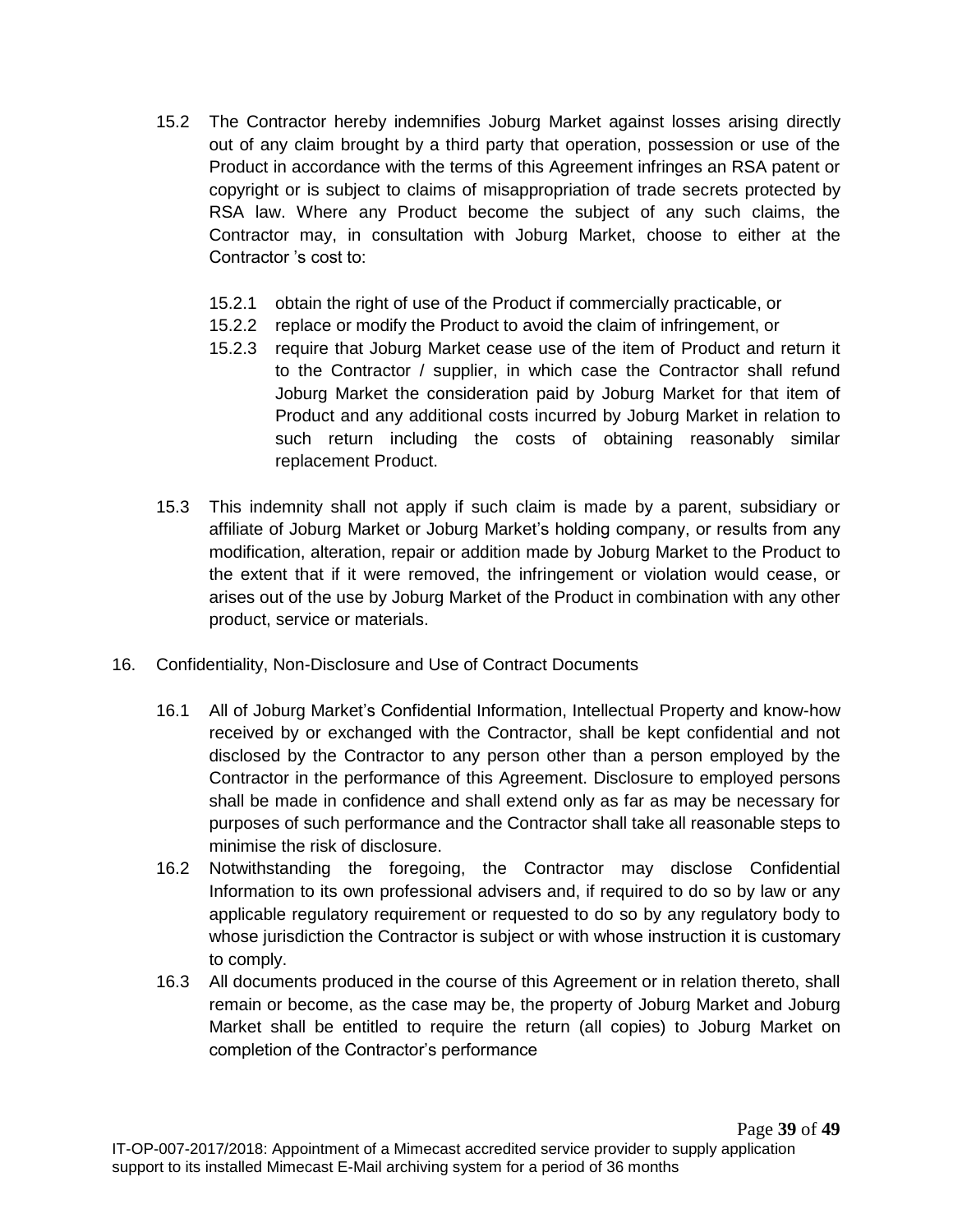- 16.4 The Contractor's confidentiality and non-disclosure obligations shall endure indefinitely beyond the termination of this Agreement until such Confidential Information enters the public domain.
- 17. Restraint
	- 17.1 The Contractor undertakes in favour of Joburg Market that it shall not during the currency of this Agreement nor for a period of one year after its termination (for whatsoever reason) in any manner entice away, offer employment to or employ whether directly or indirectly, alone or jointly any of Joburg Market's employees in any capacity including that of advisor, agent, consultant, director, employee, financier, manager, member of a close corporation, member of a voluntary association, partner, proprietor, or trustee unless the express, prior written consent of Joburg Market is obtained thereto.
- 18. Cession and Assignment
	- 18.1 The Contractor shall not without Joburg Market's prior written consent being obtained, which consent shall not unreasonably be withheld, be entitled to cede, assign, transfer, make over or otherwise part with or encumber its rights and/or obligations under this Agreement. When requesting such consent, or at any time thereafter, the Contractor shall notify Joburg Market in writing of all subcontracts awarded under this Agreement. Such notification shall not relieve the Contractor from its liability or obligation under this Agreement.
- 19. National Industrial Participation (NIP) Programme
	- 19.1 The NIP Programme administered by the Department of Trade and Industry shall be applicable to all contracts that are subject to the NIP obligation.
- 20. Indemnity and Insurance
	- 20.1 The Contractor hereby indemnifies Joburg Market and agrees to keep it indemnified and hold it harmless against any loss or claim, including claims for damage to equipment or property or, personal injury resultant disability or, loss of profit, income or opportunity, howsoever caused and whether general or special, direct or consequential (collectively "any loss"), either on or about the premises of Joburg Market, including by or in relation to third parties arising out of this Agreement or the Product delivered, rendered or manufactured pursuant thereto.
	- 20.2 The Contractor shall maintain a paid up policy of public liability insurance suited to the risks inherent to its business and the possible exposures it may encounter in the execution of this Agreement. The Contractor shall be obliged to notify Joburg Market of any claims made against the said policy.
- 21. Impossibility of Performance
	- 21.1 No Party shall be responsible to the other for its failure to perform or any delay in performing any obligation under this Agreement in the event and to the extent that such failure or delay is caused by impossibility of performance ("Force Majeure").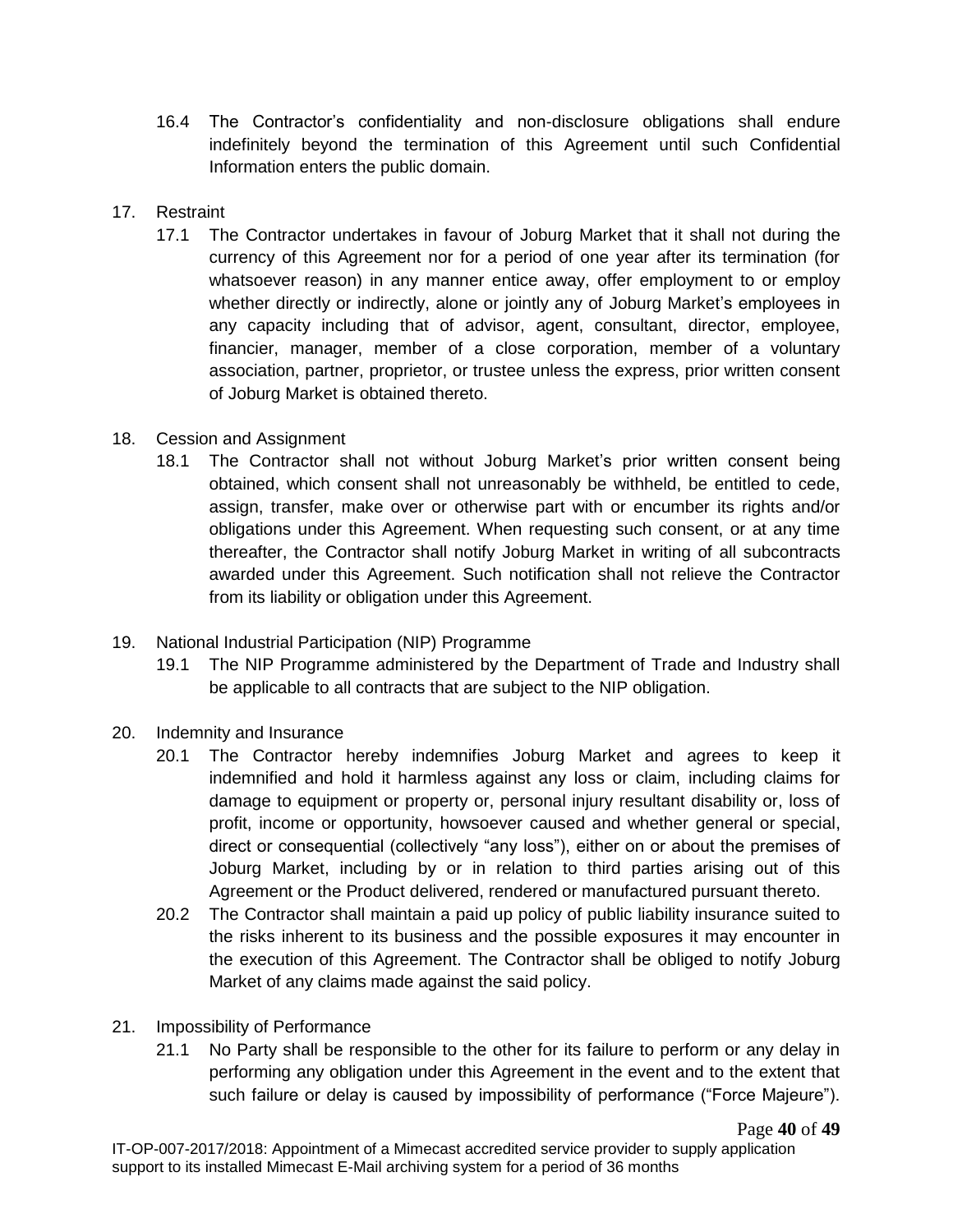For the purposes of this Agreement, Force Majeure shall mean any circumstance which is beyond the reasonable control of the Party giving notice of Force Majeure ("the affected Party"), which may include but will not be limited to war (whether declared or not), revolution, invasion, insurrection, riot, civil commotion, mob violence, sabotage, blockage, embargo, boycott, the exercise of military or usurped power, fire, explosion, theft, storm, flood, drought, wind, lightening or other adverse weather condition, epidemic, quarantine, accident, acts or restraints of government imposition, or restriction of or embargoes in imports or exports.

- 21.2 Notwithstanding the foregoing, the following shall in no circumstances be treated as an event of Force Majeure:
	- 21.2.1 a labour dispute, strike or lockout that could have been averted had the Contractor reasonably acceded to the demands made of it.
	- 21.2.2 economic distress and/or inability to meet a payment because of a lack of funds or exchange rate fluctuation.
	- 21.2.3 breakdown or damage to Contractor equipment and/or other machinery.
- 21.3 The affected Party shall give notice to the Party not so affected ("the other Party") immediately upon the occurrence of an event of Force Majeure. If the event that the Force Majeure is of such a nature that it will:
	- 21.3.1 result in impossibility of performance of an obligation going to the root of the agreement, the other Party shall be entitled on receipt of notice of the Force Majeure event to terminate this Agreement upon notice to the Affected Party but shall not be entitled to recover any damages, which it may suffer as a result of premature termination.
	- 21.3.2 not result in impossibility of performance of the obligation in question but will delay its performance, the affected Party shall be entitled to such extension of time in which to perform that obligation as may be reasonable in the circumstances, taking into account the interests of both Parties, provided that if any Force Majeure event persists for a period in excess of three Months the other Party shall be entitled to terminate this Agreement forthwith but shall not be entitled to recover any damages which it may suffer as a result of such premature termination.
- 22. Breach and Early Termination
	- 22.1 Should a Party breach any of its obligations in terms of this Agreement and fail to remedy such breach within ten (10) days from receipt of a written notification calling upon such Party to do so, the aggrieved Party shall, without prejudice to any other right or remedies which it may have, be entitled to cancel this Agreement without further notice being required.
	- 22.2 Notwithstanding the foregoing and in addition to any other recourse Joburg Market may have, Joburg Market shall be entitled (without prior notice to remedy any particular breach having been given or being required) to cancel this Agreement forthwith on written notice should any of the following events occur: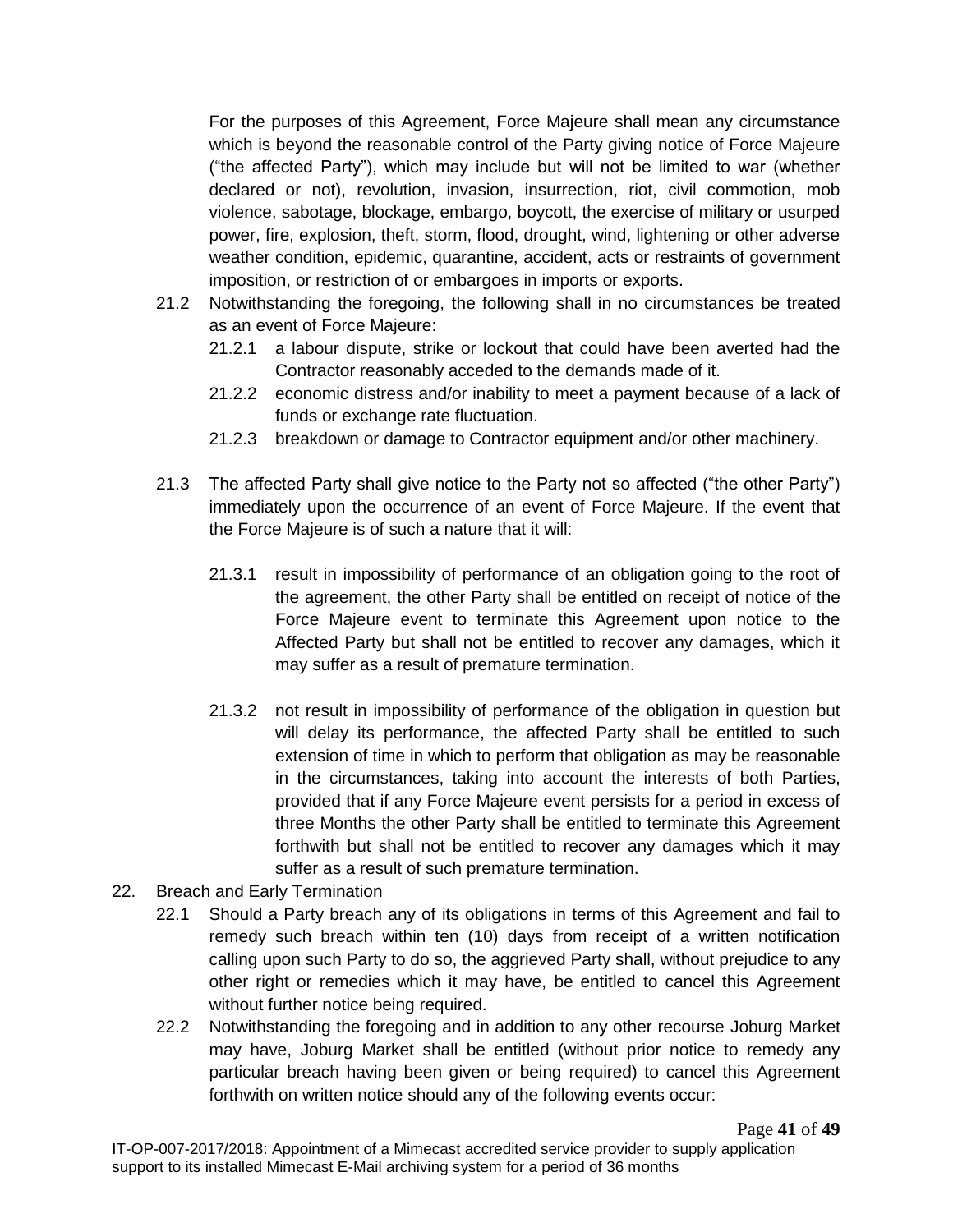- 22.2.1 The Contractor and/or its officials, employees and/or representatives commit any crime of which dishonesty is an element against Joburg Market or maliciously destroys the property of Joburg Market or take any violent, abusive, coercive or threatening action against any person whilst on the Property or in relation to customers, Contractors or suppliers of Joburg Market or collude in such conduct.
- 22.2.2 The Contractor repudiates this Agreement by acting, or omitting to act, in a manner that reasonably demonstrates to Joburg Market the Contractor's intention not to be bound by this Agreement.
- 22.2.3 Any composition, compromise or arrangement with the creditors of the Contractor and/or procedure taken in relation to the suspension of payments, moratorium of any indebtedness, winding-up, dissolution, administration or re-organisation by way of arrangement or otherwise of the Contractor including the appointment of a liquidator, administrator, judicial manager other than where such action is dismissed, withdrawn or discharged within ten (10) days of being brought or, if demonstrated to the satisfaction of Joburg Market, within that ten-day period, that such action is frivolous or vexatious and is being contested by the Contractor.
- 22.2.4 The Contractor suspends or ceases to carry on, or threatens to suspend or cease to carry on, all or a material part of its business activities or, whether or not it has acted as aforesaid, abandons any works at Joburg Market's premises or the particular site of work.

# 23. Dispute Resolution

Save in respect of those provisions of this Agreement which provide for their own remedies or disputes which would be incompatible with arbitration, any dispute which arises and cannot be resolved by the operational personnel of the Parties shall be resolved through a process of alternative dispute resolution in accordance with the procedure set out below:

# **Mediation**

23.1 In the event that the operational personnel of the Parties, acting within the scope of their (delegated) authority, are unable to resolve a dispute, that dispute shall be referred to a joint committee comprising of the Chief Executive Officer of each of the Parties (or their suitably authorised alternate or nominee) who will use their reasonable commercial endeavours to resolve the dispute within twenty (20) days of the dispute having been referred to them; however, should the joint committee be unable to resolve a dispute within that time period, any Party shall have the right to demand that the dispute be referred for determination by an arbitrator agreed on by the Parties.

# **Prescription**

23.2 The Parties agree that upon the failure to reach a mediated resolution that a written demand given by either Party to submit such a dispute in terms of this clause to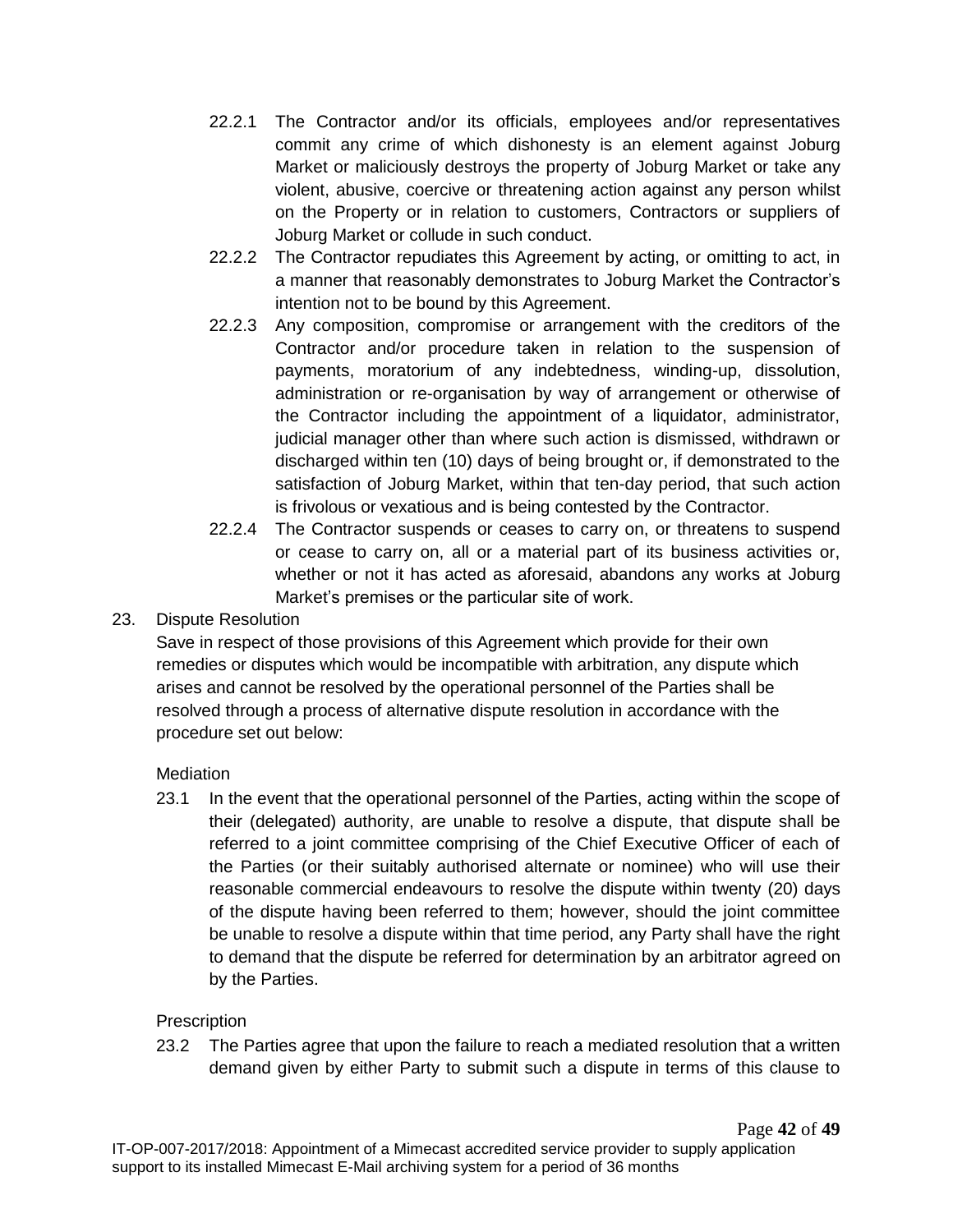arbitration is to be deemed a legal process for interrupting extinctive prescription in terms of the Prescription Act (68 of 1969).

Arbitrator

- 23.3 The arbitrator shall be, if the matter in dispute is principally:
	- 23.3.1 an accounting matter independent auditors agreed between the Parties or, failing such agreement within five (5) business days after the arbitration has been demanded, at the request of either of the Parties shall be nominated by the president for the time being of the South African Institute of Chartered Accountants (or its successor body), whereupon the Parties shall forthwith appoint such person as the arbitrator,
	- 23.3.2 any other matter an impartial attorney or advocate of not less than ten (10) years' standing agreed between the Parties or, failing such agreement within five (5) business days after the arbitration has been demanded, at the request of either of the Parties shall be nominated by the president for the time being of the Law Society of the Northern Provinces (or its successor body), whereupon the Parties shall forthwith appoint such person as the arbitrator,
- 23.4 Should the Parties to the dispute fail to agree whether the dispute is principally an accounting or any other matter within five (5) business days after the arbitration was demanded, the matter shall be deemed to be any other matter and the provisions in relation to "any other matter" shall apply.
- 23.5 Should any person appointed to do so fail or refuse to nominate an arbitrator, either Party may approach any court having jurisdiction to make such appointment and, to the extent necessary, such court is expressly empowered to do so.
- 23.6 The arbitrator shall:
	- 23.6.1 have power to open up, and review any certificate, opinion, decision, requisition or notice relating to all matters in dispute submitted to him and to determine all such matters in the same manner as if no such certificate, opinion, decision or notice had been issued.
	- 23.6.2 be obliged to give his award in writing fully supported by reasons and shall have the power to give default judgment if any Party fails to make submissions on due date and/or fails to appear at the arbitration.

Arbitration

- 23.7 The arbitration shall be conducted in accordance with, save as set out herein, the Commercial Rules of the Arbitration Foundation of Southern Africa:
	- 23.7.1 held with only the Parties and their representatives present thereat at Johannesburg unless mutual agreement on an alternative place is reached between the Parties; and
	- 23.7.2 where possible, be concluded in twenty (20) days after it has been demanded and the Parties shall use their reasonable commercial endeavours to procure the expeditious completion of the arbitration.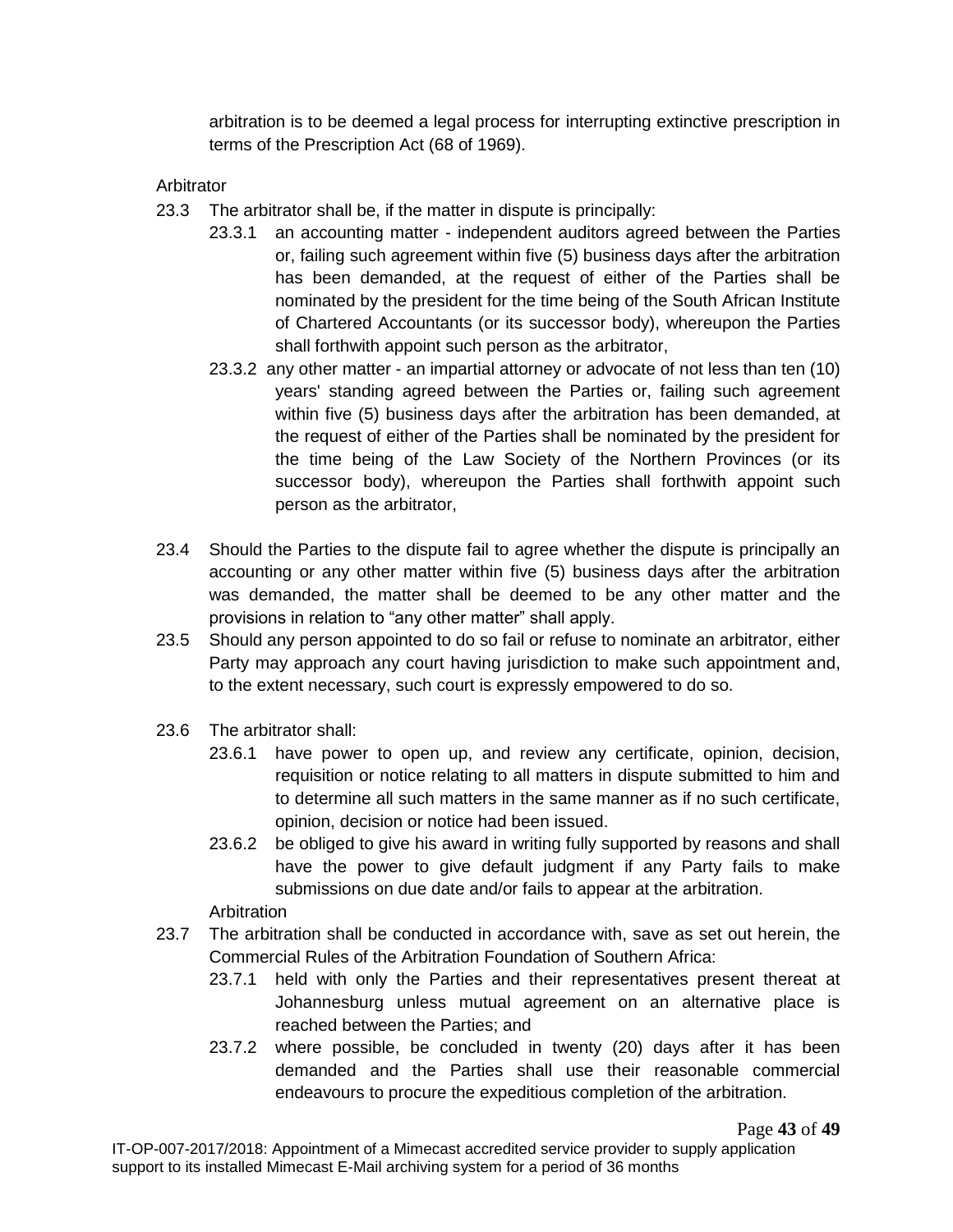- 23.8 The evidence, representations, transcript and information generally made available during the course of the arbitration and/or arbitrator's award constitute Confidential Information and shall be treated as such.
- 23.9 The costs of the arbitrator and the incidental costs of the arbitration shall be borne equally by the Parties to the dispute subject thereto that the arbitrator shall be competent to make any interim and/or final order as to the costs, or parts thereof, as he deems appropriate.
- 23.10 The award of the arbitrator shall be final and binding on the Parties and any Party shall be entitled to apply to a competent court to have the award made an order of court.
- 23.11 Nothing under this heading shall prevent any Party from seeking urgent relief in the High Court of South Africa.
- 24. Notices and Domicilia
	- 24.1 Any notice or communication required or permitted to be given in terms of this Agreement shall be valid and effective only if in writing. The addresses of the Parties set out in the Contract Schedule shall be the Parties' chosen as its *domicilium citandi et executandi.*
	- 24.2 A Party may by notice to the other Party change the physical address chosen as its *domicilium citandi et executandi* to another physical address provided that the change shall become effective on the tenth day from the deemed receipt of the notice by the other Party.
	- 24.3 Any notice to a Party, and it shall be competent to give notice by fax and email, unless the contrary is proved, deemed to have been received if delivered by:
		- 24.3.1 registered post to the Party's postal address, on the tenth (10th) Day after posting;
		- 24.3.2 hand to a responsible person during ordinary business hours at the Party's physical address, on the date of delivery; or
		- 24.3.3 fax to its usual fax number, on the date of dispatch.
		- 24.3.4 email to its usual email address, on the date of dispatch.
	- 24.4 Notwithstanding anything to the contrary herein contained a written notice or communication actually received by a Party shall be an adequate written notice or communication to it notwithstanding that it was not sent to or delivered at its chosen *domicilium citandi et executandi* or its usual fax number or email address.
- 25. Counterparts
	- 25.1 This Agreement may be executed in one or more counterparts, each of which shall be deemed an original, and all of which together shall constitute the same agreement as at the Signature Date of the Party last signing one of the counterparts.
- 26. Legal Advice and Costs
	- 26.1 The Parties acknowledge that the provisions of this Agreement are fair and reasonable in the circumstances and in accordance with the Party's intentions and they had been free to secure legal and professional advice as to the nature and effect of the provisions of this Agreement and that it had either taken such advice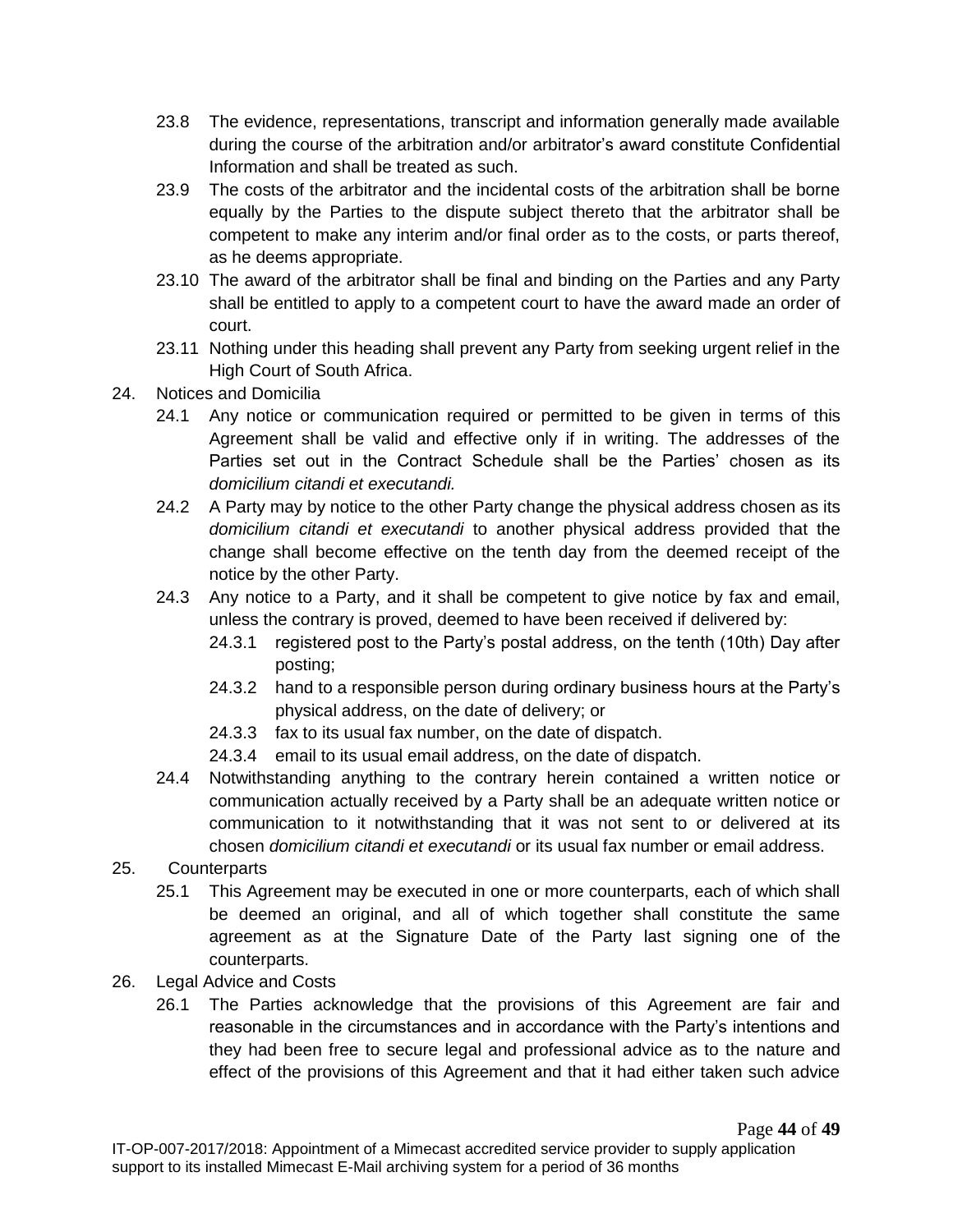or dispensed with the necessity of doing so and, each Party will bear its own costs incidental to the negotiation and preparation of this Agreement

- 26.2 In the event of a dispute arising between the Parties, the guilty Party shall be liable to the innocent Party for any costs, including attorney and client costs, the cost of expert witnesses, advocates costs as on brief and any other professional costs incurred by a Party arising out of the breach by a guilty Party of any of the provisions of this Agreement.
- 27. General
	- 27.1 This Agreement constitutes the whole agreement between the Parties and supersedes any other discussions, agreements and/or understandings regarding the subject matter hereof. To the extent permissible by law no Party shall be bound by any express or implied term, representation, warranty, promise or the like not recorded herein, whether it induced the contract and/or whether it was negligent or not.
	- 27.2 No amendment or consensual cancellation of this Agreement or any provision or term hereof or of any agreement or other document executed pursuant to or in terms of this Agreement and no settlement of any disputes arising under this Agreement and no extension of time, waiver or relaxation or suspension of or agreement not to enforce or to suspend or postpone the enforcement of any of the provisions or terms of this Agreement or of any agreement or other document issued pursuant to or in terms of this Agreement shall be binding unless recorded in a written document signed by the Parties.
	- 27.3 No extension of time or waiver or relaxation of any of the provisions or terms of this Agreement or any agreement or other document issued or executed pursuant to or in terms of this Agreement, shall operate as an estoppel against any Party in respect of its rights under this Agreement, nor shall it operate so as to preclude such Party thereafter from exercising its rights strictly in accordance with this Agreement.
	- 27.4 The Parties are in express agreement that it is not the intention of any Party to violate any public policy, statutory or common law, and that if any sentence, paragraph, clause or combination of the same is in violation of the law of the RSA, such sentence, paragraph, clause or combination of the same alone shall be void in the jurisdiction where it is unlawful, and the remainder of such clause and this Agreement shall remain binding upon the Parties hereto.

| (full name) the undersigned hereby certify that                                       |
|---------------------------------------------------------------------------------------|
| I've read the content of the general conditions of contract and accept the conditions |
| herein.                                                                               |

\_\_\_\_\_\_\_\_\_\_\_\_\_\_\_\_\_\_\_\_\_\_\_\_\_\_\_\_\_\_\_\_\_\_\_\_\_\_\_ \_\_\_\_\_\_\_\_\_\_\_\_\_\_\_\_\_\_\_\_\_\_\_

\_\_\_\_\_\_\_\_\_\_\_\_\_\_\_\_\_\_\_\_\_\_\_\_\_\_\_\_\_\_\_\_\_\_\_\_\_\_\_ \_\_\_\_\_\_\_\_\_\_\_\_\_\_\_\_\_\_\_\_\_\_\_

#### **Signature Date**

**Position Position Name of Bidder**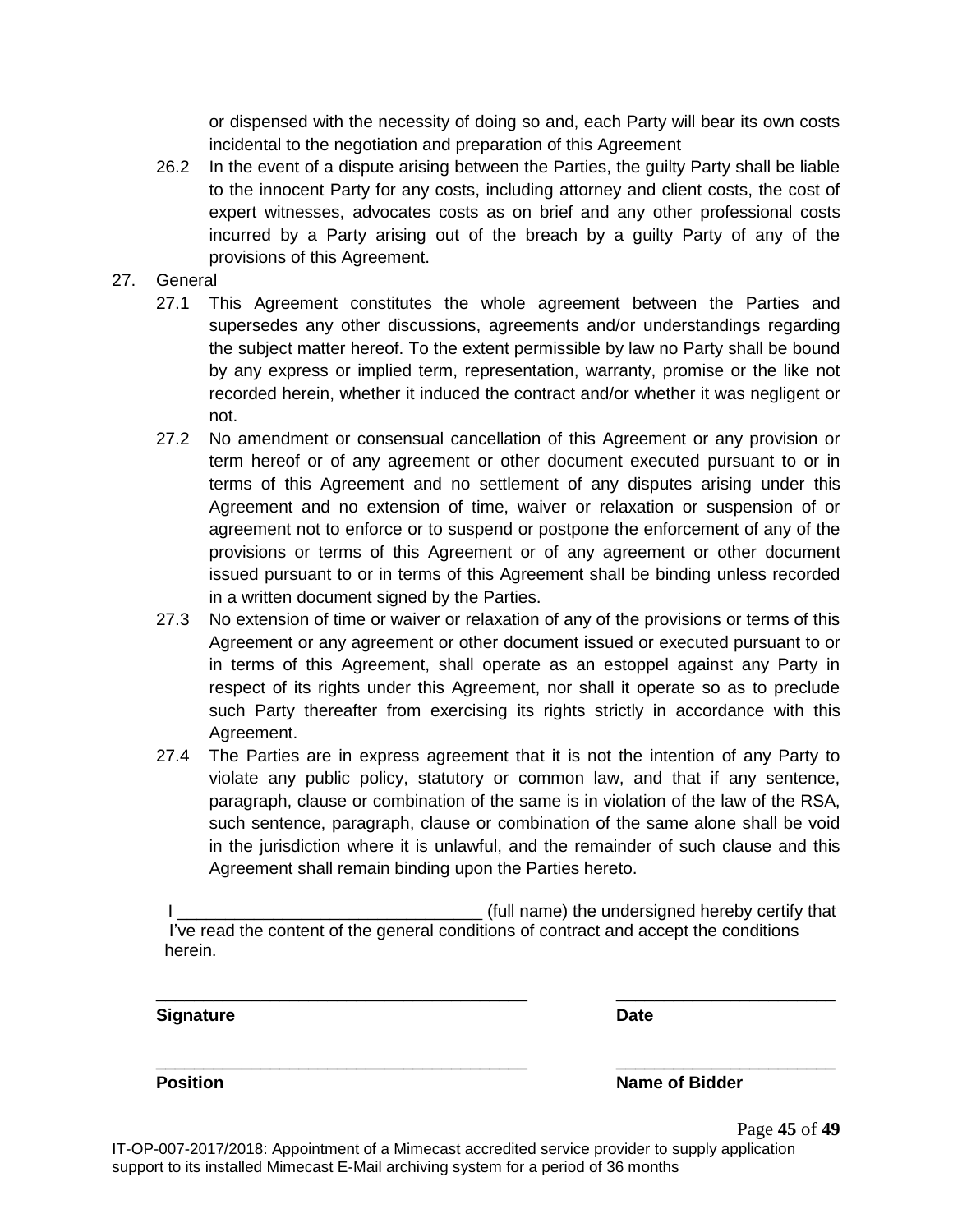## **1. Tender Description**

The Joburg Market requires the services of a Mimecast accredited service provider to supply application support to its installed Mimecast E-Mail archiving system.

#### **2.1 Background**

- The Joburg Market has deployed Mimecast as its E-Mail archiving system
- The current contract ends on 28 February 2018

#### **3. Deliverables**

#### **3.1 Accreditation**

Only Mimecast accredited service providers in South Africa will be considered.

#### **3.2 Mailboxes**

The JM currently requires large file sending" for 100 users. This can expand and contract during the contract period. Bidders are requested to quote on a per mailbox basis. Total price for the bid to be calculated on 405 mailboxes.

#### **3.3 Large File Sending**

The product offered must be able to facilitate "large file sending" for 100 users. Bidders are requested to quote a per mailbox or group of mailbox price in the cost schedule.

End users can send and receive large files through a secure and scalable email system bypass.

Attachments are secured with encryption, optional access key and custom expiration dates.

Files sent and received, and their associated notifications, are archived according to email retention policies.

#### **3.4 Ad Hoc Services**

The Joburg Market will require additional services from time to time for expansion or reconfiguration of the environment. Such services could be required after normal hours. Bidders are requested to quote their hourly rate for such services.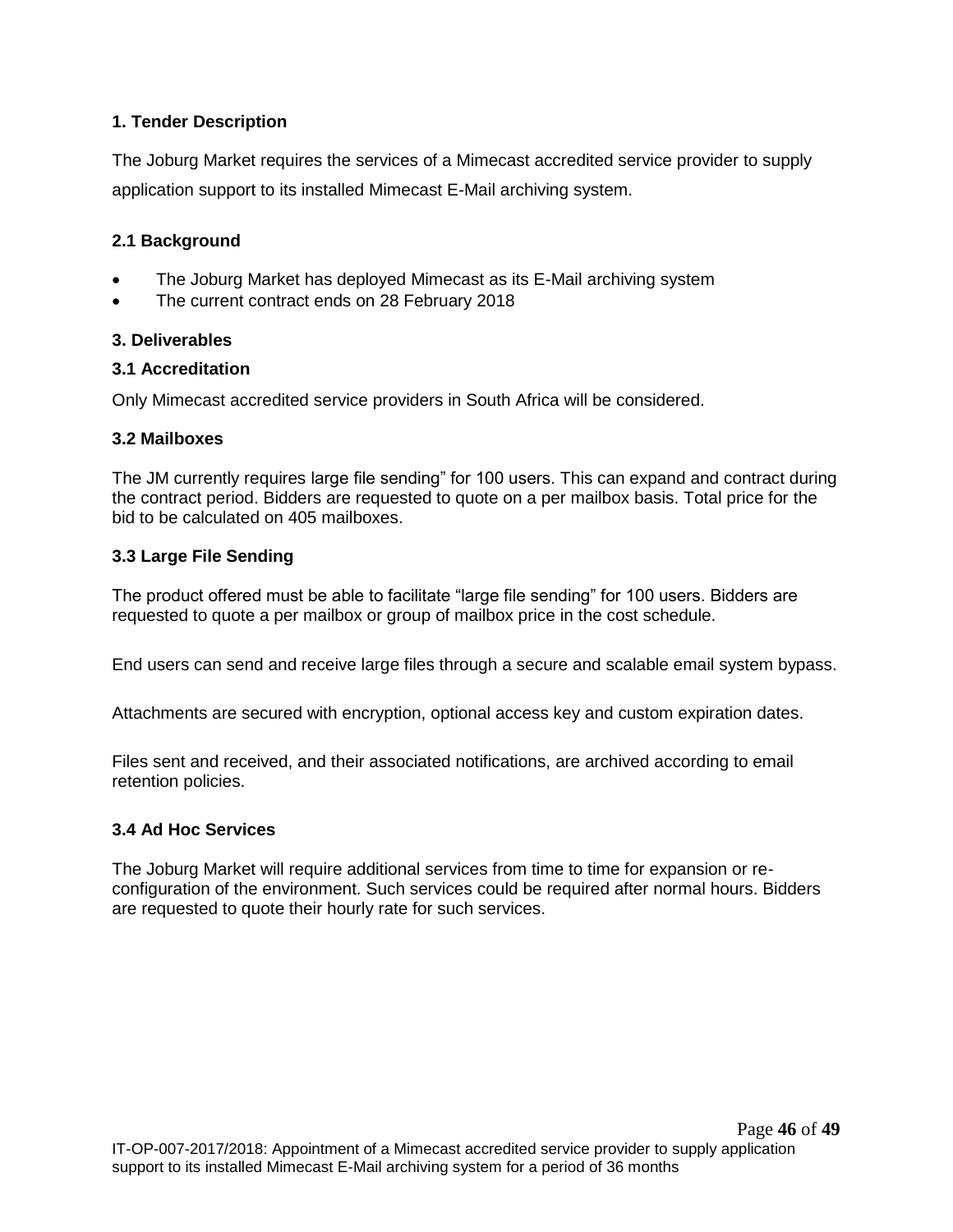

# **Joburg Market**

Heidelberg Road City Deep Johannesburg 2049

PO Box 86007 City Deep, Johannesburg South Africa 2049

**www.joburgmarket.co.za** info@joburgmarket.co.za **www.joburg.org.za** Tel +27(0) 11 992 8000 Fax +27(0) 11 613 7381 E-mail:

#### **3. MINIMUM REQUIREMENTS**

Please note that failure to meet the requirements or to lodge the following documentation and/or proof thereof will lead to an immediate disqualification:

#### **3.1** Mandatory Requirements

a) Registration on the National Treasury Central Database illustrating required compliance 1,2 and 3 below

Or

- 1. Submissions of a valid Tax Clearance Certificate or alternatively supply the unique pin number to access the Tax compliance status
- 2. Proof of company registration documents.
- 3. Certified I.D. copies for directors/shareholders and share certificates, certification not older than three months

#### **Including the following**

- b) Completed and signed MBD 1,4,6.1, 8 and 9
- c) General Condition of Contract (GCC) must be signed
- d) Initial / sign for ALL alterations in the tender document, failure to do so **may** lead to a disqualification
- e) Signed JV agreement for Joint Venture companies

Note: Joint Ventures must submit a consolidated BBBEE certificate

**3.2** Additional Requirements

#### **These documents may be submitted with the bid but will be required prior to awarding**

- a) Rates and taxes account not older than three months or signed lease agreement
- b) Proof of JV bank account

#### **4. EVALUATION CRITERIA**

NOTE: For purpose of comparison and in order to ensure a meaningful evaluation, bidders must submit detailed information in substantiation of compliance to the evaluation criteria mentioned (e.g. details of relevant previous work undertaken, letters from previous /current clients, proof of ownership of manufacturing facility, etc.)

Minimum Required Score for functionality is: **bidder scoring less than 80 points will not be considered for further evaluation.** Service Providers that qualified pre-evaluation in terms of the functionality cut-off points of **80** points will then be evaluated in terms of price and preference points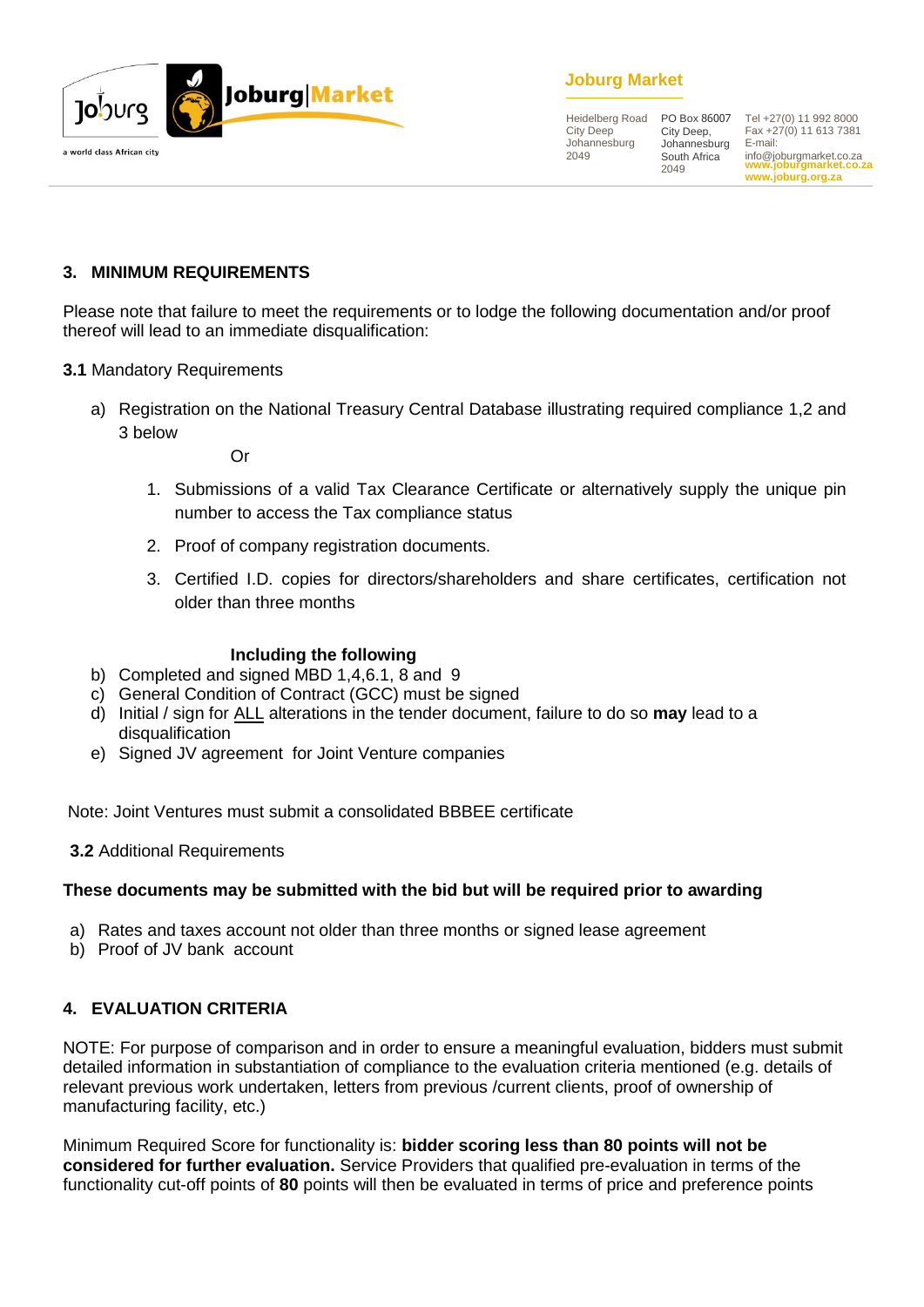| <b>CRITERION</b>                                  | <b>Comply</b><br>Yes / No | <b>WEIGHTING</b>  |
|---------------------------------------------------|---------------------------|-------------------|
| <b>Compliance to Deliverables</b>                 |                           | 60 points         |
| 405 mailboxes.<br>$\bullet$                       |                           |                   |
| large file sending" for 100 users<br>$\bullet$    |                           |                   |
| Certified Product partner in South Africa (Attach |                           | 40 points         |
| Accreditation)                                    |                           |                   |
|                                                   |                           |                   |
| <b>Total points</b>                               |                           | <b>100 Points</b> |

Service Providers that qualified pre-evaluation in terms of the functionality cut-off points of **80** points will then be evaluated in terms of price and preference points

**Note:** A bidder/s that scores less than 80 points in respect of functionality, or submits solutions that are not according to requirements will be regarded as submitting a non-responsive bid and will be disqualified.

Bidder/s that meets the minimum required percentage or minimum points will be subject price and preference points evaluation as per the PPPFA Act, No.5 of 2000 amended and its associated Regulations,2017 issued by the National Treasury.

## **10. PRICING SCHEDULE**

| <b>ITEM</b>                                                                               | <b>COST per</b><br>mailbox<br>Year1 | <b>COST per</b><br>mailbox<br>Year <sub>2</sub> | <b>COST per</b><br>mailbox<br>Year <sub>3</sub> | <b>Total Cost Ex</b><br>VAT per mail<br>box for 36<br>months | <b>TOTAL FOR</b><br>405<br>mailboxes<br>and large<br>file Sending<br>option for<br>100 users<br>for $36$<br>months |  |  |
|-------------------------------------------------------------------------------------------|-------------------------------------|-------------------------------------------------|-------------------------------------------------|--------------------------------------------------------------|--------------------------------------------------------------------------------------------------------------------|--|--|
| 405 mailboxes                                                                             |                                     |                                                 |                                                 |                                                              |                                                                                                                    |  |  |
| Large File Sending<br>option for 100 users                                                |                                     |                                                 |                                                 |                                                              |                                                                                                                    |  |  |
| Training for 2<br>administrators                                                          |                                     |                                                 |                                                 |                                                              |                                                                                                                    |  |  |
| Other - Please list                                                                       |                                     |                                                 |                                                 |                                                              |                                                                                                                    |  |  |
| <b>Total Cost Ex VAT for</b><br>36 months                                                 |                                     |                                                 |                                                 |                                                              |                                                                                                                    |  |  |
| <b>Total cost Incl VAT for</b><br>36 months                                               |                                     |                                                 |                                                 |                                                              |                                                                                                                    |  |  |
| PLEASE NOTE THAT THE TOTAL TENDER PRICE INCLUDING VAT MUST BE INDICATED ON<br><b>MBD1</b> |                                     |                                                 |                                                 |                                                              |                                                                                                                    |  |  |
| Cost per hour for ad hoc<br>services                                                      |                                     |                                                 |                                                 |                                                              |                                                                                                                    |  |  |